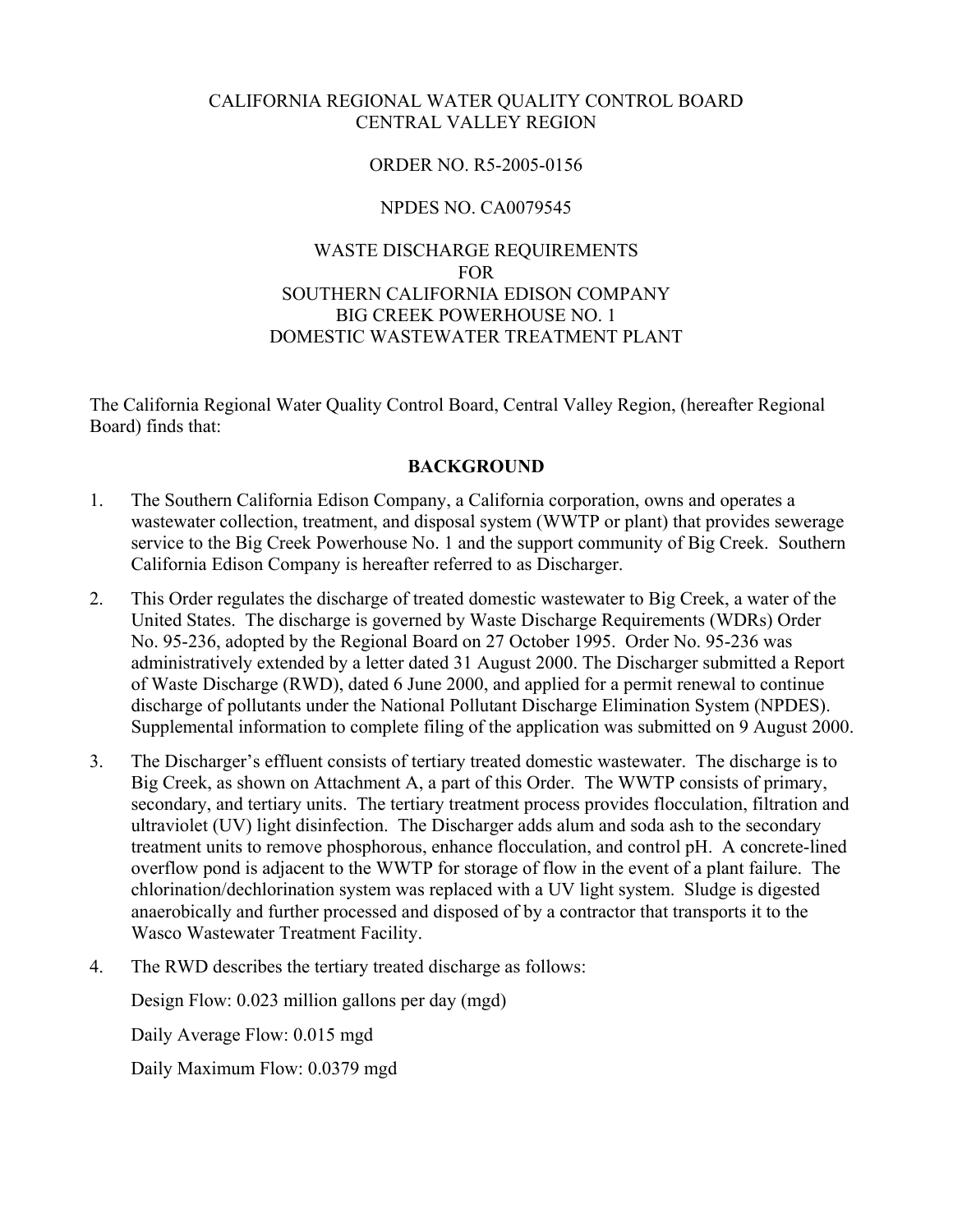## WASTE DISCHARGE REQUIREMENTS ORDER NO. R5-2005-0156 -2-SOUTHERN CALIFORNIA EDISON COMPANY BIG CREEK POWERHOUSE NO. 1, DOMESTIC WWTP FRESNO COUNTY

| <b>Constituent</b>            | Units       | <b>Daily</b>   | <b>Daily</b>   |
|-------------------------------|-------------|----------------|----------------|
|                               |             | <b>Average</b> | <b>Maximum</b> |
| Temperature                   | $\rm ^{o}C$ | 20             |                |
| (summer)                      |             |                |                |
| Temperature                   | $\rm ^{o}C$ | 10             |                |
| (winter)                      |             |                |                |
| BOD <sub>5</sub> <sup>1</sup> | mg/L        |                | 38             |
| BOD <sub>5</sub> <sup>1</sup> | lbs/day     |                | 12             |
| <b>TSS</b>                    | mg/L        | 1.68           | 34             |
| <b>TSS</b>                    | lbs/day     |                | 10             |
| Ammonia                       | mg/L        |                | 0.11           |
|                               |             |                |                |

 $1$  5-day, 20 $^{\circ}$ C biochemical oxygen demand

5. Monthly self-monitoring data from January 2001 to November 2003 are summarized below.

| Constituent                                         | $Long-Term1$<br><b>Average</b> | Daily<br>Maximum |  |  |  |
|-----------------------------------------------------|--------------------------------|------------------|--|--|--|
| Influent                                            |                                |                  |  |  |  |
| $BOD$ (mg/L)                                        | 171                            | 500              |  |  |  |
| Suspended Solids (mg/L)                             | 114                            | 610              |  |  |  |
| <b>Effluent</b>                                     |                                |                  |  |  |  |
| $BOD$ (mg/L)                                        | ND                             | ND               |  |  |  |
| Suspended Solids $(mg/L)^2$                         | 8                              | 590              |  |  |  |
| Settleable Solids (ml/L)                            | ND                             | ND               |  |  |  |
| Phosphorus $(mg/L)$                                 | ND                             | ND               |  |  |  |
| pH (std units)                                      |                                | 11               |  |  |  |
| Total Coliform<br>(MPN/100mL)                       |                                | 900              |  |  |  |
| Ammonia (mg/L)                                      | 9.2                            | 20               |  |  |  |
| Conductivity (EC $(\partial 25^{\circ} \text{C})^3$ | 44                             | 65               |  |  |  |

 $\overline{1}$ Non-detect values were not used in the calculation of averages.

 2 Sample collected on 28 November 2001 indicated a concentration of TSS of 590 mg/L due to an operational upset. This was not considered in calculating the average values for TSS since this was the only one sample out

of 153 samples evaluated.<br><sup>3</sup> Conductivity data points collected during the period of June 2003 to November 2003 were used in this analysis.

Based on the monitoring data provided by the Discharger, effluent limitations exceedances occurred on thirteen occasions during this three-year monitoring period. These were: one monthly flow limit violation; two weekly and one monthly total suspended solids limit violations; one daily, three weekly, and one monthly total coliform limit violations; one daily and one monthly settleable solids violations; and one daily and one monthly phosphorous limit violations.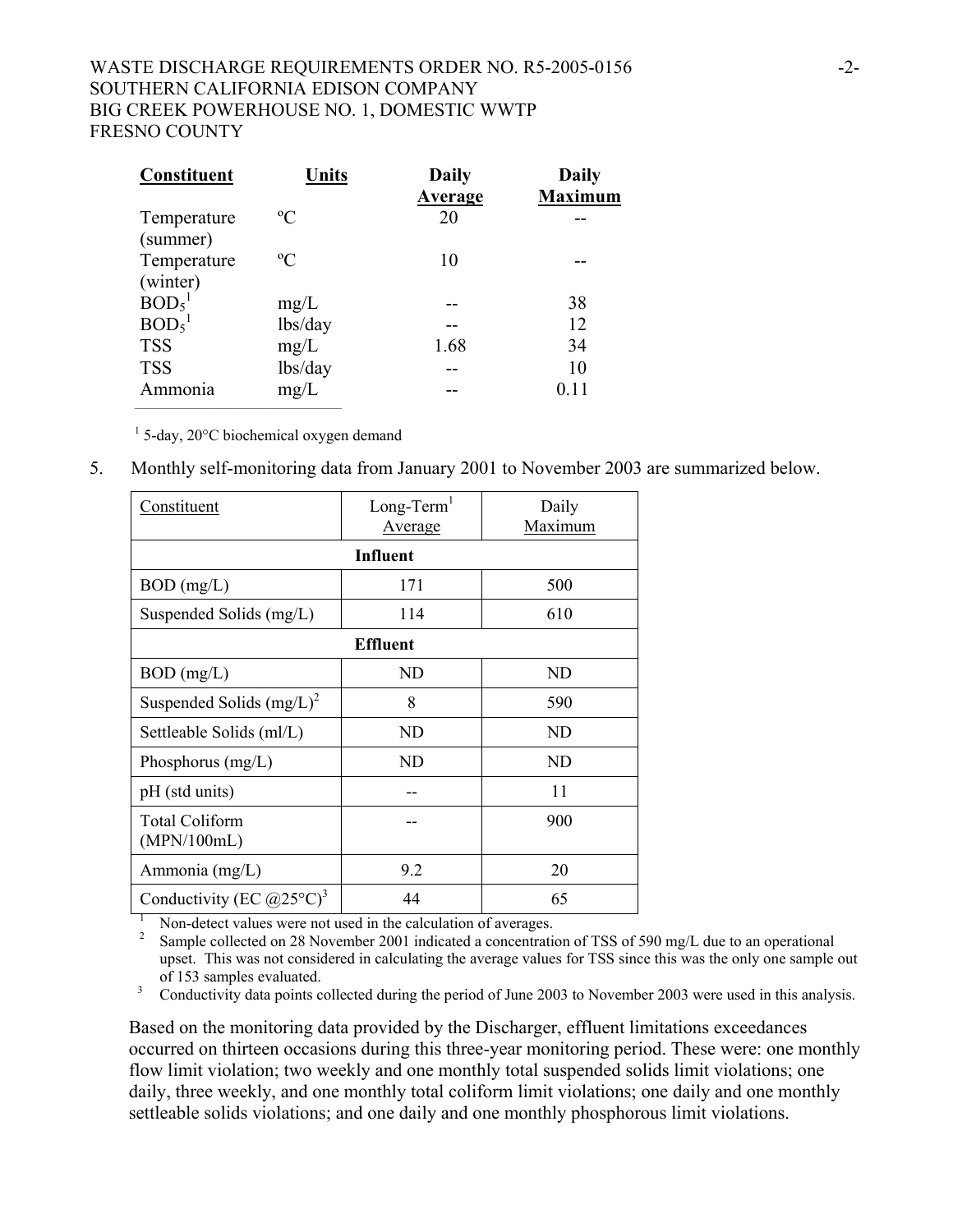# WASTE DISCHARGE REQUIREMENTS ORDER NO. R5-2005-0156 -3-SOUTHERN CALIFORNIA EDISON COMPANY BIG CREEK POWERHOUSE NO. 1, DOMESTIC WWTP FRESNO COUNTY

6. Self-Monitoring data for the receiving water stations from March 2001 to July 2003 are summarized below for station R-1 (upstream from the point of discharge) and R-2 (downstream from the point of discharge).

| Constituents                       | $R-1$   |      |      | $R-2$   |      |                |
|------------------------------------|---------|------|------|---------|------|----------------|
|                                    | Average | Max  | Min  | Average | Max  | Min            |
| pH (std units)                     |         | 8.6  | 7.1  | --      | 8.5  | 7.2            |
| Temperature<br>$(^\circ C)$        | 11      | 18   | 3    | 15      | 24   | $\overline{4}$ |
| Turbidity<br>(NTU)                 | 0.49    | 1.1  | 0.11 | 0.61    | 1.3  | 0.28           |
| Cl <sub>2</sub> Residual<br>(mg/L) | 0.03    | 0.05 | 0.02 | 0.02    | 0.03 | 0.01           |

## **RECEIVING WATER BENEFICIAL USES**

- 7. The Regional Board adopted a *Water Quality Control Plan*, *Fourth Edition, for the Sacramento and San Joaquin River Basins* (hereafter Basin Plan) that designates beneficial uses, establishes water quality objectives, and contains implementation programs and policies to achieve water quality objectives for all waters of the Basin. These WDRs implement the Basin Plan.
- 8. The discharge to Big Creek occurs at a point SW ¼ of Section 28, T8S, R25E, MDB&M. Treated domestic wastewater is discharged to Big Creek, a water of the United States and a tributary to the San Joaquin River at Discharge Point 001 defined by the point(s), latitude 37° 12′ 00″ N and longitude 119°14′ 45″ W. The site lies within the San Joaquin River Sources to Millerton Lake Hydrologic Area (540.12).
- 9. The Basin Plan designates the following beneficial uses for the San Joaquin River, Sources to Millerton Lake, which includes Big Creek:
	- municipal and domestic supply (MUN);
	- agricultural supply (AGR);
	- hydropower generation (POW);
	- water contact recreation and canoeing and rafting  $(REC-1)$ ;
	- other non-contact water recreation (REC-2);
	- cold freshwater habitat (COLD); warm freshwater habitat (WARM); and
	- wildlife habitat (WILD).
- 10. The designated beneficial uses of the underlying groundwater, as identified in the Basin Plan, are MUN, industrial service supply, industrial process supply, and AGR.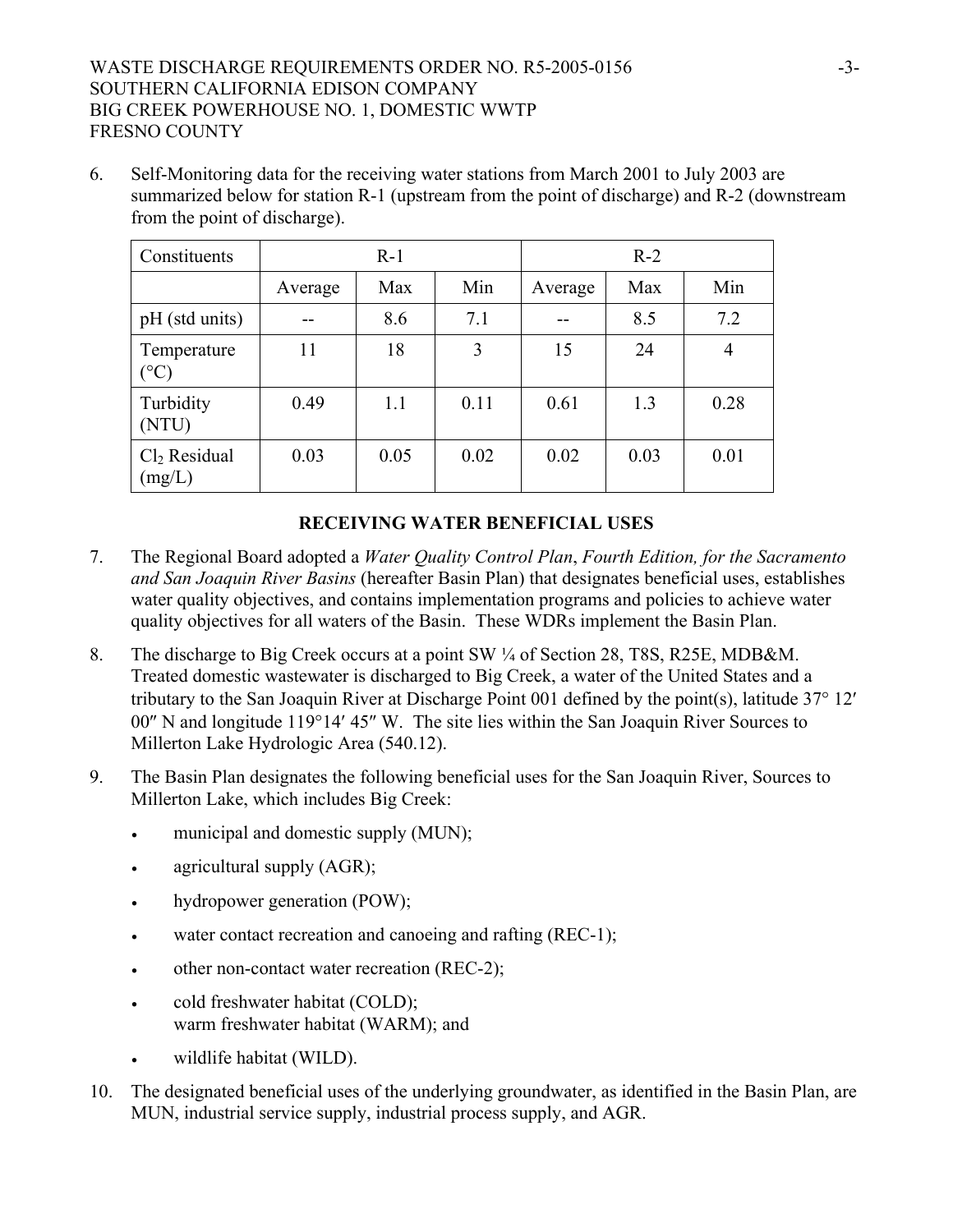## **EFFLUENT LIMITATIONS AND REASONABLE POTENTIAL ANALYSIS**

- 11. Effluent limitations, and toxic and pretreatment effluent standards established pursuant to Sections 301 (Effluent Limitations), 302 (Water Quality Related Effluent Limitations), 304 (Information and Guidelines), and 307 (Toxic and Pretreatment Effluent Standards) of the Federal Clean Water Act (CWA) and amendments thereto that are applicable to the discharge are contained herein.
- 12. The CWA mandates the implementation of effluent limitations that are as stringent as necessary to meet water quality standards established pursuant to State or federal law (33 U.S.C.  $§$  1311(b)(1)(C); 40 CFR 122.44(d)(1)). NPDES permits must incorporate discharge limitations necessary to ensure that water quality standards are met. This requirement applies to narrative criteria as well as numerical criteria specifying maximum amounts of particular pollutants. Pursuant to 40 CFR 122.44(d)(1)(i), NPDES permits must contain limitations that control all pollutants that "are or may be discharged at a level which will cause, have the reasonable potential to cause, or contribute to an excursion above any state water quality standard, including state narrative criteria for water quality." 40 CFR 122.44(d)(1)(vi), further provides that "[w]here a state has not established a water quality criterion for a specific chemical pollutant that is present in an effluent at a concentration that causes, has the reasonable potential to cause, or contributes to an excursion above a narrative criterion within an applicable State water quality standard, the permitting authority must establish effluent limitations."
- 13. The Basin Plan contains narrative objectives requiring that: "All waters shall be maintained free of toxic substances in concentrations that produce detrimental physiological responses in human, plant, animal, or aquatic life" and "Waters shall not contain chemical constituents in concentrations that adversely affect beneficial uses." The Basin Plan requires the application of the most stringent objective necessary to ensure that surface water and groundwater do not contain chemical constituents, toxic substances, radionuclides, or taste and odor producing substances that adversely affect beneficial uses. As described above, when a reasonable potential exists for exceeding a narrative objective, federal regulations mandate numeric effluent limitations and the Basin Plan establishes a procedure for translating the narrative objectives into numeric effluent limitations.
- 14. The United States Environmental Protection Agency (USEPA) adopted the *National Toxics Rule* (NTR) on 5 February 1993 and the *California Toxics Rule* (CTR) on 18 May 2000. These Rules contain water quality standards applicable to this discharge. The State Water Resources Control Board (State Board) adopted the *Policy for Implementation of Toxics Standards for Inland Surface Waters, Enclosed Bays, and Estuaries of California* (known as the State Implementation Plan (SIP)), which contains guidance on implementation of the NTR and the CTR.
- 15. The Discharger was issued an Order on 27 February 2001, pursuant to California Water Code (CWC) Section 13267, requiring effluent and receiving water monitoring meeting the requirements of the SIP. These data were required to assist the Regional Board in conducting reasonable potential analyses (RPAs).
- 16. On 8 January 2004 the Discharger submitted effluent and receiving water data for priority pollutants to the Regional Board for a sample taken on 4 May 2001. On 17 February 2004 the Discharger submitted effluent and receiving water data for priority pollutants for a sample taken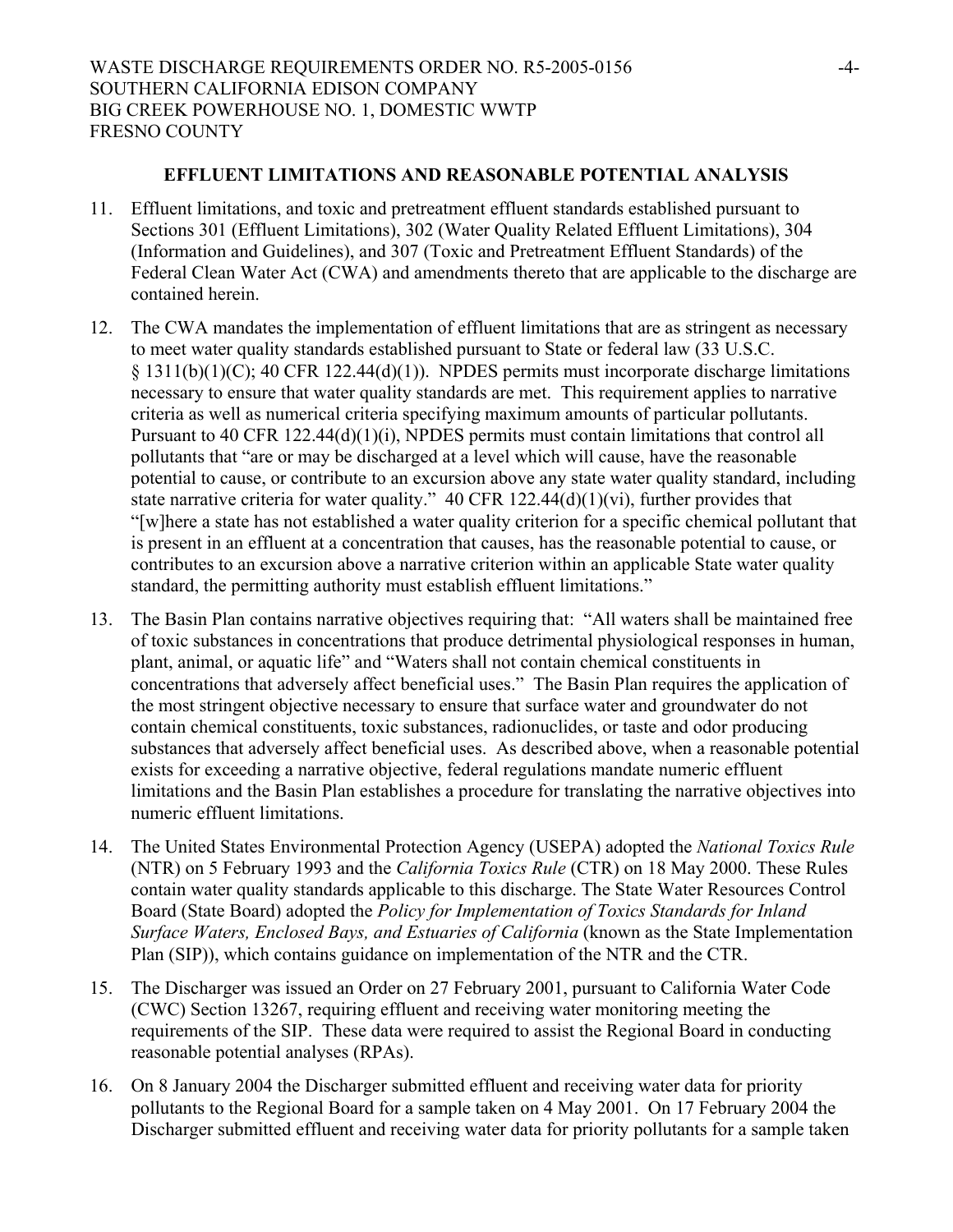on 19 January 2004. The RPA for CTR constituents was based on these effluent and receiving water monitoring data. Based on the RPA methodology in the SIP, no CTR constituent was found to have reasonable potential to cause or contribute to an excursion above water quality objectives or water quality criteria in the receiving water. No effluent limitation is currently required for any CTR constituent.

## **EFFLUENT LIMITATIONS FOR NON-CTR CONSTITUENTS**

- 17. WDRs Order No. 95-236 established technology-based effluent limitations for BOD, total suspended solids, settleable solids, oil and grease, pH, and total coliform. In order to ensure continued attainment of beneficial uses, this Order carries over these effluent limitations established by the previous Order.
- 18. Chemical coagulation, flocculation, and filtration remove phosphorus, a nutrient. Excessive quantities of phosphorus in combination with nitrogen, also a nutrient, could cause undesirable algal growth in the receiving waters. According to algal growth potential studies, removal of phosphorus to a concentration at or below 0.5 mg/L deprives algae of an essential nutrient and prevents algal growth. This Order carries over the effluent limitations for total phosphorus of 0.5 mg/L and 0.5 lbs/day for monthly average, and 1.5 mg/L and 0.3 lbs/day for daily maximum from WDRs Order No. 95-236.
- 19. **Ammonia.** Effluent monitoring data submitted by the Discharger indicates that there may be reasonable potential for discharges from the Big Creek WWTP to cause or contribute to in-stream excursions above applicable water quality standards for ammonia. Due to insufficient data this Order is not establishing water quality-based effluent limitations for ammonia at this time, but instead is requiring additional monitoring to allow a more definitive determination of reasonable potential. If monitoring data indicates that the discharge has reasonable potential to cause or contribute to in-stream excursion above applicable water quality standards, this Order will be reopened to include effluent limitations for ammonia.
- 20. **Chlorine Residual.** Previous Order No. 95-236 established chlorine residual effluent limitations to regulate the discharge of chlorine from wastewater disinfection processes. The Discharger replaced the chlorine disinfection system with an ultraviolet light disinfection system and no longer stores or uses chlorine at the WWTP. Because chlorine is no longer used at the WWTP the previous Order's chlorine residual limitations are not included in this Order. This discontinuation of chlorine residual effluent limitations is allowed under an exception to federal antibacksliding provisions, codified in 40 CFR 122.44, for facilities where material and substantial alterations or additions have been made which justify the relaxation.
- 21. **Percent Removal of BOD and TSS.** Previous Order No. 95-236 established 85% removal requirements for BOD and TSS. This Order requires that the WWTP meet 90% removal requirements for BOD and TSS. Ninety-percent removal requirements for BOD and TSS are technology based requirements for tertiary treatments systems based on best professional judgment (BPJ), and are consistent with requirements established for other tertiary treatment systems.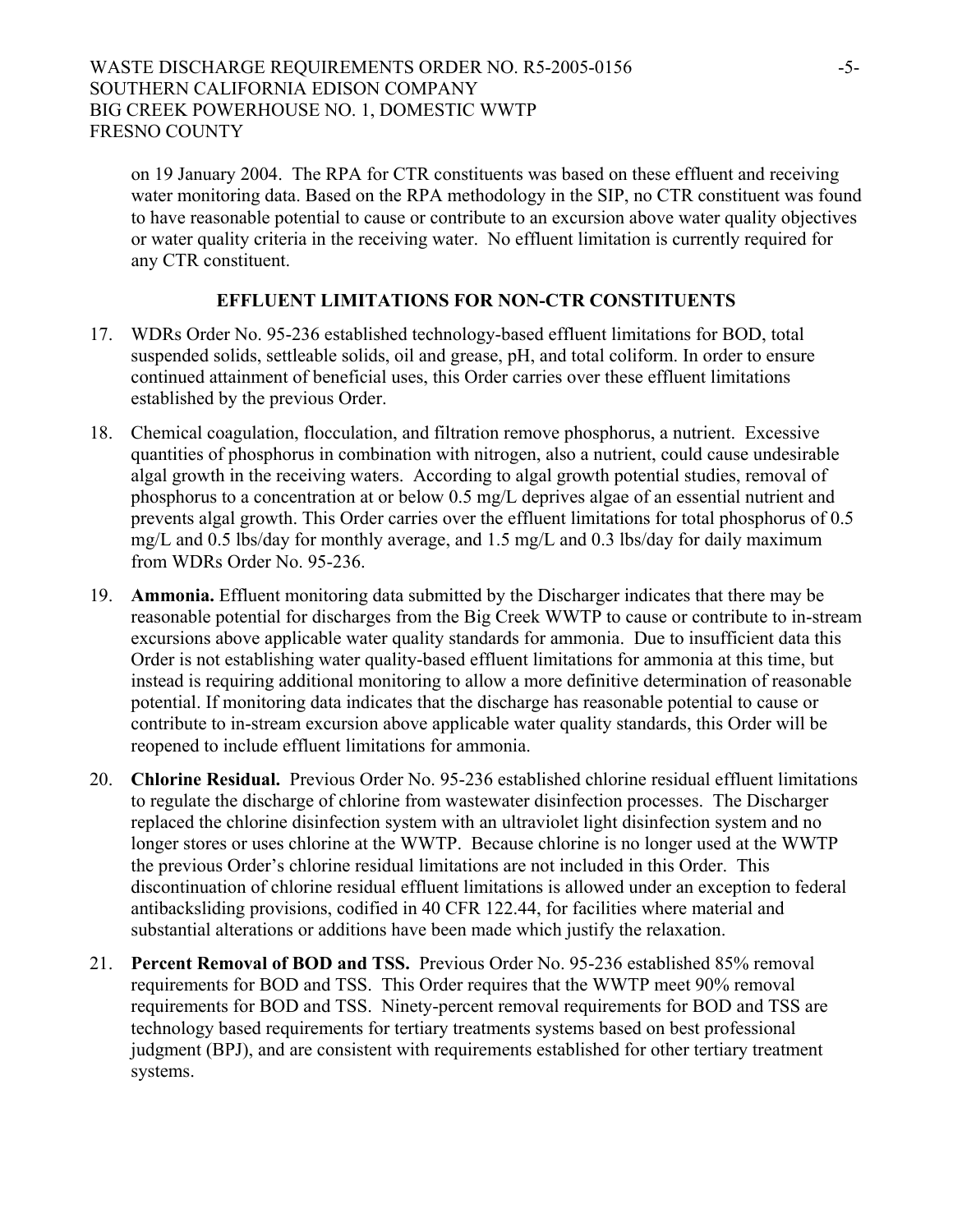#### **RECEIVING WATER LIMITATIONS**

- 22. Receiving water limitations in this Order are based on the water quality objectives in the Basin Plan and are established to protect the designated beneficial uses of the receiving waters.
- 23. State Board Resolution No. 68-16 (hereafter Resolution 68-16) requires the Regional Board in regulating discharge of waste to maintain high quality waters of the State until it is demonstrated that any change in quality will be consistent with maximum benefit to the people of the State, will not unreasonably affect beneficial uses, and will not result in water quality less than that described in the Regional Board's policies (e.g., quality that exceeds water quality objectives). Resolution 68-16 requires that the discharge be regulated to meet best practicable treatment or control to assure that pollution or nuisance will not occur and the highest water quality consistent with the maximum benefit to the people of the State be maintained. The WWTP represents BPTC.
- 24. Resolution No. 68-16, the Antidegradation Policy, does not allow degradation of water to a quality less than that prescribed in Water Quality Control Plans (Basin Plans). The Basin Plan states that; "The numerical and narrative water quality objectives define the least stringent standards that the Regional Board will apply to regional waters in order to protect the beneficial uses." This Order contains Receiving Water Limitations based on the Basin Plan numerical and narrative water quality objectives for Bacteria, Biostimulatory Substances, Chemical Constituents, Color, Dissolved Oxygen, Floating Material, Oil and Grease, pH, Pesticides, Radioactivity, Salinity, Sediment, Settleable Material, Suspended Material, Tastes and Odors, Temperature, Toxicity and Turbidity.

## **GROUNDWATER LIMITATIONS**

25. The Basin Plan requires the application of the most stringent objective necessary to ensure that groundwaters do not contain chemical constituents, toxic substances, radionuclides, or taste and odor producing substances in concentrations that adversely affect designated beneficial uses. In addition, Resolution 68-16 requires the Regional Board, in regulating discharge of waste, to maintain high quality waters of the State. Due to its extensive treatment and quality, the discharge is not expected to degrade groundwater quality. This permit does not allow the discharge to degrade groundwater.

## **COLLECTION SYSTEM**

26. The Discharger is expected to take all necessary steps to adequately maintain and operate its sanitary sewer collection system.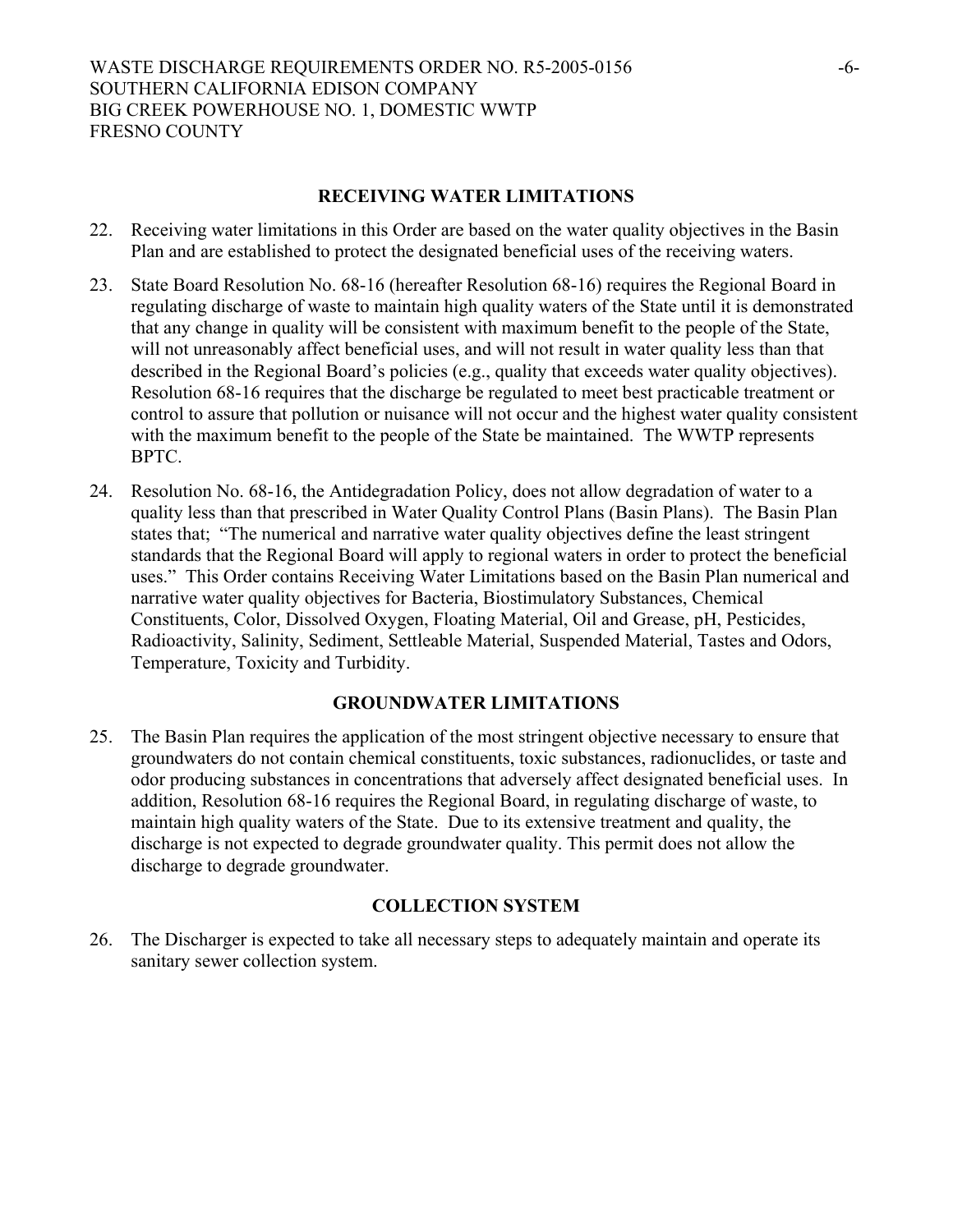#### WASTE DISCHARGE REQUIREMENTS ORDER NO. R5-2005-0156 -7-SOUTHERN CALIFORNIA EDISON COMPANY BIG CREEK POWERHOUSE NO. 1, DOMESTIC WWTP FRESNO COUNTY

#### **GENERAL FINDINGS**

- 27. The discharge authorized herein and the treatment and storage facilities associated with the discharge of sewage, except for discharges of residual sludge and solid waste, are exempt from the requirements of Title 27, California Code of Regulations (CCR), section 20005 *et seq*. (hereafter Title 27). The exemption, pursuant to Title 27 CCR section 20090(a), is based on the following:
	- a. The waste consists primarily of domestic sewage and treated effluent; the waste discharge requirements are consistent with water quality objectives; and
	- b. The treatment and storage facilities described herein are associated with a sewage treatment plant.
	- c. The impact on existing water quality will be insignificant.
- 28. CWC Section 13267 states, in part:
	- (a) A regional board, in establishing…waste discharge requirements… may investigate the quality of any waters of the state within its region" and "(b) (1) In conducting an investigation specified in [Section] 13267] subdivision (a), the regional board may require that any person who has discharged, discharges, or is suspected of having discharged or discharging or who proposes to discharge waste within its region, or any citizen or domiciliary, or political agency or entity of this state who has discharged, discharges, or is suspected of having discharged or discharging, or who proposes to discharge, waste outside of its region that could affect the quality of waters within its region shall furnish, under penalty of perjury, technical or monitoring program reports which the regional board requires The burden, including costs, of these reports shall bear a reasonable relationship to the need for the report and the benefits to be obtained from the reports. In requiring those reports, the regional board shall provide the person with a written explanation with regard to the need for the reports, and shall identify the evidence that supports requiring that person to provide the reports.
- 29. CWC Section 13383 states:
	- (a) The state board or a regional board may establish monitoring, inspection, entry, reporting, and recordkeeping requirements, as authorized by Section 13377 or by subdivisions (b) and (c) of this section, for any person who discharges pollutants….
	- (b) The state board or the regional boards may require any person subject to this section to establish and maintain monitoring equipment or methods, including, where appropriate, biological monitoring methods, sample effluent as prescribed, and provide other information as may be reasonably required.
	- (c) The state board or a regional board may inspect the facilities of any person subject to this section pursuant to the procedure set forth in subdivision (c) of Section 13267.
- 30. Federal regulations at 40 CFR 122.48 require all NPDES permits to specify:

\*\*\*

- (b) Required monitoring including type, intervals, and frequency sufficient to yield data which are representative of the monitored activity including, when appropriate, continuous monitoring.
- (c) Applicable reporting requirements based upon the impact of the regulated activity as specified in  $$122.44...$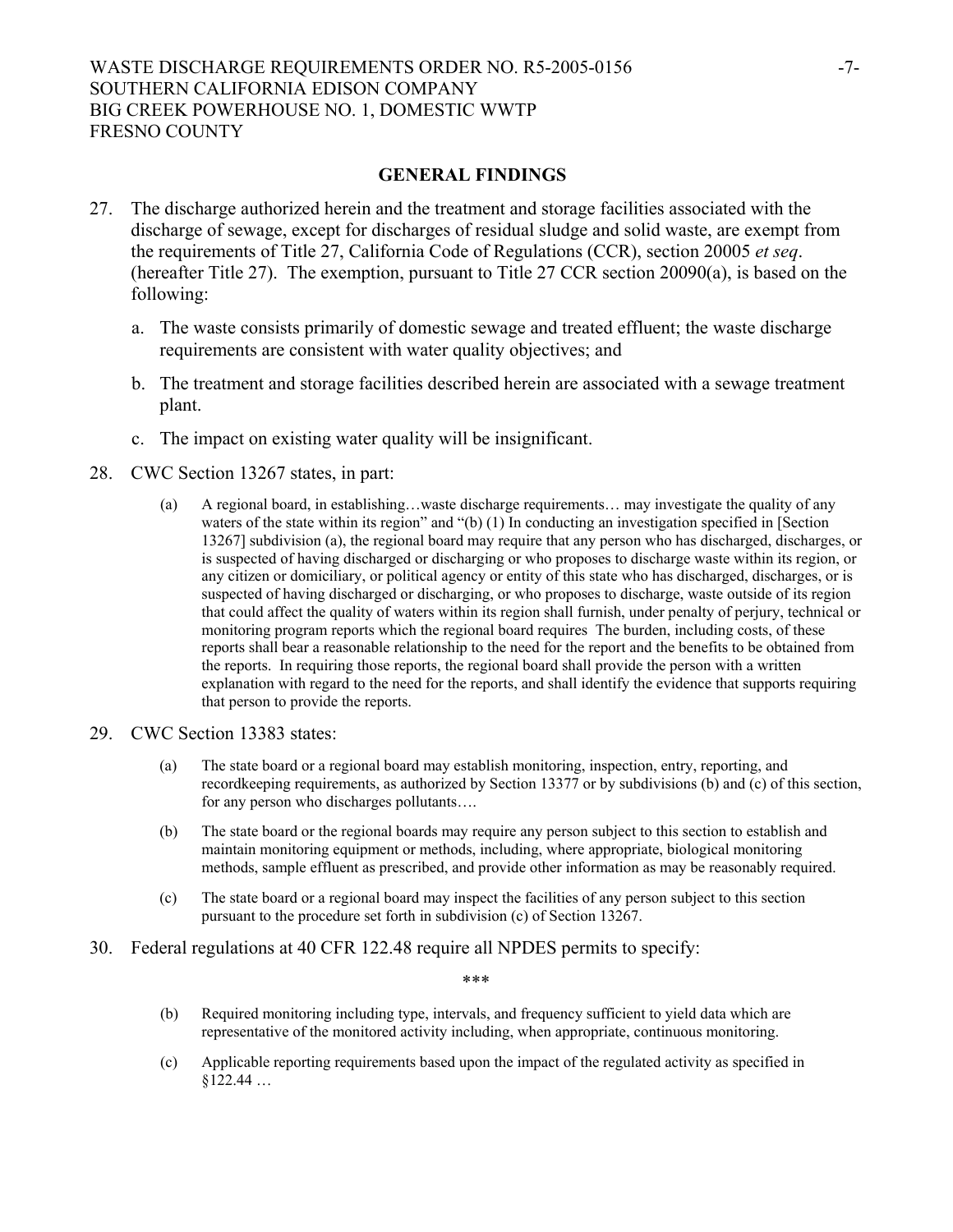- 31. Monitoring and Reporting Program No. R5-2005-0156 is necessary to determine compliance with this Order.
- 32. The action to adopt an NPDES permit is exempt from the provisions of Chapter 3 of the California Environmental Quality Act (CEQA) (Public Resources Code §21000, et seq in accordance with Section 13389 of the California Water Code.
- 33. The Discharger is not required to obtain coverage under a NPDES general industrial storm water permit because all runoff is contained onsite. The Discharger has submitted a letter of nonapplicability.
- 34. The USEPA and the Regional Board have classified this discharge as a minor discharge.
- 35. The Discharger and interested agencies and persons were notified of the intent to prescribe waste discharge requirements for this discharge and provided an opportunity for a public hearing and an opportunity to submit their written views and recommendations.
- 36. In a public meeting, all comments pertaining to the discharge were heard and considered.
- 37. This Order shall serve as an NPDES permit pursuant to Section 402 of the CWA, and amendments thereto, and shall take effect upon the date of hearing, provided USEPA has no objections.
- 38. All the above and the supplemental information and details in the attached Information Sheet and Attachments A and B, which are incorporated herein, were considered in establishing the conditions of discharge of this Order.

**IT IS HEREBY ORDERED**, pursuant to sections 13263, 13267, 13383, and 13376 of the CWC, that Order No. 95-236 is rescinded and Southern California Edison Company, its agents, successors and assigns, in order to meet the provisions contained in Division 7 of the California Water Code and regulations adopted thereunder, and the provisions of the Clean Water Act and regulations and guidelines adopted thereunder, shall comply with the following:

*Note: Other prohibitions, conditions, definitions, and some methods of determining compliance are contained in the attached "Standard Provisions and Reporting Requirements for Waste Discharge Requirements (National Pollutant Discharge Elimination System)" dated February 2004.* 

#### **A. Discharge Prohibitions:**

- 1. Discharge of wastes or pollutants at a location or in a manner different from that described in the Findings is prohibited.
- 2. The by-pass or overflow of wastes is prohibited, except as allowed by Standard Provision A.13. [See attached "Standard Provisions and Reporting Requirements for Waste Discharge Requirements (NPDES)"].
- 3. Wastes and other residual solids removed from liquid wastes or used to treat liquid wastes, except as approved by the Executive Officer, shall be recycled or disposed of in a manner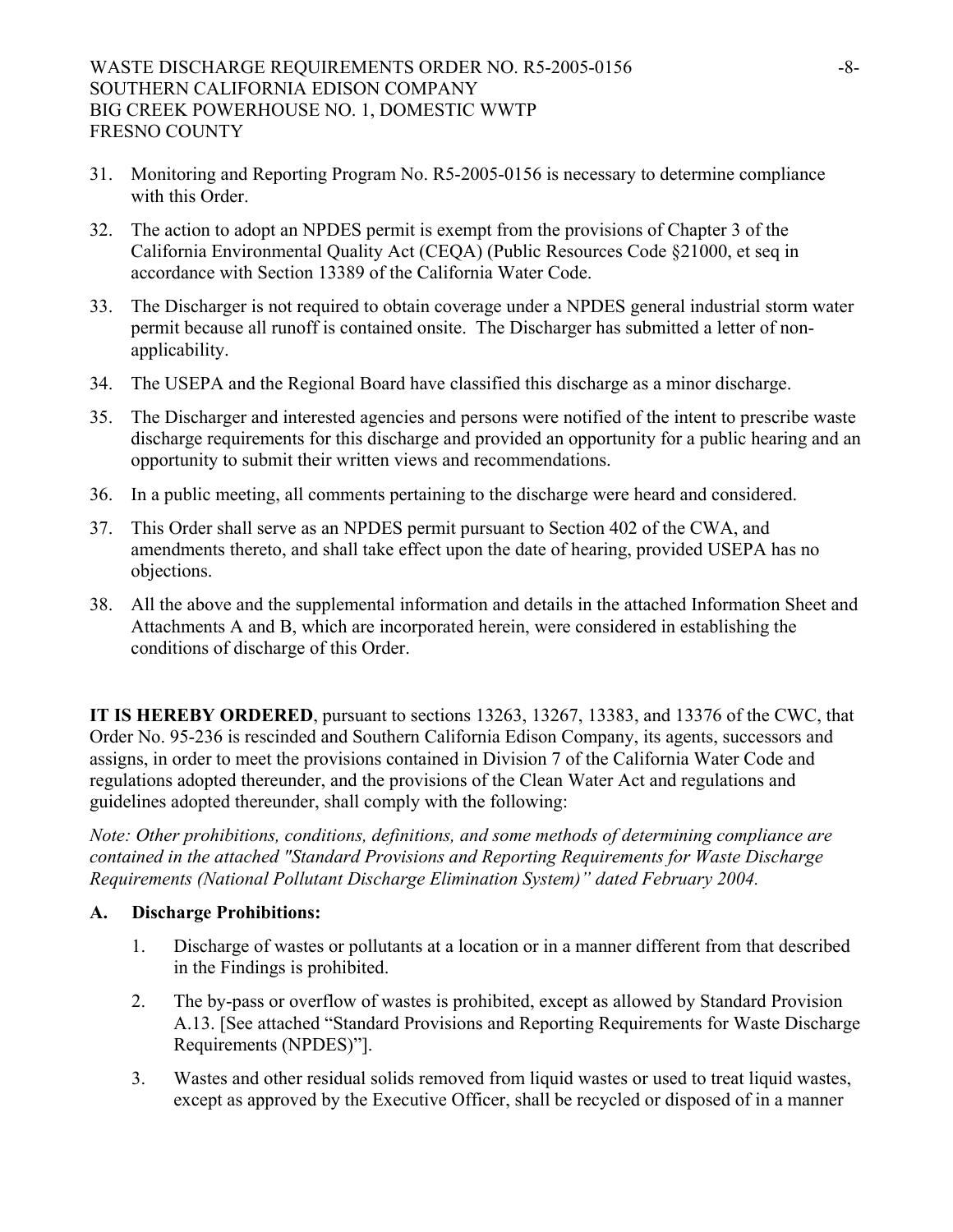that is consistent with Division 3, Title 27; Chapter 15, Division 3, Title 23; and Division 4.5, Title 22 of the CCR and approved by the Executive Officer.

## **B. Effluent Limitations:**

1. Effluent discharged from Discharge Point 001 shall not exceed the following limitations:

| <b>Constituents</b>                | Units               | <b>Monthly</b><br><b>Average</b> | Weekly<br><b>Average</b> | <b>Monthly</b><br>Median | <b>Daily</b><br><b>Maximum</b> |
|------------------------------------|---------------------|----------------------------------|--------------------------|--------------------------|--------------------------------|
| BOD <sub>5</sub> <sup>1</sup>      | mg/L                | $10^{2}$                         | $15^2$                   |                          | 30 <sup>2</sup>                |
|                                    | lb/day <sup>3</sup> | 1.9                              | 2.9                      |                          | 5.8                            |
| <b>Total Suspended</b>             | mg/L                | 10 <sup>2</sup>                  | $15^2$                   |                          | 30 <sup>2</sup>                |
| Solids                             | $1b/day^3$          | 1.9                              | 2.9                      |                          | 5.8                            |
| <b>Total Coliform</b><br>Organisms | MPN/100mL           |                                  |                          | 2.2                      | 23                             |
| Settleable Solids                  | mL/L                | 0.1                              |                          |                          | 0.2                            |
| <b>Total Phosphorous</b>           | mg/L                | 0.5                              |                          |                          | 1.5                            |
|                                    | $1b/day^3$          | 0.1                              |                          |                          | 0.3                            |

1 5-day, 20°C biochemical oxygen demand (BOD)

2 To be ascertained by a 24-hour composite

<sup>3</sup> Based upon a design treatment capacity of 0.023 mgd.

- 2. The arithmetic mean of 20°C BOD (5-day) and total suspended solids in effluent samples collected over a monthly period shall not exceed 10 percent of the arithmetic mean of the values for influent samples collected at approximately the same times during the same period (90 percent removal).
- 3. The discharge shall not have a pH less than 6.0 nor greater than 9.0.
- 4. The monthly average discharge flow shall not exceed 0.023 million gallons per day.
- 5. Survival of aquatic organisms in 96-hour bioassays of undiluted waste shall be no less than:

| Minimum for any one bioassay<br>$------ 70\%$                     |  |
|-------------------------------------------------------------------|--|
| Median for any three or more consecutive bioassays $- - - - 90\%$ |  |

## **Sludge Disposal:**

Sludge in this document means the solid, semisolid, and liquid residues removed during primary, secondary, or advanced wastewater treatment processes. Solid waste refers to grit and screening material generated during preliminary treatment. Residual sludge means sludge that will not be subject to further treatment at the WWTP. Biosolids refers to sludge that has been treated and tested and shown to be capable of being beneficially and legally used pursuant to federal and State regulations as a soil amendment for agriculture, silviculture, horticulture, and land reclamation activities.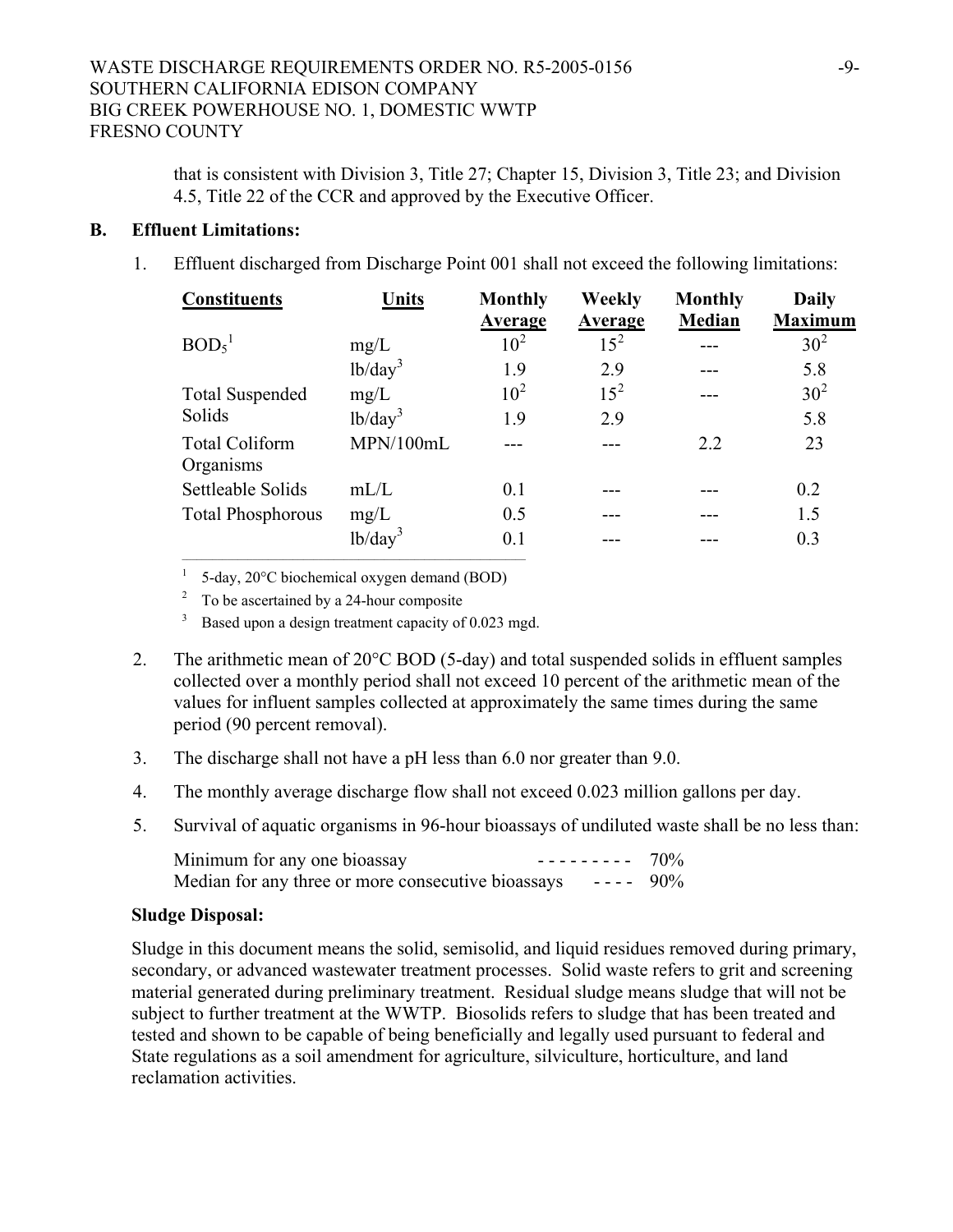- 1. Sludge and solid waste shall be removed from screens, sumps, ponds, clarifiers, etc. as needed to ensure optimal plant operation.
- 2. Treatment and storage of sludge generated by the WWTP shall be confined to the WWTP property and conducted in a manner that precludes infiltration of waste constituents into soils in a mass or concentration that will violate Groundwater Limitations.
- 3. Any storage of residual sludge, solid waste, and biosolids on property of the WWTP shall be temporary and controlled and contained in a manner that minimizes leachate formation and precludes infiltration of waste constituents into soils in a mass or concentration that will violate Groundwater Limitations.
- 4. Residual sludge, biosolids, and solid waste shall be disposed of in a manner approved by the Executive Officer (EO) and consistent with Title 27. Removal for further treatment, disposal, or reuse at sites (i.e., landfill, WWTP, composting sites, soil amendment sites) operated in accordance with valid waste discharge requirements issued by a regional water quality control board will satisfy this specification
- 5. Use of biosolids as a soil amendment shall comply with valid waste discharge requirements issued by a regional water quality control board. In most cases, this will mean General Biosolids Order (State Board Water Quality Order No. 2004-12-DWQ, General Waste Discharge Requirements for the Discharge of Biosolids to Land for Use as a Soil Amendment in Agricultural, Silvicultural, Horticultural, and Land Reclamation Activities). For a biosolids use project to be covered by the General Biosolids Order, the City must file a complete Notice of Intent and receive a Notice of Applicability for each project.
- 6. Use and disposal of biosolids shall comply with the self-implementing federal regulations of Title 40, Code of Federal Regulations, Part 503, which are subject to enforcement by the USEPA, not the Regional Board. If during the life of this Order the State accepts primacy for implementation of 40 CFR 503, the Regional Board may also initiate enforcement where appropriate.

# **C. Receiving Water Limitations**

Receiving Water Limitations are based upon water quality objectives contained in the Basin Plan. As such, they are a required part of this permit. The discharge shall not cause the following in the receiving water:

- 1. Bacteria: The fecal coliform concentration based on a minimum of not less than five samples for any 30-day period shall not exceed a geometric mean of 200/100 ml, nor shall more than ten percent of the total number of samples taken during any 30-day period exceed 400/100 ml.
- 2. Dissolved Oxygen: Concentrations of dissolved oxygen to fall below 7.0 mg/L. The monthly median of the mean daily dissolved oxygen concentration to fall below 85 percent of saturation in the main water mass, or the  $95<sup>th</sup>$  percentile concentration to fall below 75 percent of saturation.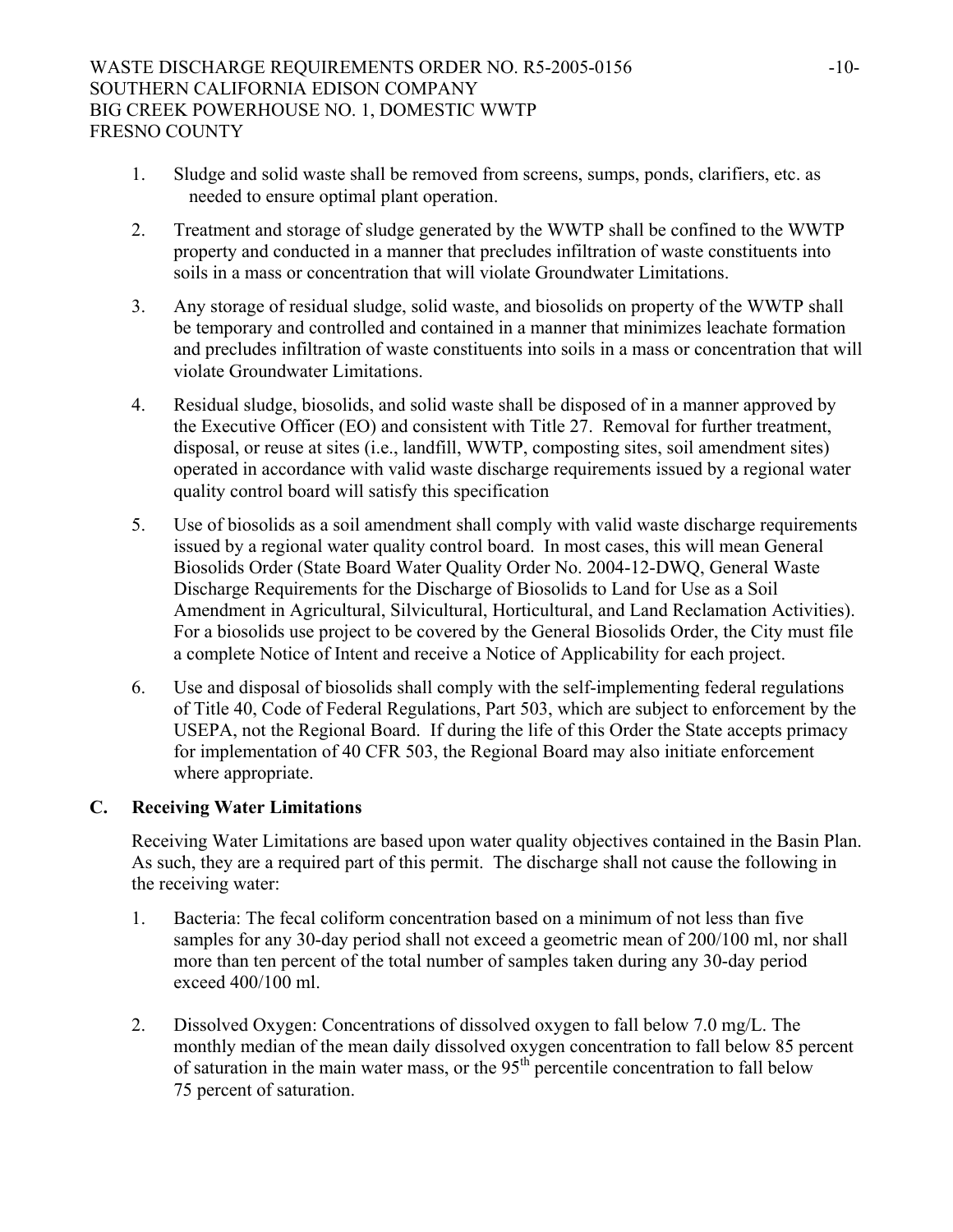- 3. Oil and Grease: Oils, greases, waxes, or other materials in concentrations that cause nuisance, result in a visible film or coating on the water surface or on objects in the water, or otherwise adversely affect beneficial uses.
- 4. Color: Discoloration that causes nuisance or adversely affects beneficial uses.
- 5. pH: The ambient pH to be depressed below 6.5, nor raised above 8.5, nor changes in normal ambient pH levels to be exceeded by more than 0.5 units.
- 6. Temperature: The natural receiving water temperature to increase more than 5°F.
- 7. Setteable Material: Substances in concentrations that result in the deposition of material that causes nuisance or adversely affects beneficial uses.
- 8. Radioactivity: Radionuclides to be present in concentrations that are harmful to human, plant, animal or aquatic life nor that result in the accumulation of radionuclides in the food web to an extent that presents a hazard to human, plant, animal or aquatic life.
- 9. Concentrations of radionuclides in excess of the maximum contaminant levels (MCLs) specified in Table 4 (MCL Radioactivity) of Section 64443 of Title 22 of the California Code of Regulations.
- 10. Toxicity: Toxic substances in concentrations that produce detrimental physiological responses in human, plant, animal, or aquatic life. This applies regardless of whether the toxicity is caused by a single substance or the interactive effect of multiple substances.
- 11. Biostimulatory Substances: Biostimulatory substances which promote aquatic growths in concentrations that cause nuisance or adversely affect beneficial uses.
- 12. Floating Material: Floating material in amounts that cause nuisance or adversely affect beneficial uses.
- 13. Sediment: Suspended sediment load and suspended sediment discharge rate altered in such a manner to cause nuisance or adversely affect beneficial uses.
- 14. Suspended Material: Suspended material concentrations that cause nuisance or adversely affect beneficial uses.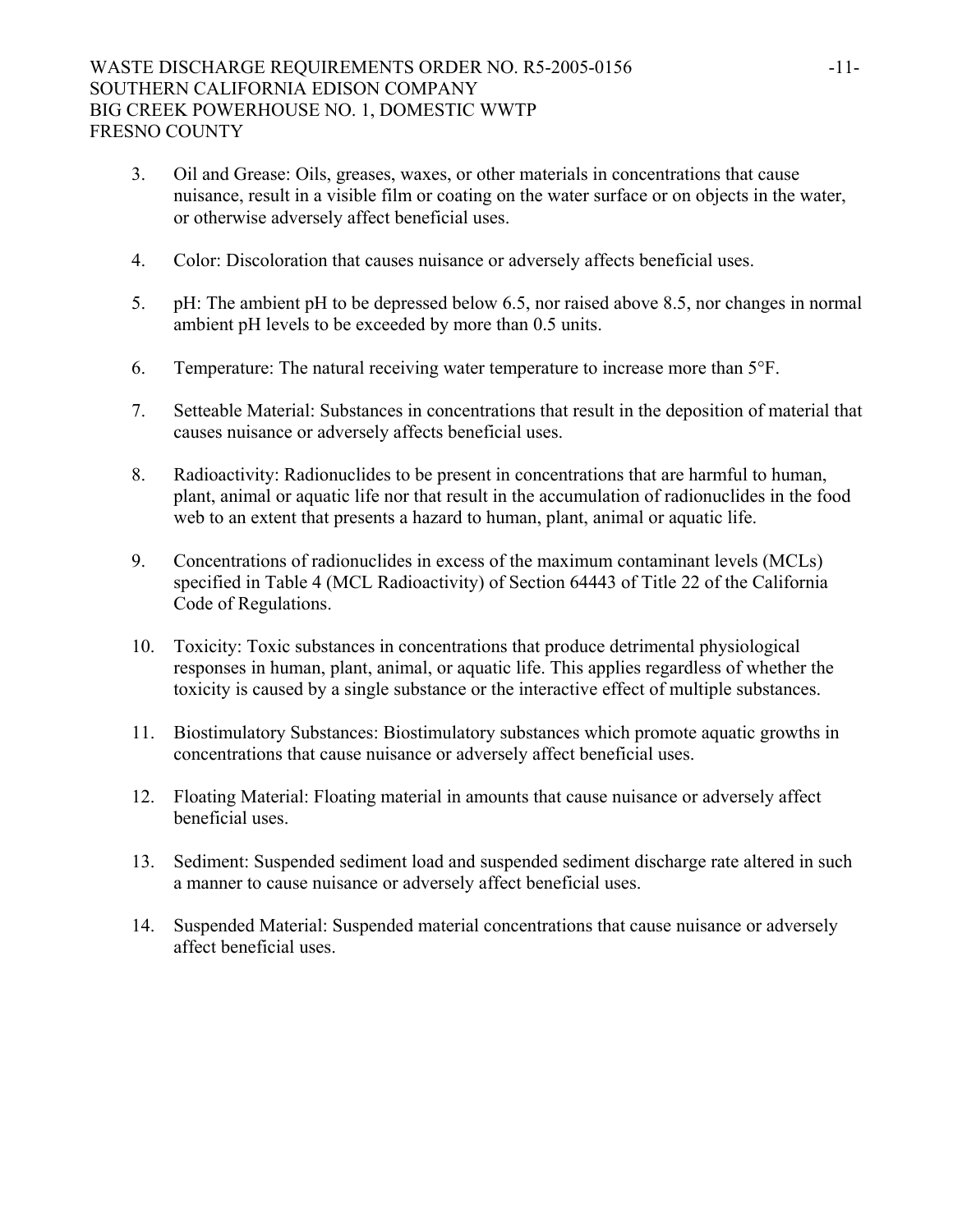- 15. Taste and Order: Taste- or odor-producing substances in concentrations that cause nuisance, adversely affect beneficial uses, or impart undesirable tastes or odors to fish flesh or other edible products of aquatic origin or to domestic or municipal water supplies.
- 16. Turbidity: Changes in turbidity that cause nuisance or adversely affect beneficial uses. Turbidity attributable to controllable water quality factors to exceed the following:
	- a. More than 1 Nephelometric Turbidity Units (NTUs) where natural turbidity is between 0 and 5 NTUs.
	- b. More than 20 percent where natural turbidity is between 5 and 50 NTUs.
	- c. More than 10 NTUs where natural turbidity is between 50 and 100 NTUs.
	- d. More than 10 percent where natural turbidity is greater than 100 NTUs.
- 17. Pesticides:
	- a. Pesticides in individual or combined concentrations that adversely affect beneficial uses.
	- b. Pesticide concentrations in bottom sediments or aquatic life that adversely affect beneficial uses.
	- c. Total identifiable persistent chlorinated hydrocarbon pesticides in concentrations detectable within the accuracy of analytical methods approved by the Environmental Protection Agency or the Executive Officer.
	- d. Concentrations exceeding those allowable by applicable antidegradation policies (see State Water Resources Control Board Resolution No. 68-16 and 40 CFR Section 131.12.)
	- e. Concentrations exceeding the lowest levels technically and economically achievable.
	- f. Concentrations exceeding the Maximum Contaminant Levels set forth in California Code of Regulations, Title 22, Division 4, Chapter 15.
	- g. Concentrations of thiobencarb in excess of 1.0 mg/L.

#### **D. Groundwater Limitations**

The discharge shall not cause the underlying groundwater to contain waste constituents in concentrations exceeding natural background quality.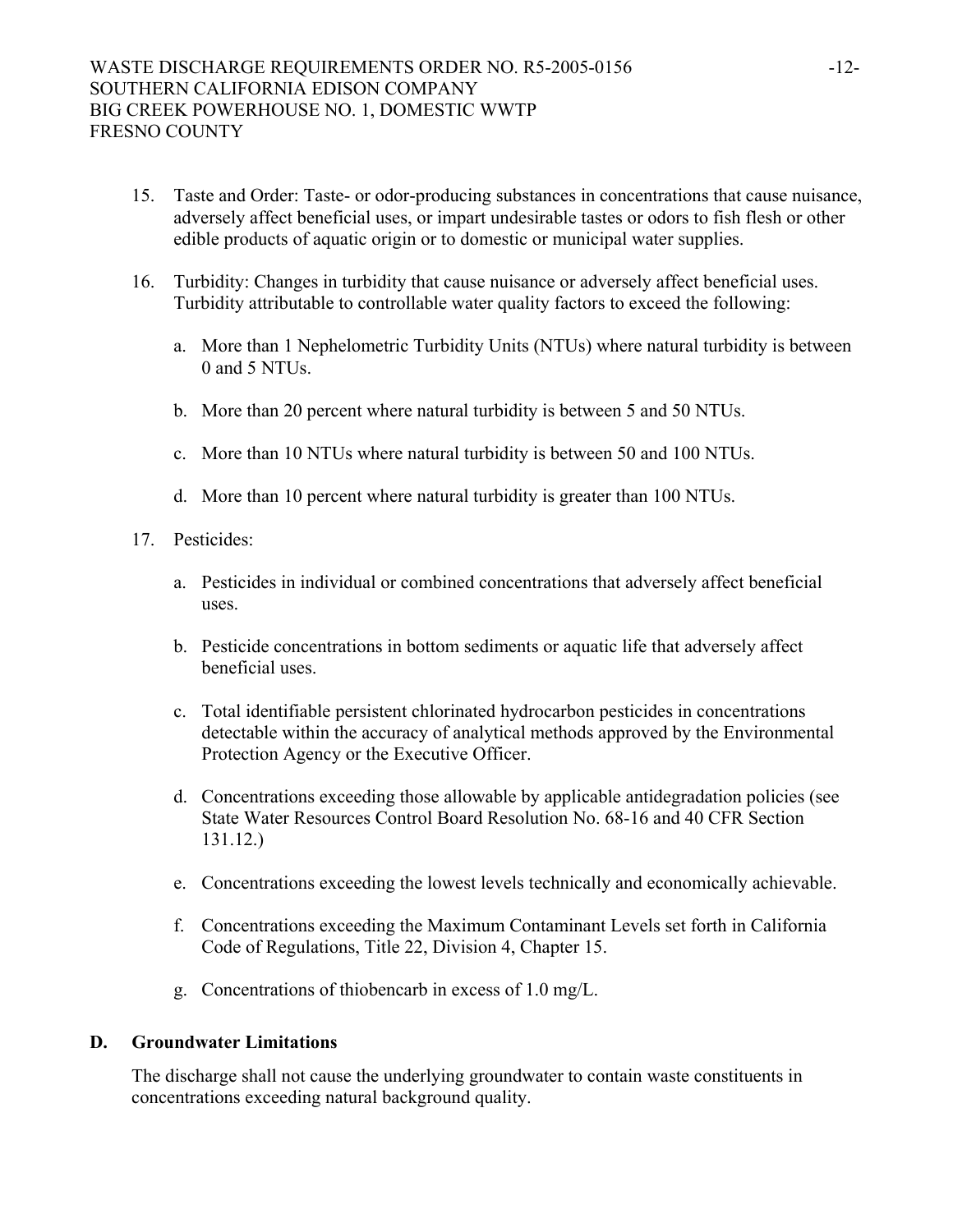#### **E. Provisions:**

1. The Discharger shall comply with Monitoring and Reporting Program No. R5-2005-0156, which is part of this Order, and any revisions thereto as ordered by the Executive Officer.

When requested by USEPA, the Discharger shall complete and submit Discharge Monitoring Reports to USEPA. The submittal date shall be no later than the submittal date specified in the Monitoring and Reporting Program for Discharger Self Monitoring Reports.

- 2. The Discharger shall comply with all the items of the "Standard Provisions and Reporting Requirements for Waste Discharge Requirements (NPDES)", dated February 2004, which are part of this Order.
- 3. The Discharger shall conduct the chronic toxicity testing specified in the Monitoring and Reporting Program. If the testing indicates that the discharge causes, has the reasonable potential to cause, or contributes to an in-stream excursion above the water quality objective for toxicity, the Discharger shall initiate a Toxicity Identification Evaluation (TIE) to identify the causes of toxicity. Upon completion of the TIE, the Discharger shall submit a work plan to conduct a Toxicity Reduction Evaluation (TRE) and, after Regional Board evaluation, conduct the TRE. This Order will be reopened and a chronic toxicity limitation included and/or a limitation for the specific toxicant identified in the TRE included. Additionally, if a chronic toxicity water quality objective is adopted by the State Water Resources Control Board, this Order may be reopened and a limitation based on that objective included.
- 4. The Discharger shall not allow pollutant-free wastewater to be discharged into the collection, treatment, and disposal system in amounts that significantly diminish the system's capability to comply with this Order. Pollutant-free wastewater means rainfall, groundwater, cooling waters, and condensates that are essentially free of pollutants.
- 5. The Discharger shall implement best practicable treatment and control, including proper operation and maintenance, to comply with this Order.
- 6. The Discharger shall report to the Regional Board any toxic chemical release data it reports to the state emergency response commission within 15 days of reporting the data to the commission pursuant to section 313 of the "Emergency Planning and Community Right to Know Act of 1986."
- 7. The plant shall be designed, constructed, operated, and maintained to prevent inundation or washout due to floods with a 100-year return frequency
- 8. All technical reports required herein that involve planning, investigation, evaluation, or design, or other work requiring interpretation and proper application of engineering or geologic sciences, shall be prepared by or under the direction of persons registered to practice in California pursuant to California Business and Professions Code, Sections 6735, 7835, and 7835.1. To demonstrate compliance with Title 16, CCR, Sections 415 and 3065, all technical reports must contain a statement of the qualifications of the responsible registered professional(s). As required by these laws, completed technical reports must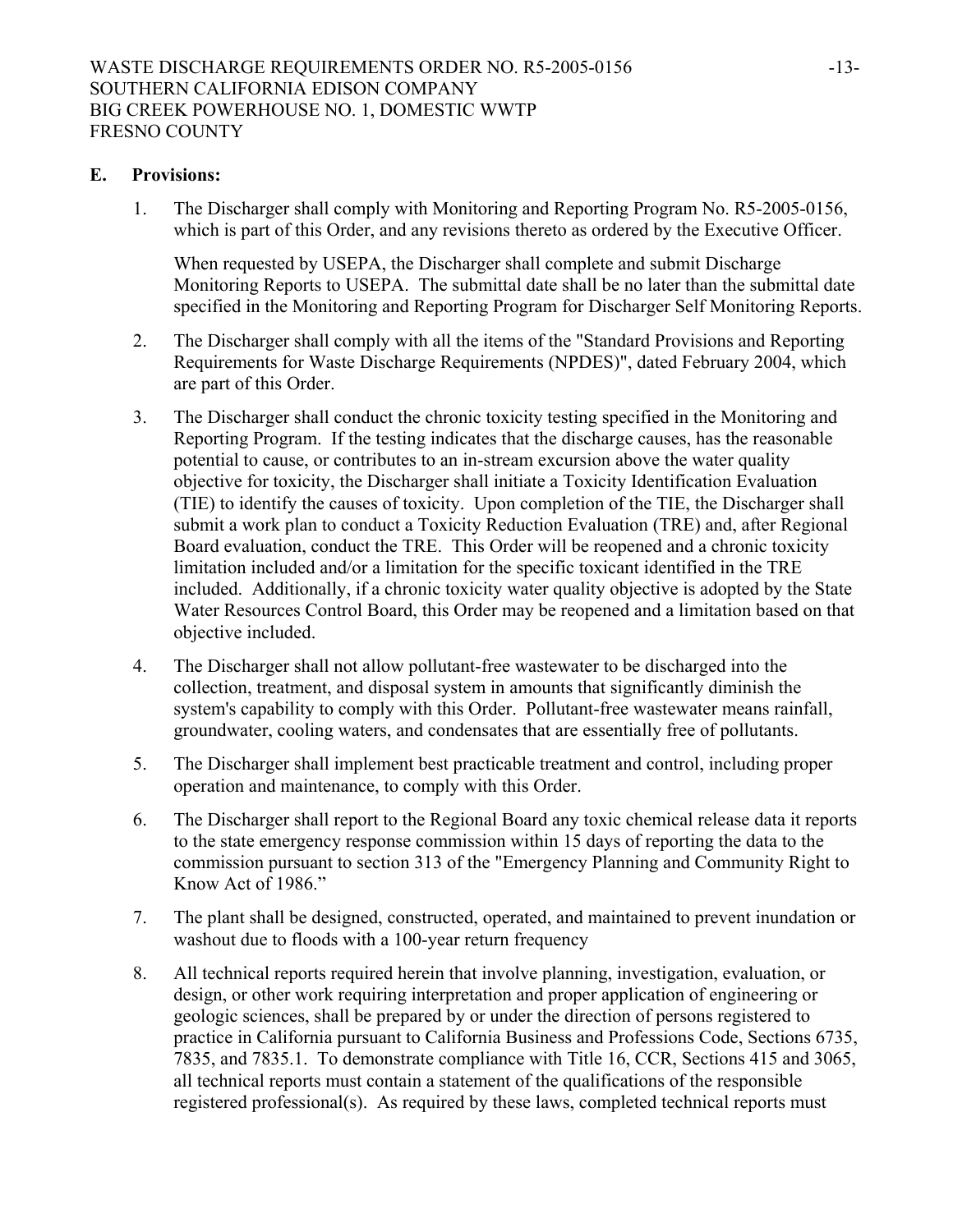bear the signature(s) and seal(s) of the registered professional(s) in a manner such that all work can be clearly attributed to the professional responsible for the work.

9. In the event of any change in control or ownership of land or waste discharge facilities presently owned or controlled by the Discharger, the Discharger shall notify the succeeding owner or operator of the existence of this Order by letter, a copy of which shall be immediately forwarded to this office.

To assume operation under this Order, the succeeding owner or operator must apply in writing to the Executive Officer requesting transfer of the Order. The request must contain the requesting entity's full legal name, the State of incorporation if a corporation, address and telephone number of the persons responsible for contact with the Regional Board and a statement. The statement shall comply with the signatory paragraph of Standard Provision D.6 and state that the new owner or operator assumes full responsibility for compliance with this Order. Failure to submit the request shall be considered a discharge without requirements, a violation of the California Water Code. Transfer shall be approved or disapproved in writing by the Executive Officer.

- 10. The Board may modify or reopen this Order prior to its expiration date in any of the following circumstances:
	- (a) If present or future investigations demonstrate that the discharge governed by this Order has a reasonable potential to cause or contribute to adverse impacts on water quality and/or beneficial uses of the receiving waters;
	- (b) New or revised water quality objectives (WQOs) come into effect for the receiving water. In such cases, effluent limitations in this permit will be modified as necessary to reflect updated WQOs. Adoption of effluent limitations contained in this Order is not intended to restrict in any way future modifications based on legally adopted WQOs or as otherwise permitted under federal regulations governing NPDES permit modifications;
	- (c) If translator or other water quality studies provide a basis for determining that a permit condition(s) should be modified the Discharger may request permit modification on this basis. The Discharger shall include in any such request an antidegradation and anti-backsliding analysis.
- 11. The Discharger must comply with all conditions of this Order, including timely submittal of technical and monitoring reports as directed by the Executive Officer. Instances of noncompliance shall be reported in accordance with Standard Provisions, B.1. Violations may result in enforcement action, including Regional Board or court orders requiring corrective action or imposing civil monetary liability, or in modification or revocation of this Order.
- 12. Prior to making any change in the discharge point, place of use, or purpose of use of the wastewater, the Discharger shall obtain approval of, or clearance from the State Water Resources Control Board (Division of Water Rights).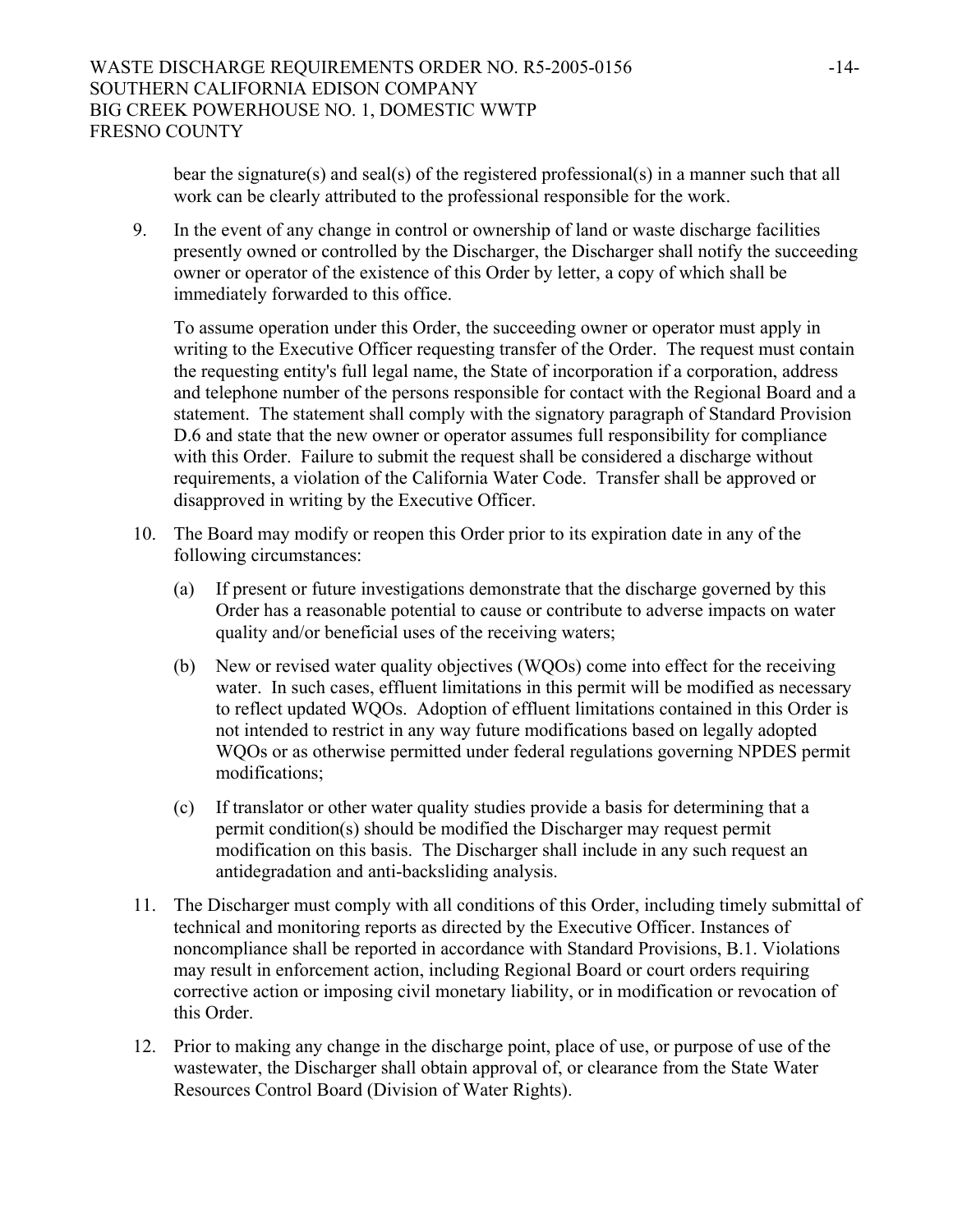## WASTE DISCHARGE REQUIREMENTS ORDER NO. R5-2005-0156 -15-SOUTHERN CALIFORNIA EDISON COMPANY BIG CREEK POWERHOUSE NO. 1, DOMESTIC WWTP FRESNO COUNTY

13. This Order expires on **21 October 2010** and the Discharger must file a Report of Waste Discharge in accordance with Title 23, CCR, not later than 180 days in advance of such date to apply for renewal of waste discharge requirements if it wishes to continue the discharge.

I, THOMAS R. PINKOS, Executive Officer, do hereby certify the foregoing is a full, true, and correct copy of an Order adopted by the California Regional Water Quality Control Board, Central Valley Region, on 21 October 2005.

 $\mathcal{L}_\text{max}$  and  $\mathcal{L}_\text{max}$  and  $\mathcal{L}_\text{max}$  and  $\mathcal{L}_\text{max}$  and  $\mathcal{L}_\text{max}$  and  $\mathcal{L}_\text{max}$ 

THOMAS R. PINKOS, Executive Officer

LK/AWL/JE/fmc:10/21/05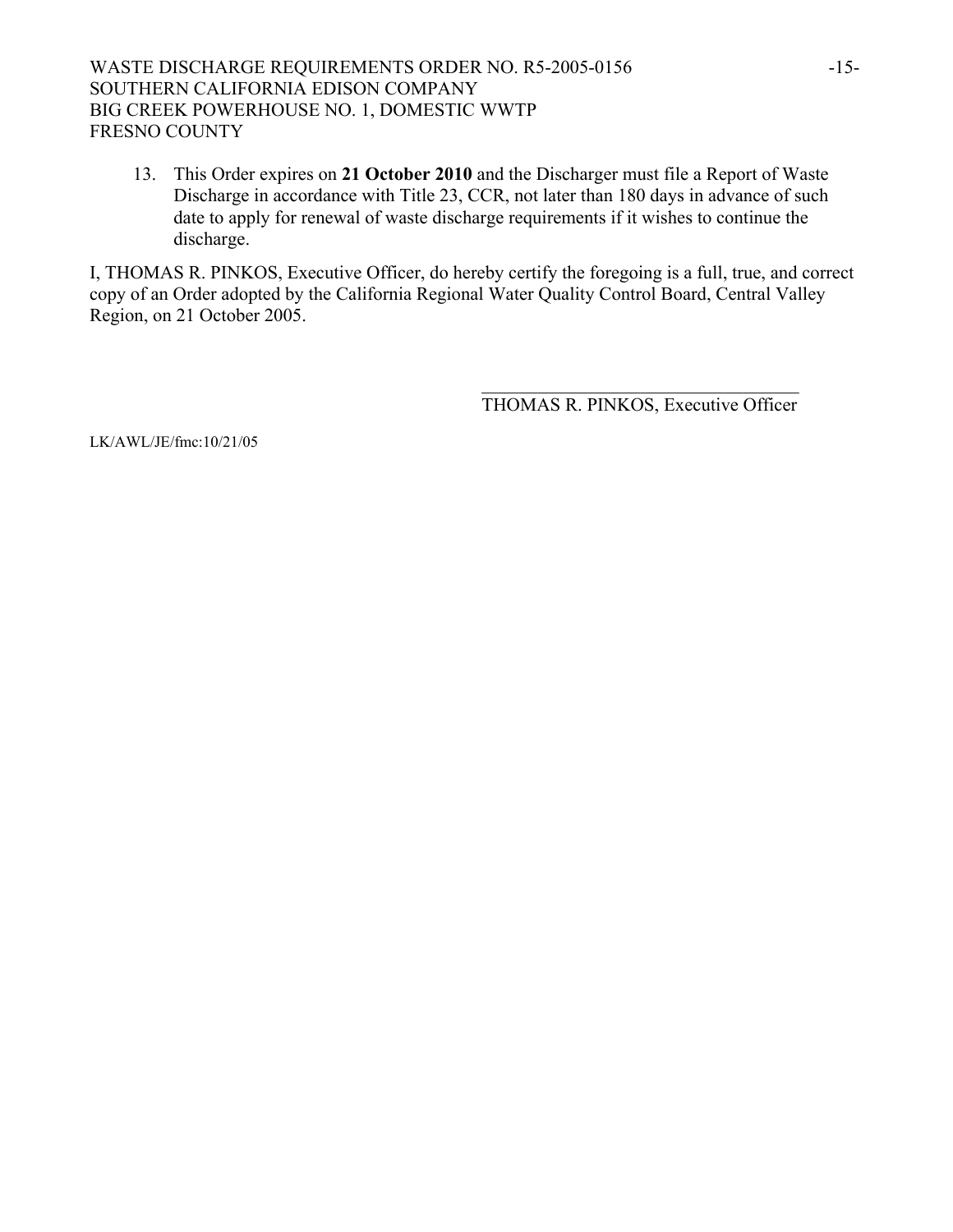#### CALIFORNIA REGIONAL WATER QUALITY CONTROL BOARD CENTRAL VALLEY REGION

## ORDER NO. R5-2005-0156

## NPDES NO. CA0079545

# MONITORING AND REPORTING PROGRAM FOR SOUTHERN CALIFORNIA EDISON COMPANY BIG CREEK POWERHOUSE NO. 1 DOMESTIC WASTEWATER TREATMENT PLANT

This Monitoring and Reporting Program (MRP) is issued pursuant to California Water Code Sections 13383 and 13267. The Discharger shall not deviate from this Program unless and until the Regional Board or Executive Officer issues a revised MRP. Specific sample station locations shall be established under direction of the Regional Board's staff, and a description of the stations shall be attached to the Discharger's copy of the Order. Sampling locations may be changed only with the written concurrence of Regional Board staff. A description of the proposed changes and Regional Board staff's written concurrence shall be attached to the Discharger's copy of this MRP.

#### **INFLUENT MONITORING**

Samples shall be collected at **Influent Point 001**. Samples shall be collected at approximately the same time as effluent samples and shall be representative of the influent for the period sampled. Influent monitoring shall include at least the following:

| <b>Constituents</b>             | <u>Units</u>     | <b>Type of Sample</b> | <b>Sampling Frequency</b> |
|---------------------------------|------------------|-----------------------|---------------------------|
| $20^{\circ}$ C BOD <sub>5</sub> | $mg/L$ , lbs/day | 16-hour composite     | Weekly                    |
| Suspended Solids                | $mg/L$ , lbs/day | 16-hour composite     | Weekly                    |

1 Composite samples must be flow-proportioned and may consist of flow-proportioned grab samples.

#### **EFFLUENT MONITORING**

Effluent samples shall be collected at **Discharge Point 001**, downstream from the last connection through which wastes can be discharged. Effluent samples shall be representative of the volume and quality of the discharge. Time of collection of samples shall be recorded. Effluent monitoring shall include at least the following: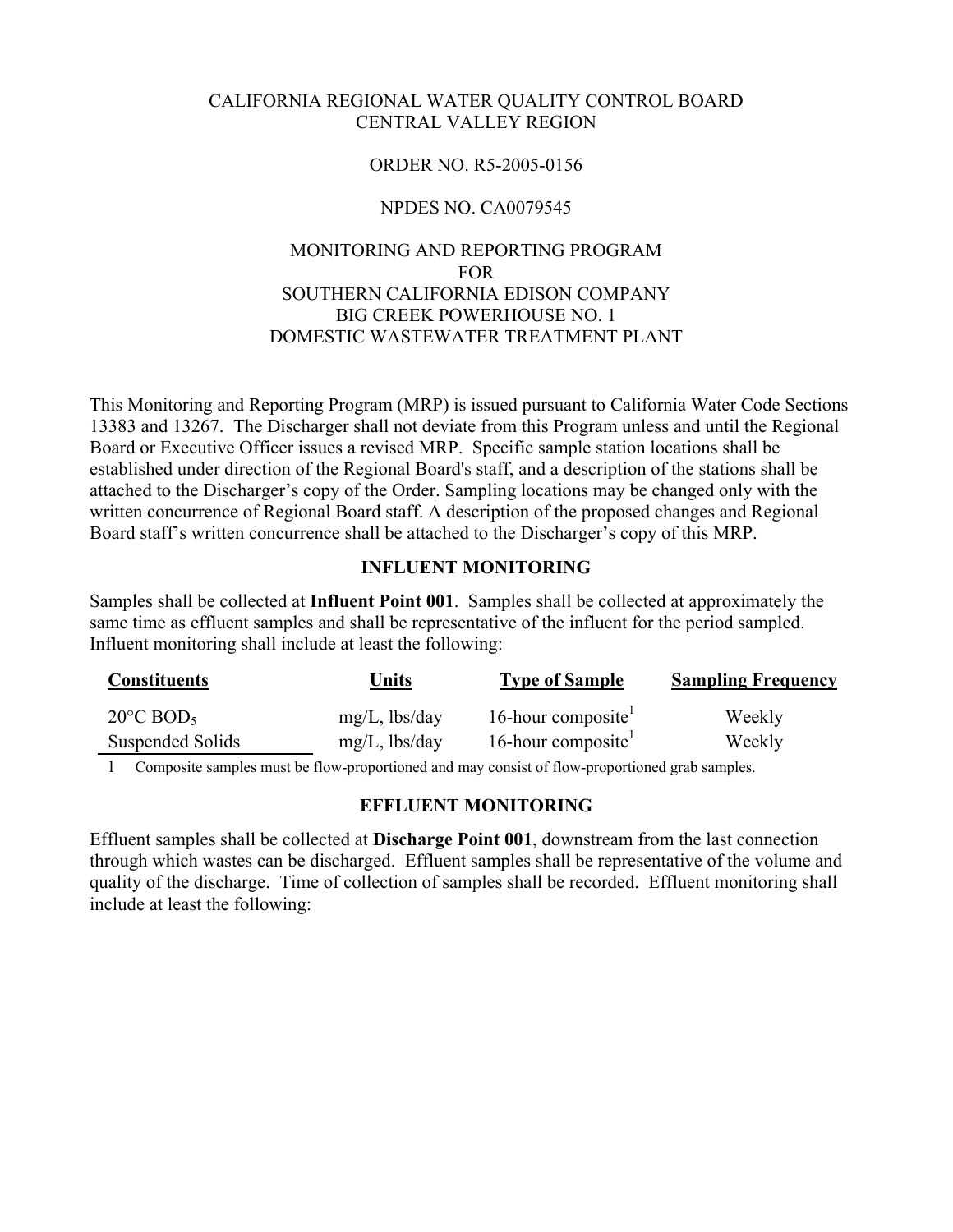## MONITORING AND REPORTING PROGRAM ORDER NO. R5-2005-0156 SOUTHERN CALIFORNIA EDISON COMPANY -2- BIG CREEK POWERHOUSE NO. 1, DOMESTIC WWTP FRESNO COUNTY

| <b>Constituents</b>                                            | <b>Units</b>     | <b>Type of Sample</b> | <b>Sampling</b><br>Frequency |
|----------------------------------------------------------------|------------------|-----------------------|------------------------------|
| Flow                                                           | mgd              | Metered               | Daily                        |
| Settleable Solids                                              | mL/L             | Grab                  | Weekly                       |
| pH                                                             | standard units   | Grab                  | 3/Week <sup>3</sup>          |
| $20^{\circ}$ C BOD <sub>5</sub>                                | $mg/L$ , lbs/day | 16-hour composite     | Weekly                       |
| Suspended Solids                                               | $mg/L$ , lbs/day | 16-hour composite     | Weekly                       |
| <b>Total Coliform Organisms</b>                                | $MPN/100$ mL     | Grab                  | 3/Week <sup>3</sup>          |
| Ammonia <sup>2</sup>                                           | mg/L             | Grab                  | $2/M$ onth                   |
| <b>Total Phosphorous</b>                                       | mg/L             | Grab                  | $2/M$ onth                   |
| EC                                                             | $\mu$ mhos/cm    | Grab                  | $2/M$ onth                   |
| Composite samples shall be flow proportional composite samples |                  |                       |                              |

Composite samples shall be flow proportional composite samples.

<sup>2</sup> Temperature and pH shall be determined at the time the sample is taken for ammonia analysis. Un-ionized ammonia shall be calculated based on the results. Ammonia results shall be reported as ammonia and un-ionized ammonia.

3 Samples shall be taken on non-consecutive days.

#### **RECEIVING WATER MONITORING**

Receiving water samples shall be collected at the following sampling stations:

## **Station Description**

- R-1 To be established with the concurrence of staff. R-1 shall be located in Big Creek and shall provide a sample representative of the water in the creek just prior to the point of discharge. R-1 shall not be more than 300 feet upstream from the point of discharge. A greater distance may be acceptable provided the Discharger submits proper justification that the prescribed distance is inaccessible.
- R-2 Not to exceed 900 feet downstream from the point of discharge to Big Creek. A greater distance may be acceptable provided the Discharger submits proper justification that the prescribed distance is inaccessible.

All receiving water samples shall be grab samples. Receiving water monitoring shall include at least the following: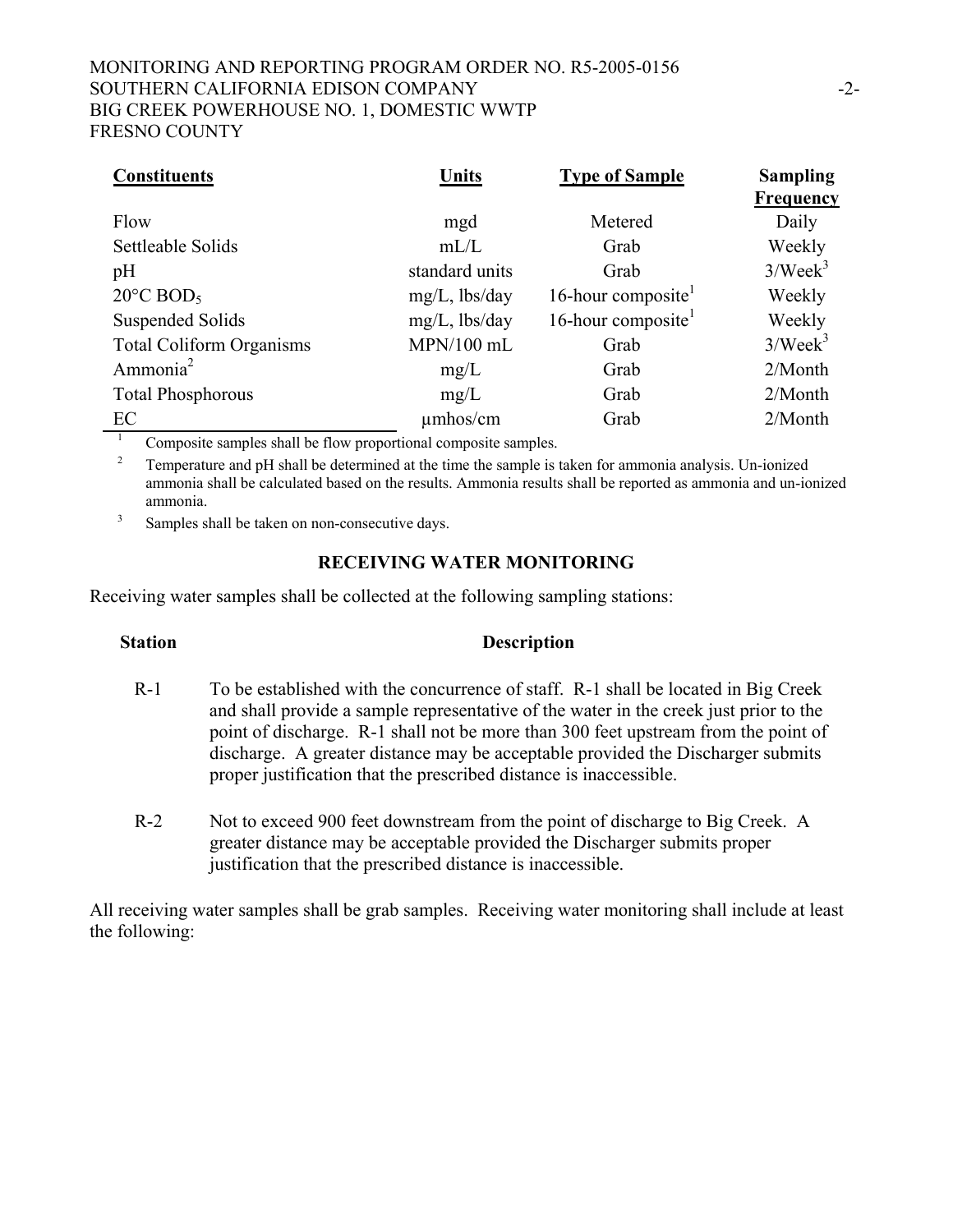## MONITORING AND REPORTING PROGRAM ORDER NO. R5-2005-0156 SOUTHERN CALIFORNIA EDISON COMPANY -3- BIG CREEK POWERHOUSE NO. 1, DOMESTIC WWTP FRESNO COUNTY

| <b>Constituents</b>             | Units          | Station <sup>1</sup> | <b>Sampling Frequency</b> |
|---------------------------------|----------------|----------------------|---------------------------|
| Dissolved Oxygen                | mg/L           | $R-1, R-2$           | Quarterly                 |
| pH                              | standard units | $R-1, R-2$           | Quarterly                 |
| Temperature                     | $\circ$ F      | $R-1, R-2$           | Quarterly                 |
| Turbidity                       | <b>NTU</b>     | $R-1, R-2$           | Quarterly                 |
| Ammonia <sup>2</sup>            | mg/L           | $R-1, R-2$           | Quarterly                 |
| EC                              | $\mu$ mhos/cm  | $R-1, R-2$           | Quarterly                 |
| <b>Total Coliform Organisms</b> | $MPN/100$ mL   | $R-1, R-2$           | Quarterly                 |

 $\frac{1}{1}$  All samples shall be grab samples.

<sup>2</sup> Temperature and pH shall be determined at the time the sample is taken for ammonia analysis. Un-ionized ammonia shall be calculated based on the results. Ammonia results shall be reported as ammonia and un-ionized ammonia.

In conducting the receiving water sampling, a log shall be kept of the receiving water conditions throughout the reach bounded by R-1 and R-2. Attention shall be given to the presence or absence of:

- a. Floating or suspended matter
- b. Discoloration
- c. Bottom deposits
- d. Aquatic life
- e. Visible films, sheens or coatings
- f. Fungi, slimes, or objectionable growths
- g. Potential nuisance conditions

Notes on receiving water conditions shall be summarized in the monitoring report.

#### **THREE SPECIES CHRONIC TOXICITY MONITORING**

Chronic toxicity monitoring shall be conducted to determine whether the effluent is contributing toxicity to the receiving water. The testing shall be conducted as specified in EPA-821-R-02-013*, Short-Term Methods for Estimating the Chronic Toxicity of Effluents and Receiving Waters to Freshwater Organisms,* Fourth Edition, October 2002. Composite samples shall be collected at Discharge Point 001. Twenty-four hour composite samples shall be representative of the volume and quality of the discharge. Time of sample collection shall be recorded. The sensitivity of the test organisms to a reference toxicant shall be determined concurrently with each bioassay and reported with the test results. Both the reference toxicant and effluent test must meet all test acceptability criteria as specified in the chronic toxicity estimating manual listed above. If the test acceptability criteria are not achieved, then the Discharger must re-sample and re-test within 14 days. Chronic toxicity monitoring shall include the following:

Species: *Pimephales promelas, Ceriodaphnia dubia and Selenastrum capricornutum* Frequency: One time no more than 365 days and no less than 180 days prior to expiration of this Order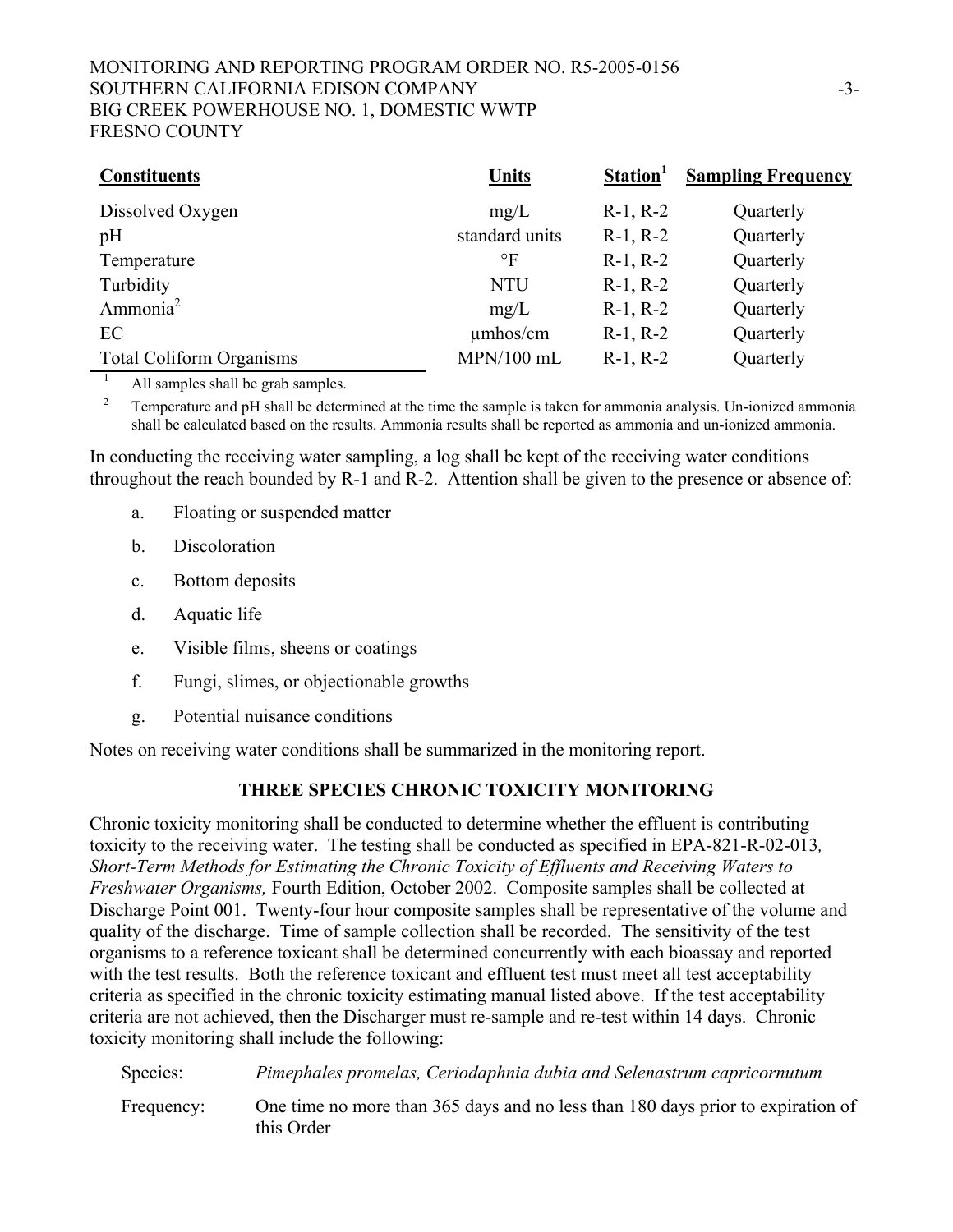#### MONITORING AND REPORTING PROGRAM ORDER NO. R5-2005-0156 SOUTHERN CALIFORNIA EDISON COMPANY  $-4$ -BIG CREEK POWERHOUSE NO. 1, DOMESTIC WWTP FRESNO COUNTY

#### Dilution Series:

|                                  | Dilutions (%) |           |    |      | <b>Controls</b> |           |       |
|----------------------------------|---------------|-----------|----|------|-----------------|-----------|-------|
|                                  | 100           | <u>50</u> | 25 | 12.5 | 6.25            |           |       |
|                                  |               |           |    |      |                 | Receiving | Lab   |
|                                  |               |           |    |      |                 | Water     | Water |
| $%$ Effluent                     | 100           | 50        | 25 | 12.5 | 6.25            | $\theta$  |       |
| $\%$ Dilution Water <sup>1</sup> | $\theta$      | 50        | 75 | 87.5 | 93.75           | 100       | O     |
| $\%$ Lab Water <sup>2</sup>      |               | 0         |    |      |                 | 0         | 100   |
|                                  |               |           |    |      |                 |           |       |

Dilution water shall be receiving water taken upstream from the discharge point or in a location unaffected by the discharge. The dilution series may be altered upon approval of Regional Board staff.

2

Lab water shall meet USEPA protocol requirements

#### **SLUDGE MONITORING**

A composite sample of sludge shall be collected when sludge is removed for disposal, but no more frequently than annually, in accordance with EPA's POTW Sludge Sampling and Analysis Guidance Document, August 1989, and tested for the following metals:

| Arsenic  | Lead       | Selenium |
|----------|------------|----------|
| Cadmium  | Mercury    | Zinc     |
| Chromium | Molybdenum |          |
| Copper   | Nickel     |          |

Sampling records shall be retained for a minimum of five years. A log shall be kept of sludge quantities generated and of handling and disposal activities. The frequency of entries is discretionary, however, the log should be complete enough to serve as a basis for part of the annual report.

By **1 February of each year**, the Discharger shall submit:

- a. Annual sludge production in dry tons and percent solids.
- b. A schematic diagram showing sludge handling facilities and a solids flow diagram.
- c. A description of disposal methods including the following information related to the disposal methods used at the disposal facility: (1) the location of the site, and (2) the application rate in lbs/acre/year (specify wet and dry).

## **WATER SUPPLY MONITORING**

A sampling station shall be established where a representative sample of the water supply can be obtained. Water supply monitoring shall include at least the following: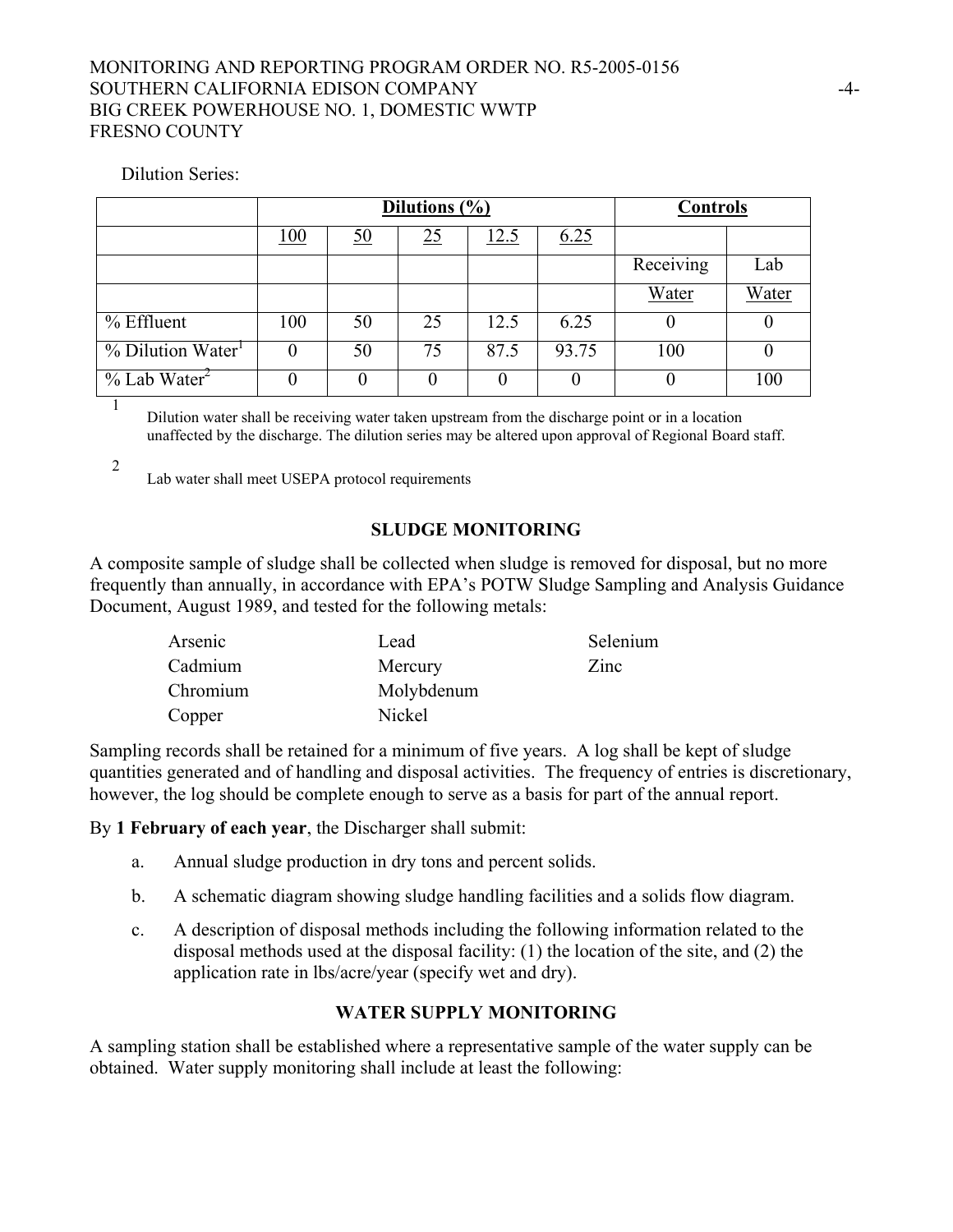| <b>Constituents</b> | Units         | <b>Type of Sample</b> | <b>Sampling Frequency</b> |
|---------------------|---------------|-----------------------|---------------------------|
| EC                  | $\mu$ mhos/cm | Grab                  | Monthly                   |

<sup>1</sup> If the source water is from more than one source, the EC shall be reported as a weighted average and include copies of supporting calculations.

# **PRIORITY POLLUTANT MONITORING**

The SIP requires Regional Boards to require periodic monitoring for pollutants for which criteria or objectives apply and for which no effluent limitations have been established. Accordingly, the Regional Board is requiring, as part of this Monitoring and Reporting Program, that the Discharger conduct effluent monitoring and receiving water monitoring of priority pollutants one time no more than 365 days and no less than 180 days prior to expiration of this Order. The list of priority pollutants and required minimum levels (MLs) (or criterion quantitation limitations) is included as Attachment B. The Discharger must analyze pH and hardness at the same time as priority pollutants.

All analyses shall be performed at a laboratory certified by the California Department of Health Services. The laboratory is required to submit the Minimum Level (ML) and the Method Detection Limit (MDL) with the reported results for each constituent. The MDL should be as close as practicable to the USEPA MDL determined by the procedure found in 40 CFR Part 136. The results of analytical determinations for the presence of chemical constituents in a sample shall use the following reporting protocols:

- a. Sample results greater than or equal to the reported ML shall be reported as measured by the laboratory.
- b. Sample results less than the reported ML, but greater than or equal to the laboratory's MDL, shall be reported as "Detected but Not Quantified," or DNQ. The estimated chemical concentration of the sample shall also be reported.
- c. For the purposes of data collection, the laboratory shall write the estimated chemical concentration next to DNQ as well as the words "Estimated Concentration." Numerical estimates of data quality may be by percent accuracy  $(+)$  or  $-$  a percentage of the reported value), numerical ranges (low to high), or any other means considered appropriate by the laboratory.
- d. Sample results that are less than the laboratory's MDL shall be reported as "Not Detected" or ND.

# **REPORTING**

Monitoring results shall be submitted to the Regional Board by the **1st day of the second month** following sample collection. Quarterly and annual monitoring results and reports shall be submitted by the **1st day of the second month** following each calendar quarter and year, respectively. Reports shall be submitted whether or not there was a discharge during the reporting period. Failure to submit a report in a timely manner will result in an assessment of a Minimum Mandatory Penalty pursuant to CWC Section 13385.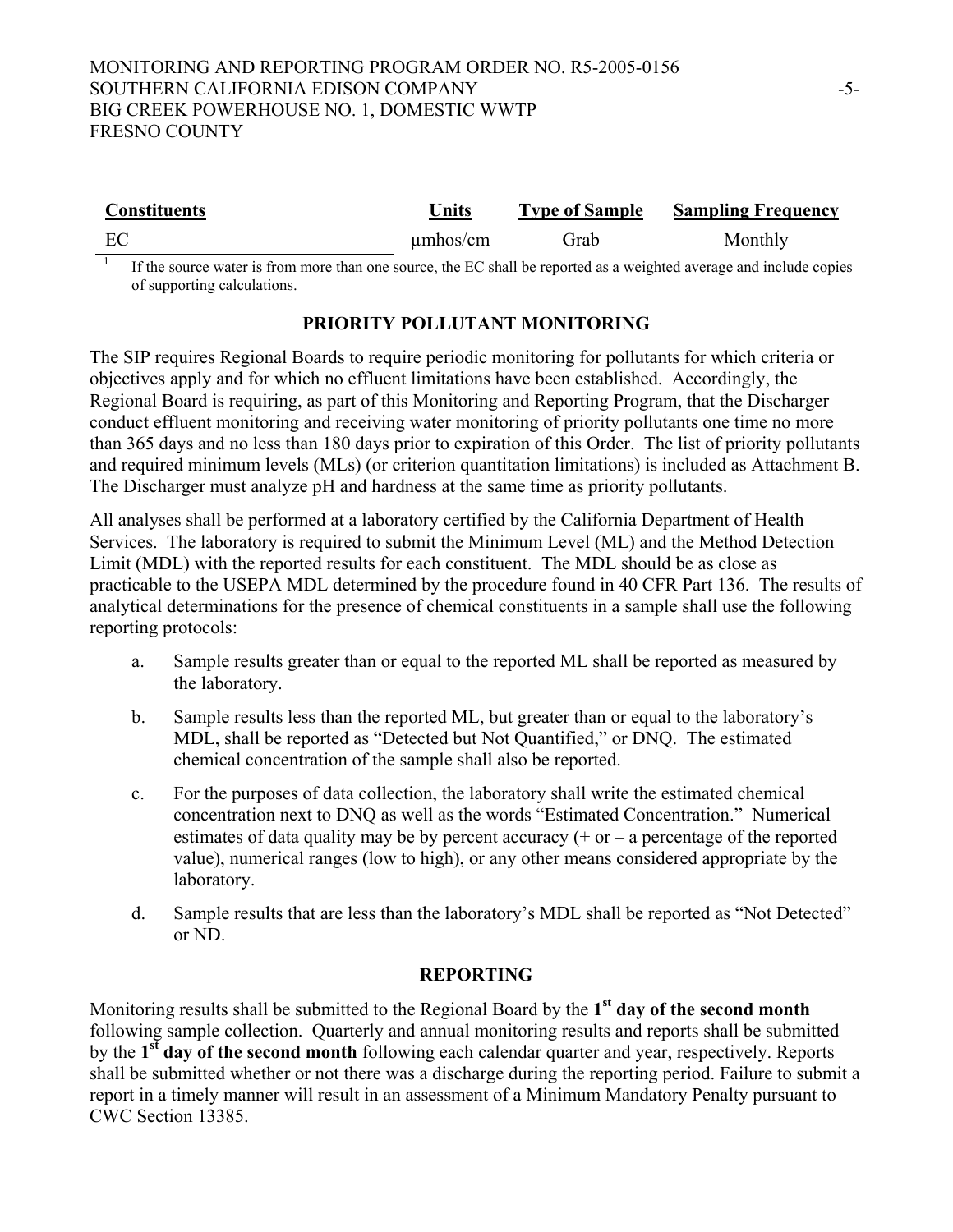## MONITORING AND REPORTING PROGRAM ORDER NO. R5-2005-0156 SOUTHERN CALIFORNIA EDISON COMPANY  $-6-$ BIG CREEK POWERHOUSE NO. 1, DOMESTIC WWTP FRESNO COUNTY

In reporting the monitoring data, the Discharger shall arrange the data in tabular form so that the date, the constituents, applicable limits, and the concentrations or other analytical results are readily discernible. The data shall be summarized in such a manner to illustrate clearly whether the discharge complies with waste discharge requirements. The highest daily maximum for the month, monthly and weekly averages, and medians, and removal efficiencies (%) for BOD and Suspended Solids, shall be determined and recorded.

If the Discharger monitors any pollutant at the locations designated herein more frequently than is required by this Order, the results of such monitoring shall be included in the calculation and reporting of the values required in the discharge monitoring report form. Such increased frequency shall be indicated on the discharge monitoring report form.

By **1 February of each year**, the Discharger shall submit a written report to the Executive Officer containing the following:

- a*.* The names, certificate grades, and general responsibilities of all persons employed at the WWTP (Standard Provision A.5).
- b. The names and telephone numbers of persons to contact regarding the plant for emergency and routine situations.
- c. A statement certifying when the flow meter and other monitoring instruments and devices were last calibrated, including identification of who performed the calibration (Standard Provision C.6).
- d. A statement certifying whether the current operation and maintenance manual, and contingency plan, reflect the plant as currently constructed and operated, and the dates when these documents were last revised and last reviewed for adequacy*.*

The Discharger may also be requested to submit an annual report to the Regional Board with both tabular and graphical summaries of the monitoring data obtained during the previous year. Any such request shall be made in writing. The report shall discuss the facility's compliance record. If violations have occurred, the report shall also discuss the corrective actions taken and planned to bring the discharge into full compliance with the waste discharge requirements.

All reports submitted in response to this Order shall comply with the signatory requirements of Standard Provision D.6.

 $\frac{1}{\sqrt{2}}$  ,  $\frac{1}{\sqrt{2}}$  ,  $\frac{1}{\sqrt{2}}$  ,  $\frac{1}{\sqrt{2}}$  ,  $\frac{1}{\sqrt{2}}$  ,  $\frac{1}{\sqrt{2}}$  ,  $\frac{1}{\sqrt{2}}$  ,  $\frac{1}{\sqrt{2}}$  ,  $\frac{1}{\sqrt{2}}$  ,  $\frac{1}{\sqrt{2}}$  ,  $\frac{1}{\sqrt{2}}$  ,  $\frac{1}{\sqrt{2}}$  ,  $\frac{1}{\sqrt{2}}$  ,  $\frac{1}{\sqrt{2}}$  ,  $\frac{1}{\sqrt{2}}$ 

The Discharger shall implement the above monitoring program on the first day of the month following effective date of this Order.

THOMAS R. PINKOS, Executive Officer

 21 October 2005 (Date)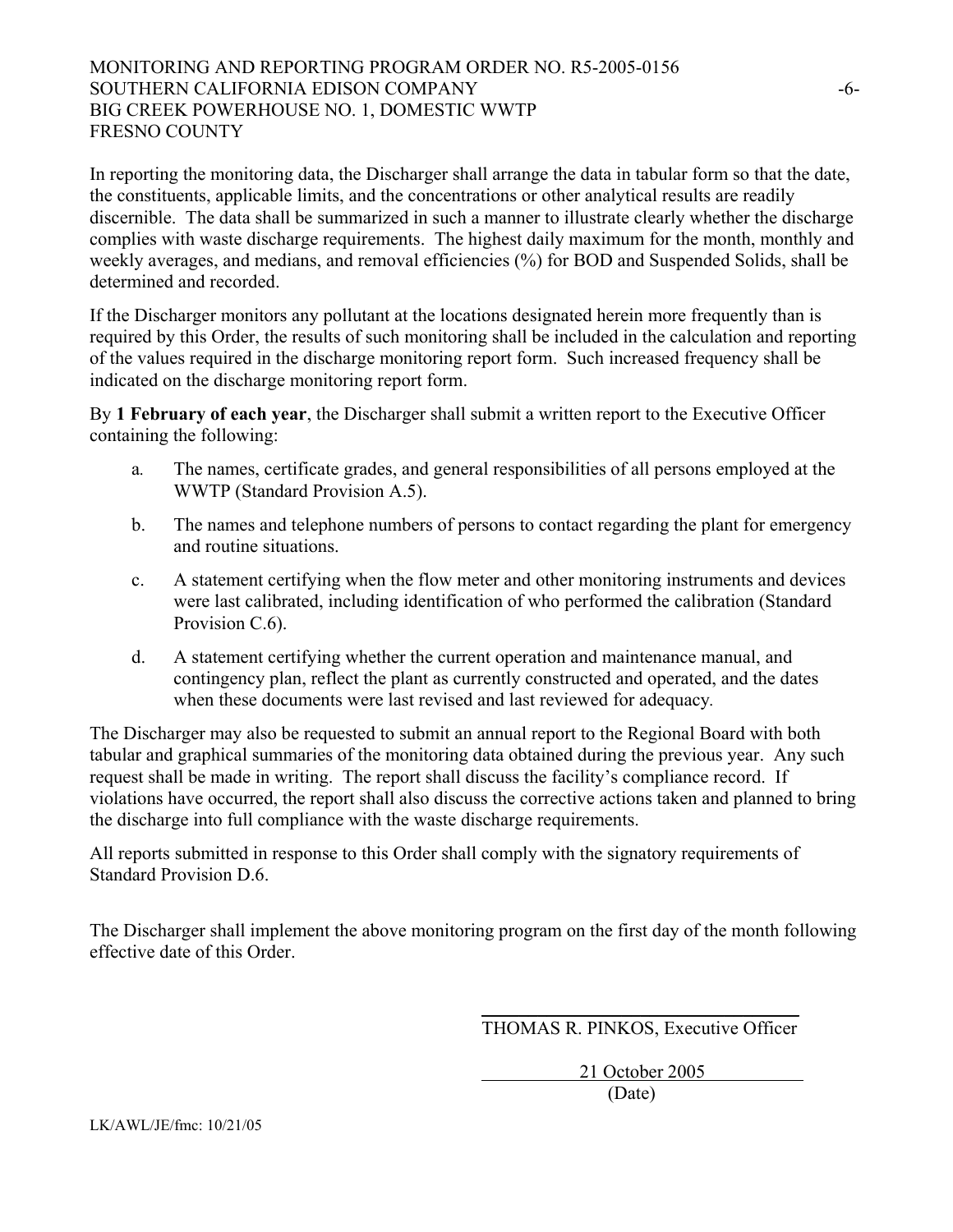## **INFORMATION SHEET**

## ORDER NO. R5-2005-0156 SOUTHERN CALIFORNIA EDISON COMPANY BIG CREEK POWERHOUSE NO. 1, DOMESTIC WWTP FRESNO COUNTY

#### **BACKGROUND INFORMATION**

Southern California Edison Company (Discharger) operates a series of hydroelectric plants along the upper San Joaquin River system. One of these facilities (Big Creek Powerhouse No. 1) has a company town (Big Creek) that is served by a company-owned and operated sewage collection and treatment and disposal system (WWTP or plant). This Order provides for the renewal of requirements for the WWTP.

The WWTP consists of primary, secondary, and tertiary units. The tertiary treatment process provides flocculation, filtration and ultraviolet (UV) light disinfection. The Discharger adds alum and soda ash to the secondary treatment units to remove phosphorous, enhance flocculation, and control pH. A concrete-lined overflow pond is adjacent to the WWTP for storage of flow in the event of a WWTP failure. The chlorination/dechlorination system was replaced with a UV light system. Sludge is digested anaerobically and further processed and disposed of by a contractor that transports it to the Wasco Wastewater Treatment Facility.

Treated effluent is discharged to Big Creek, a tributary (approximately 5 miles downstream) of the San Joaquin River. Although the Discharger does not have any minimum release requirements from Big Creek Dam No. 4 (immediately upstream from the point of discharge) it has indicated that leakage through the dam is four cubic feet per second. At design capacity, this results in a dilution ratio of creek water to wastewater of 112:1. Monthly monitoring reports indicate that the upstream average conductivity at 25° C (EC) and turbidity of Big Creek are low. The EC of the San Joaquin River below Millerton Lake is less than 100  $\mu$ mhos/cm.

During the winter of 1994/1995, the Discharger had infiltration and inflow (I/I) problems that led to two unauthorized discharges of partially treated wastewater to Big Creek. The Discharger implemented, under its own accord, a program to replace the collection system for the town of Big Creek. The Discharger began the upgrade during the fall of 1994 and completed the final phase in 2001. The Discharger also located and terminated a cross connection with a French drain that contributed significant amounts of I/I during the wet winter of 1994/1995.

## **BENEFICIAL USES OF THE RECEIVING WATER**

The designated beneficial uses of the San Joaquin River, Sources to Millerton Lake, including Big Creek are:

- municipal and domestic supply (MUN)
- agricultural supply (AGR)
- hydropower generation (POW)
- water contact recreation (REC-1)
- non-contact water recreation (REC-2)
- cold freshwater habitat (COLD)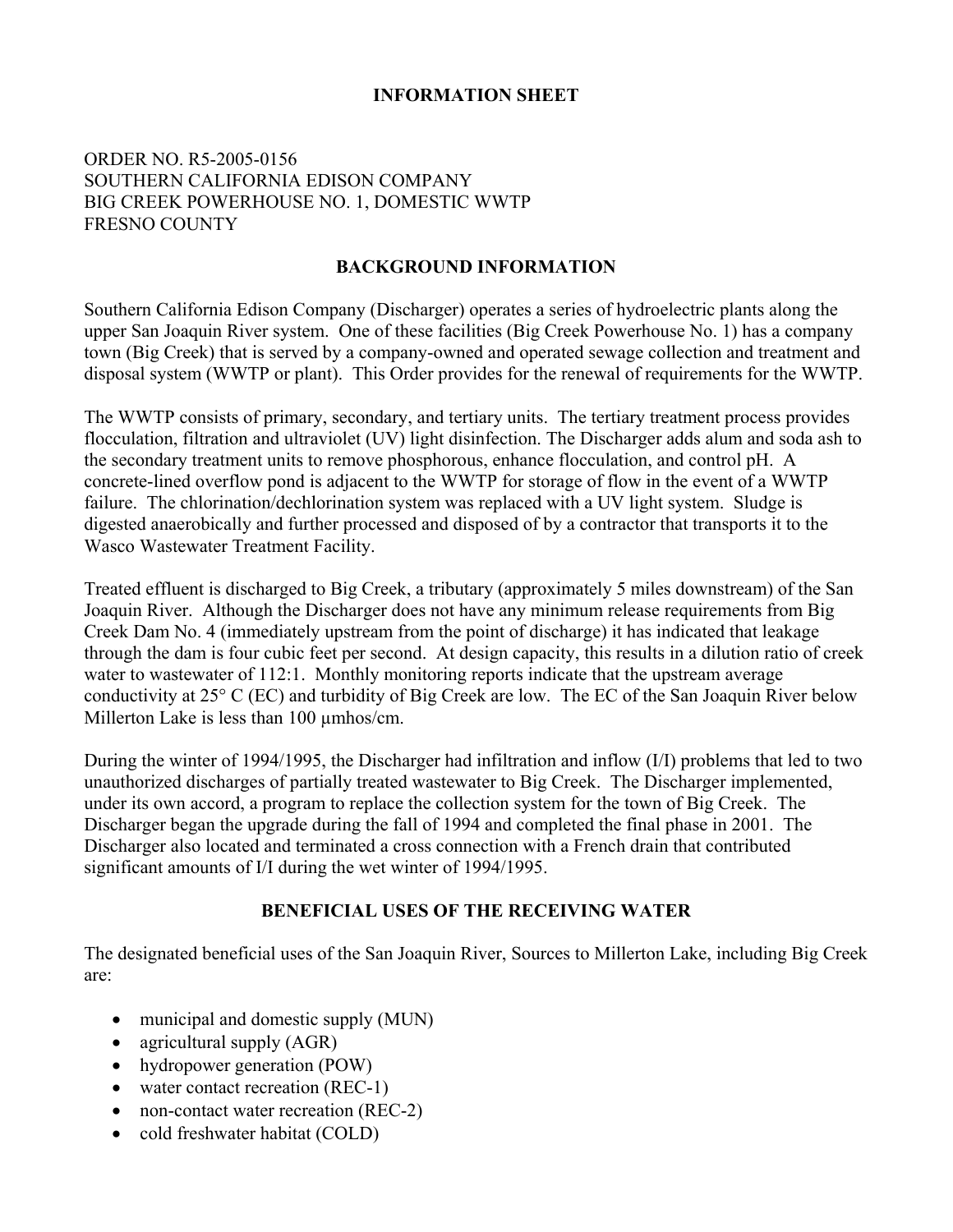- warm freshwater habitat (WARM)
- wildlife habitat (WILD)

The beneficial uses of the underlying groundwater, as identified in the Basin Plan, are MUN, industrial service supply, industrial process supply, and AGR.

#### **REASONABLE POTENTIAL ANALYSIS FOR CTR CONSTITUENTS**

The Regional Board conducted a reasonable potential analysis (RPA) on the CTR constituent monitoring data submitted by the Discharger. Based on the RPA methodology in the SIP, no constituents have been found to have reasonable potential to cause or contribute to an excursion above water quality objectives or water quality criteria in the receiving water. Therefore, no effluent limitations currently are required for CTR constituents in this Order.

The results of the RPA are summarized in the table below.

| <b>CTR</b><br>Parameter | <b>PRIORITY</b>              | Maximum<br>Effluent<br>Concentration<br>or Minimum<br>Method<br>Detection | Maximum<br>Background<br>Concentration<br>or Minimum<br>Detection<br>Limit MDL | Lowest<br>(most<br>stringent) | <b>RPA</b>              |
|-------------------------|------------------------------|---------------------------------------------------------------------------|--------------------------------------------------------------------------------|-------------------------------|-------------------------|
| $\#$                    | <b>POLLUTANTS</b>            | Limit(ug/L)                                                               | (ug/L)                                                                         | Criterion                     | Result <sup>(1,2)</sup> |
| $\mathbf{1}$            | Antimony                     | $\overline{2}$                                                            | $\overline{2}$                                                                 | 6.00                          | No                      |
| $\overline{2}$          | Arsenic                      | $\overline{2}$                                                            | 12                                                                             | 50.00                         | <b>No</b>               |
| 3                       | Beryllium                    | 1                                                                         | 1                                                                              | 4.00                          | No                      |
| 4                       | Cadmium                      | 1                                                                         | 1                                                                              | 0.05                          | No                      |
| 5a                      | Chromium (III) (or total Cr) | 0.2                                                                       | 0.2                                                                            | 33.95                         | <b>No</b>               |
| 5 <sub>b</sub>          | Chromium (VI)                | 1                                                                         | 1                                                                              | 11.43                         | No                      |
| 6                       | Copper                       | 5                                                                         | 5                                                                              | 1.41                          | No                      |
| $\overline{7}$          | Lead                         | 5                                                                         | 5                                                                              | 0.19                          | <b>No</b>               |
| 8                       | Mercury                      | 0.00022 Hits                                                              | 0.0027                                                                         | 0.05                          | No                      |
| 9                       | Nickel                       | 10                                                                        | 10                                                                             | 8.06                          | No                      |
| 10                      | Selenium                     | $\overline{2}$                                                            | $\overline{2}$                                                                 | 5.00                          | <b>No</b>               |
| 11                      | Silver                       | 10                                                                        | 10                                                                             | 0.09                          | <b>No</b>               |
| 12                      | Thallium                     | 1                                                                         | 1                                                                              | 1.70                          | <b>No</b>               |
| 13                      | Zinc                         | 50                                                                        | 50                                                                             | 18.46                         | No                      |
| 14                      | Cyanide                      | 0.01                                                                      | 0.01                                                                           | 5.20                          | No                      |
| 15                      | Asbestos                     | 0.1                                                                       | 0.21                                                                           | 7000000.00                    | No                      |
| 16                      | 2,3,7,8-TCDD (Dioxin)        | 0.0000026                                                                 | 0.0000026                                                                      | 0.000000013                   | No                      |
| 17                      | Acrolein                     | 0                                                                         | 0                                                                              | 320.00                        | No                      |
| 18                      | Acrylonitrile                | 0                                                                         | 0                                                                              | 0.06                          | No                      |
| 19                      | Benzene                      | 5                                                                         | 5                                                                              | 1.00                          | <b>No</b>               |
| 20                      | <b>Bromoform</b>             | 5                                                                         | 5                                                                              | 4.30                          | No                      |

## **Summary of Reasonable Potential Analysis Results – CTR Constituents**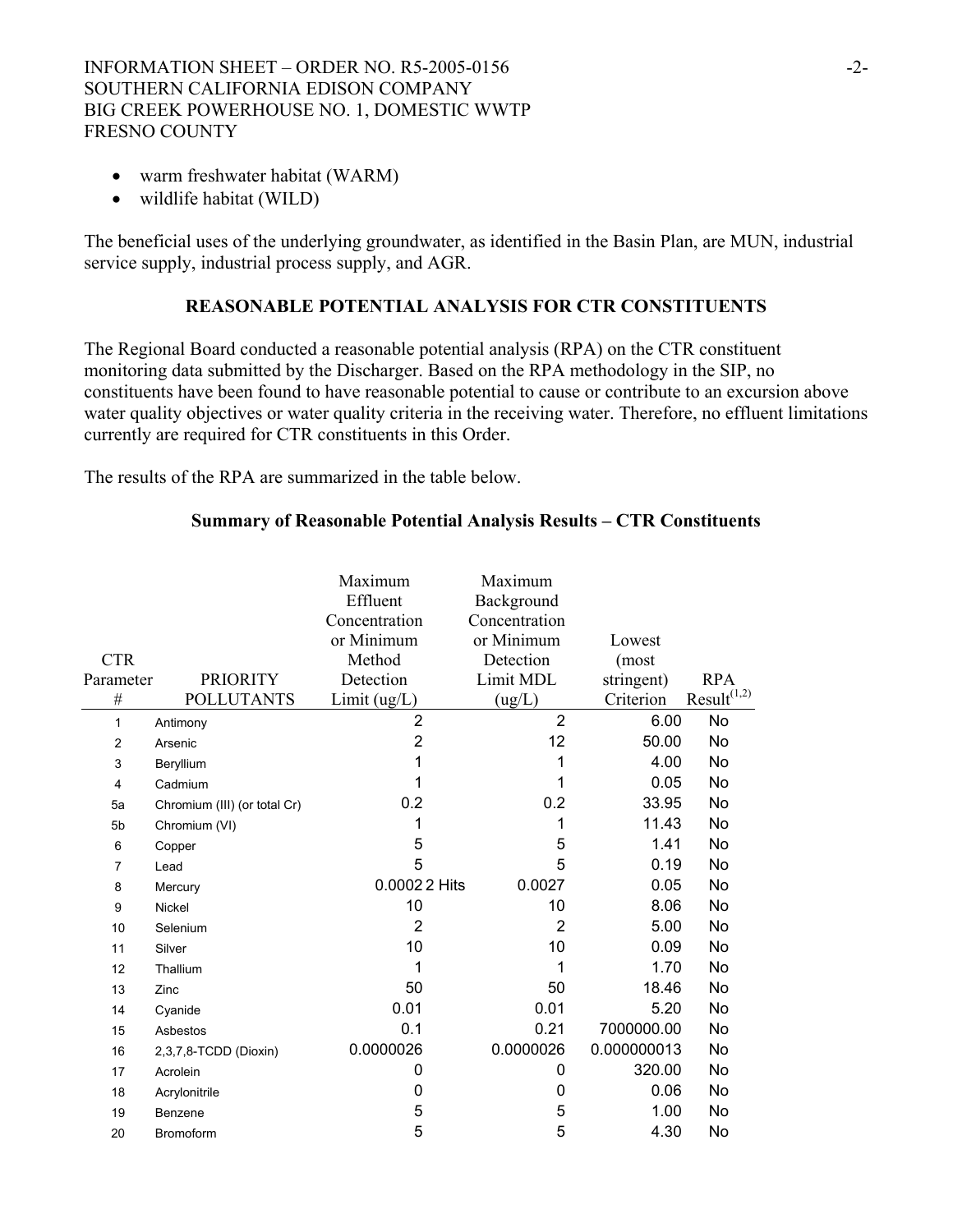# INFORMATION SHEET – ORDER NO. R5-2005-0156 -3-SOUTHERN CALIFORNIA EDISON COMPANY BIG CREEK POWERHOUSE NO. 1, DOMESTIC WWTP FRESNO COUNTY

|            |                            | Maximum       | Maximum       |             |                         |
|------------|----------------------------|---------------|---------------|-------------|-------------------------|
|            |                            | Effluent      | Background    |             |                         |
|            |                            | Concentration | Concentration |             |                         |
|            |                            | or Minimum    | or Minimum    | Lowest      |                         |
| <b>CTR</b> |                            | Method        | Detection     | (most       |                         |
| Parameter  | <b>PRIORITY</b>            | Detection     | Limit MDL     | stringent)  | <b>RPA</b>              |
| $\#$       | <b>POLLUTANTS</b>          | Limit (ug/L)  | (ug/L)        | Criterion   | Result <sup>(1,2)</sup> |
| 21         | Carbon Tetrachloride       | 5             | 5             | 0.25        | No                      |
| 22         | Chlorobenzene              | 5             | 5             | 680.00      | No                      |
| 23         | Chlordibromomethane        | 5             | 5             | 0.41        | No                      |
| 24         | Chloroethane               | 5             | 5             | No Criteria | Uo                      |
| 25         | 2-Chloroethylvinyl Ether   | 0             | 0             | No Criteria | Uo                      |
| 26         | Chloroform                 | 5             | 5             | No Criteria | Uo                      |
| 27         | Dichlorobromomethane       | 5             | 5             | 0.56        | No                      |
| 28         | 1,1-Dichloroethane         | 5             | 5             | 5.00        | No                      |
| 29         | 1,2-Dichloroethane         | 5             | 5             | 0.38        | No                      |
| 30         | 1,1-Dichloroethylene       | 5             | 5             | 0.06        | No                      |
| 31         | 1,2-Dichloropropane        | 5             | 5             | 0.52        | No                      |
| 32         | 1,3-Dichloropropylene      | 5             | 5             | 10.00       | No                      |
| 33         | Ethylbenzene               | 5             | 5             | 700.00      | No                      |
| 34         | Methyl Bromide             | 5             | 5             | 48.00       | No                      |
| 35         | Methyl Chloride            | 5             | 5             | No Criteria | Uo                      |
| 36         | Methylene Chloride         | 25            | 25            | 4.70        | No                      |
| 37         | 1,1,2,2-Tetrachloroethane  | 5             | 5             | 0.17        | No                      |
| 38         | Tetrachloroethylene        | 5             | 5             | 0.80        | <b>No</b>               |
| 39         | Toluene                    | 5             | 5             | 150.00      | No                      |
| 40         | 1,2-Trans-Dichloroethylene | 5             | 5             | 10.00       | No                      |
| 41         | 1,1,1-Trichloroethane      | 5             | 5             | 200.00      | No                      |
| 42         | 1,1,2-Trichloroethane      | 5             | 5             | 0.60        | No                      |
| 43         | Trichloroethylene          | 5             | 5             | 2.70        | No                      |
| 44         | Vinyl Chloride             | 5             | 5             | 0.50        | No                      |
| 45         | Chlorophenol               | 5             | 5             | 120.00      | No                      |
| 46         | 2,4-Dichlorophenol         | 5             | 5             | 93.00       | No                      |
| 47         | 2,4-Dimethylphenol         | 5             | 5             | 540.00      | No                      |
| 48         | 2-Methyl-4,6-Dinitrophenol | 25            | 25            | 13.40       | No                      |
| 49         | 2,4-Dinitrophenol          | 50            | 50            | 70.00       | No                      |
| 50         | 2-Nitrophenol              | 5             | 5             | No Criteria | Uo                      |
| 51         | 4-Nitrophenol              | 25            | 25            | No Criteria | Uo                      |
| 52         | 3-Methyl-4-Chlorophenol    | 10            | 10            | No Criteria | Uo                      |
| 53         | Pentachlorophenol          | 25            | 25            | 0.28        | No                      |
| 54         | Phenol                     | 10            | 10            | 21000.00    | No                      |
| 55         | 2,4,6-Trichlorophenol      | 5             | 5             | 2.10        | No                      |
| 56         | Acenaphthene               | 5             | 5             | 1200.00     | No                      |
| 57         | Acenephthylene             | 5             | 5             | No Criteria | Uo                      |
| 58         | Anthracene                 | 5             | 5             | 9600.00     | No                      |
| 59         | Benzidine                  | 0             | 0             | 0.00        | No                      |
| 60         | Benzo(a)Anthracene         | 5             | 5             | 0.00        | No                      |
| 61         | Benzo(a)Pyrene             | 5             | 5             | 0.00        | No                      |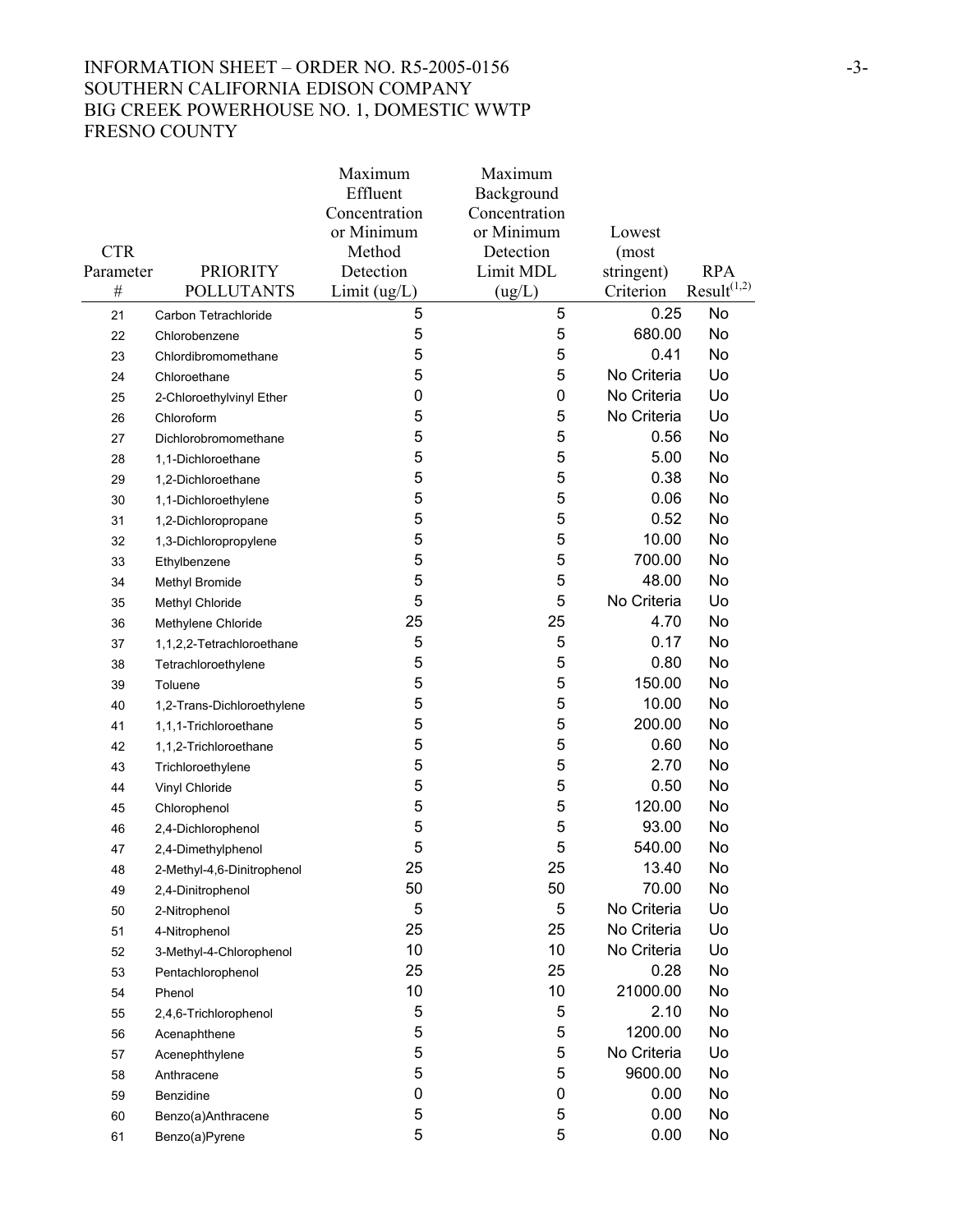# INFORMATION SHEET – ORDER NO. R5-2005-0156  $-4$ -SOUTHERN CALIFORNIA EDISON COMPANY BIG CREEK POWERHOUSE NO. 1, DOMESTIC WWTP FRESNO COUNTY

|            |                              | Maximum       | Maximum       |             |                         |
|------------|------------------------------|---------------|---------------|-------------|-------------------------|
|            |                              | Effluent      | Background    |             |                         |
|            |                              | Concentration | Concentration |             |                         |
|            |                              | or Minimum    | or Minimum    | Lowest      |                         |
| <b>CTR</b> |                              | Method        | Detection     | (most       |                         |
| Parameter  | <b>PRIORITY</b>              | Detection     | Limit MDL     | stringent)  | <b>RPA</b>              |
| $\#$       | <b>POLLUTANTS</b>            | Limit(ug/L)   | (ug/L)        | Criterion   | Result <sup>(1,2)</sup> |
| 62         | Benzo(b)Fluoranthene         | 5             | 5             | 0.00        | No                      |
| 63         | Benzo(ghi)Perylene           | 5             | 5             | No Criteria | Uo                      |
| 64         | Benzo(k)Fluoranthene         | 5             | 5             | 0.00        | No                      |
| 65         | Bis(2-Chloroethoxy)Methane   | 5             | 5             | No Criteria | Uo                      |
| 66         | Bis(2-Chloroethyl)Ether      | 25            | 25            | 0.03        | No                      |
| 67         | Bis(2-Chloroisopropyl)Ether  | 50            | 50            | 1400.00     | No                      |
| 68         | Bis(2-Ethylhexyl)Phthalate   | 5             | 5             | 1.80        | No                      |
| 69         | 4-Bromophenyl Phenyl Ether   | 5             | 5             | No Criteria | Uo                      |
| 70         | <b>Butylbenzyl Phthalate</b> | 5             | 5             | 3000.00     | No                      |
| 71         | 2-Chloronaphthalene          | 5             | 5             | 1700.00     | No                      |
| 72         | 4-Chlorophenyl Phenyl Ether  | 5             | 5             | No Criteria | Uo                      |
| 73         | Chrysene                     | 5             | 5             | 0.00        | No                      |
| 74         | Dibenzo(a,h)Anthracene       | 5             | 5             | 0.00        | No                      |
| 75         | 1,2-Dichlorobenzene          | 5             | 5             | 600.00      | No                      |
| 76         | 1,3-Dichlorobenzene          | 5             | 5             | 400.00      | No                      |
| 77         | 1,4-Dichlorobenzene          | 5             | 5             | 5.00        | No                      |
| 78         | 3,3'-Dichlorobenzidine       | 10            | 10            | 0.04        | No                      |
| 79         | Diethyl Phthalate            | 5             | 5             | 23000.00    | No                      |
| 80         | Dimethyl Phthalate           | 5             | 5             | 313000.00   | No                      |
| 81         | Di-n-Butyl Phthalate         | 5             | 5             | 2700.00     | No                      |
| 82         | 2,4-Dinitrotoluene           | 20            | 20            | 0.11        | No                      |
| 83         | 2,6-Dinitrotoluene           | 20            | 20            | No Criteria | Uo                      |
| 84         | Di-n-Octyl Phthalate         | 5             | 5             | No Criteria | Uo                      |
| 85         | 1,2-Diphenylhydrazine        | 0             | 0             | 0.04        | No                      |
| 86         | Fluoranthene                 | 5             | 5             | 300.00      | No                      |
| 87         | Fluorene                     | 5             | 5             | 1300.00     | No                      |
| 88         | Hexachlorobenzene            | 5             | 5             | 0.00        | No                      |
| 89         | Hexachlorobutadiene          | 5             | 5             | 0.44        | No                      |
| 90         | Hexachlorocyclopentadiene    | 0             | 0             | 50.00       | No                      |
| 91         | Hexachloroethane             | 5             | 5             | 1.90        | No                      |
| 92         | Indeno(1,2,3-cd) Pyrene      | 5             | 5             | 0.00        | No                      |
| 93         | Isophorone                   | 5             | 5             | 8.40        | No                      |
| 94         | naphthalene                  | 5             | 5             | No Criteria | Uo                      |
| 95         | Nitrobenzene                 | 10            | 10            | 17.00       | No                      |
| 96         | N-Nitrosodimethylamine       | 5             | 5             | 0.00        | No                      |
| 97         | N-Nitrosodi-n-Propylamine    | 25            | 25            | 0.01        | No                      |
| 98         | N-Nitrosodiphenylamine       | 5             | 5             | 5.00        | No                      |
| 99         | Phenanthrene                 | 10            | 10            | No Criteria | Uo                      |
| 100        | Pyrene                       | 5             | 5             | 960.00      | No                      |
| 101        | 1,2,4-Trichlorobenzene       | 5             | 5             | 70.00       | No                      |
| 102        | Aldrin                       | 5             | 5             | 0.00        | No                      |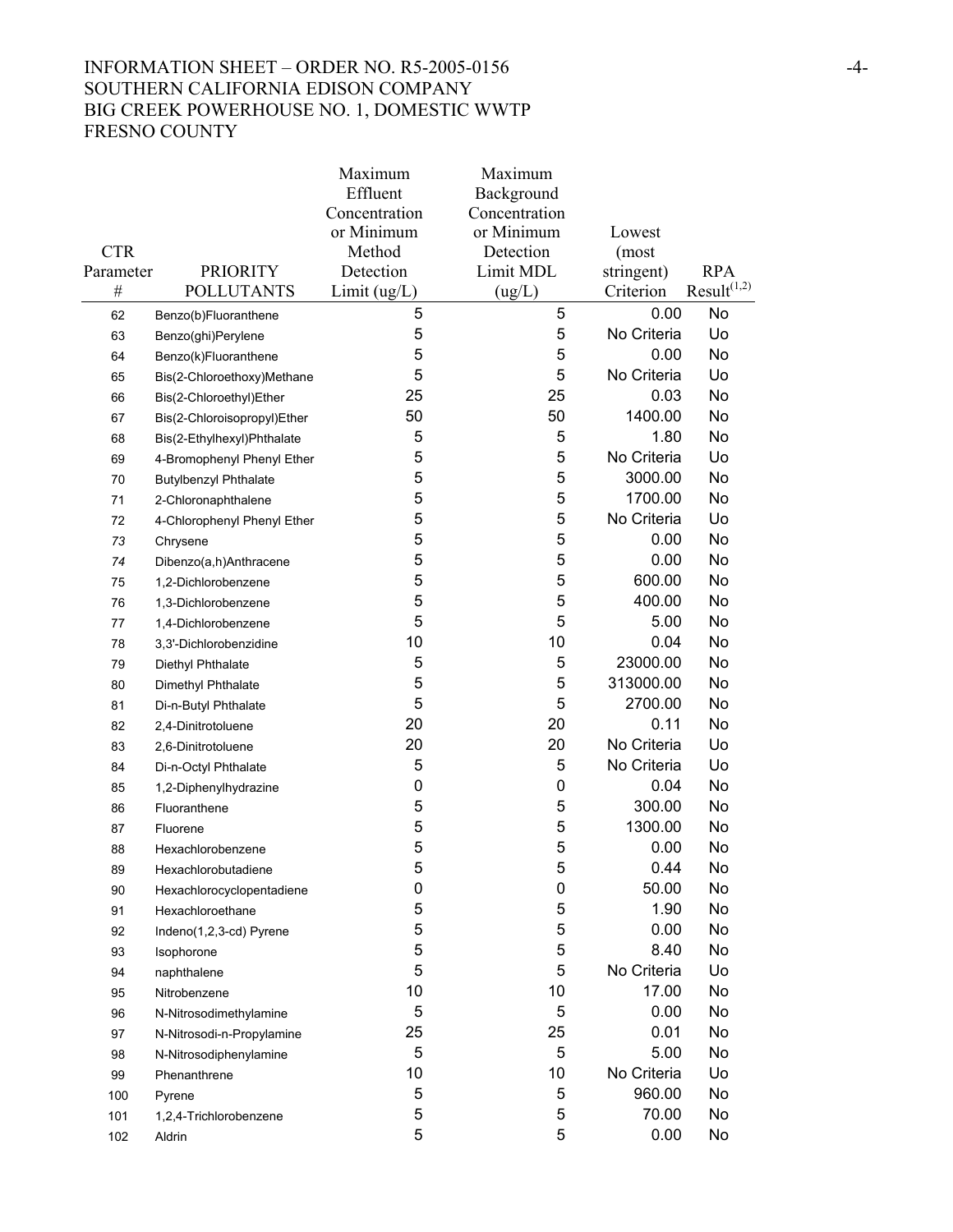## INFORMATION SHEET – ORDER NO. R5-2005-0156  $-5-$ SOUTHERN CALIFORNIA EDISON COMPANY BIG CREEK POWERHOUSE NO. 1, DOMESTIC WWTP FRESNO COUNTY

|                    |                                                                                   | Maximum        | Maximum        |             |                         |
|--------------------|-----------------------------------------------------------------------------------|----------------|----------------|-------------|-------------------------|
|                    |                                                                                   | Effluent       | Background     |             |                         |
|                    |                                                                                   | Concentration  | Concentration  |             |                         |
|                    |                                                                                   | or Minimum     | or Minimum     | Lowest      |                         |
| <b>CTR</b>         |                                                                                   | Method         | Detection      | (most       |                         |
| Parameter          | <b>PRIORITY</b>                                                                   | Detection      | Limit MDL      | stringent)  | <b>RPA</b>              |
| $\#$               | <b>POLLUTANTS</b>                                                                 | Limit(ug/L)    | (ug/L)         | Criterion   | Result <sup>(1,2)</sup> |
| 103                | alpha-BHC                                                                         | 0.1            | 0.1            | 0.00        | No                      |
| 104                | beta-BHC                                                                          | 0.1            | 0.1            | 0.01        | No                      |
| 105                | gamma-BHC                                                                         | 0.1            | 0.1            | 0.02        | No                      |
| 106                | delta-BHC                                                                         | 0.1            | 0.1            | No Criteria | Uo                      |
| 107                | Chlordane                                                                         | $\overline{2}$ | $\overline{2}$ | 0.00        | No                      |
| 108                | 4,4-DDT                                                                           | 0.1            | 0.1            | 0.00        | No                      |
| 109                | 4,4-DDE                                                                           | 0.1            | 0.1            | 0.00        | No                      |
| 110                | 4,4-DDD                                                                           | 0.1            | 0.1            | 0.00        | No                      |
| 111                | Dieldrin                                                                          | 0.1            | 0.1            | 0.00        | No                      |
| 112                | alpha-Endosulfan                                                                  | 0.1            | 0.1            | 0.06        | No                      |
| 113                | beta-Endosulfan                                                                   | 0.1            | 0.1            | 0.06        | No                      |
| 114                | <b>Endosulfan Sulfate</b>                                                         | 0.1            | 0.1            | 110.00      | No                      |
| 115                | Endrin                                                                            | 0.1            | 0.1            | 0.04        | No                      |
| 116                | Endrin Aldehyde                                                                   | 0.1            | 0.1            | 0.76        | No                      |
| 117                | Heptachlor                                                                        | 0.1            | 0.1            | 0.00        | No                      |
| 118                | <b>Heptchlor Epoxide</b>                                                          | 0.1            | 0.1            | 0.00        | No                      |
| 119-125            | PCBs sum $^{(3)}$                                                                 | 0.2            | 0.2            | 0.00        | No                      |
| 126<br>$1 \lambda$ | Toxaphene<br>$DD = V_{\alpha\alpha}$ if either MEC or Declares of $\sim WOO/WLOC$ | 2              | $\overline{2}$ | 0.00        | No                      |

1) RP =Yes, if either MEC or Background > WQO/WQC.  $RP = No$ , if (1) both MEC and background < WOO/WOC or (2) no background and all effluent data non-detect, or no background and MEC<WQO/WQC.

2)  $RP = Ud$  (undetermined due to lack of effluent monitoring data).  $RP = U<sub>0</sub>$  (undetermined if no objective or criterion promulgated).

3) PCBs sum refers to sum of PCB 1016, 1221, 1232, 1242, 1248, 1254, and 1260

#### **EFFLUENT LIMITATIONS**

The Regional Board has determined that the effluent limitations established under previous Order No. 95-236 continue to be appropriate, except as stated below.

**Chlorine Residual.** Previous Order No. 95-236 established chlorine residual effluent limitations to regulate the discharge of chlorine from wastewater disinfection processes. The Discharger has replaced the chlorine disinfection system with an ultraviolet light disinfection system, and no longer stores or uses chlorine at the WWTP. Because chlorine is no longer used at the WWTP, the previous Order's chlorine residual limitations are not included in this Order. This discontinuation of chlorine residual effluent limitations is allowed under an exception to federal Antibacksliding provisions, codified in 40 CFR 122.44(I), for facilities where material and substantial alterations or additions have been made which justify the relaxation.

**Percent Removal of BOD and TSS.** Previous Order No. 95-236 established 85% removal requirements for BOD and TSS. This Order requires that the WWTP meet 90% removal requirements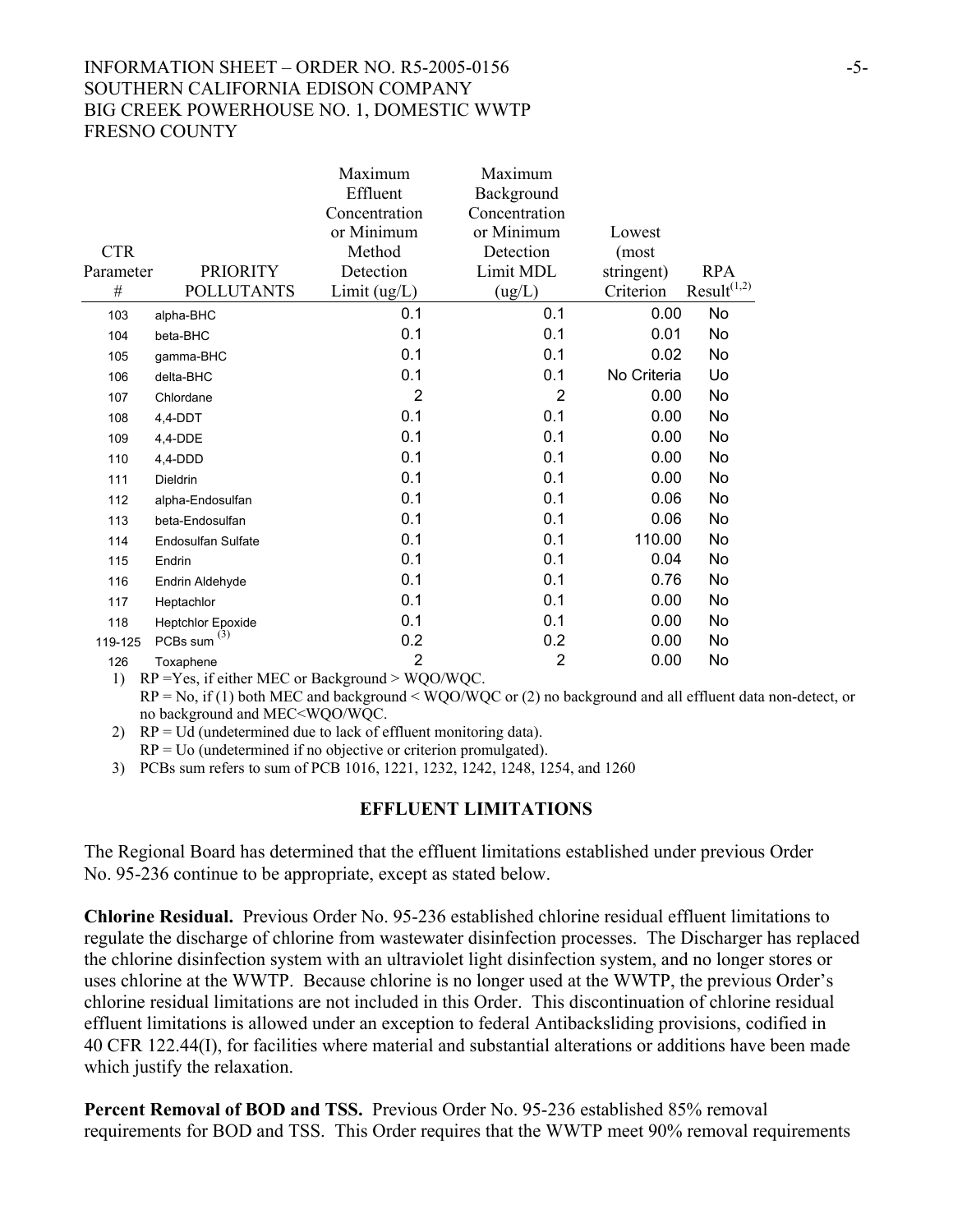## INFORMATION SHEET – ORDER NO. R5-2005-0156 -6- SOUTHERN CALIFORNIA EDISON COMPANY BIG CREEK POWERHOUSE NO. 1, DOMESTIC WWTP FRESNO COUNTY

for BOD and TSS. Ninety-percent removal requirements for BOD and TSS are technology based requirements for tertiary treatments systems based on best professional judgment (BPJ), and are consistent with requirements established for other tertiary treatment systems.

## **RECEIVING WATER LIMITATIONS**

The plant discharges to Big Creek, a tributary to the San Joaquin River. The Regional Board adopted a *Water Quality Control Plan*, *Fourth Edition, for the Sacramento and San Joaquin River Basins* (hereafter Basin Plan). The Basin Plan establishes water quality objectives that apply to all surface waters in the Basin. This Order includes Receiving Water Limitations for: bacteria, biostimulatory substances, chemical constituents (lead, arsenic, barium, copper, cyanide, iron, manganese, silver and zinc), color, floating material, oil and grease, pH, pesticides, radioactivity, sediment, settleable material, suspended material, tastes and odors, temperature, toxicity, turbidity, chloride, conductivity, and dissolved oxygen based on the applicable narrative and numeric water quality objectives contained in Basin Plan.

# **MONITORING AND REPORTING REQUIREMENTS**

In 1998 the Regional Board revised the Monitoring and Reporting Program (MRP) for Order No. 95-236 as follows:

- The requirement for reporting influent flow to the plant on a continuous basis was removed because the flow has been demonstrated to be consistent, and the Discharger does not have a continuous influent flow recording meter.
- The effluent monitoring requirement to measure chlorine residual three times per week was revised to require monitoring only when the Discharger is using chlorine. The receiving water monitoring requirement to measure chlorine residual was revised to apply only when the system is chlorinating.
- The effluent monitoring requirement to measure settleable solids daily was revised to require weekly monitoring. The Discharger demonstrated that effluent settleable solids values were nearly always non-detect.
- The effluent monitoring requirement to measure pH daily was revised to three times per week based on demonstrated consistency in pH testing results.
- The acute toxicity testing requirement was removed because the Discharger was able to demonstrate no toxicity in the discharge. The Discharger submitted data from four successive quarters.
- The receiving water monitoring requirements for flow and flow ratio reporting were removed based on data that showed that the receiving water flow will not change significantly in the future.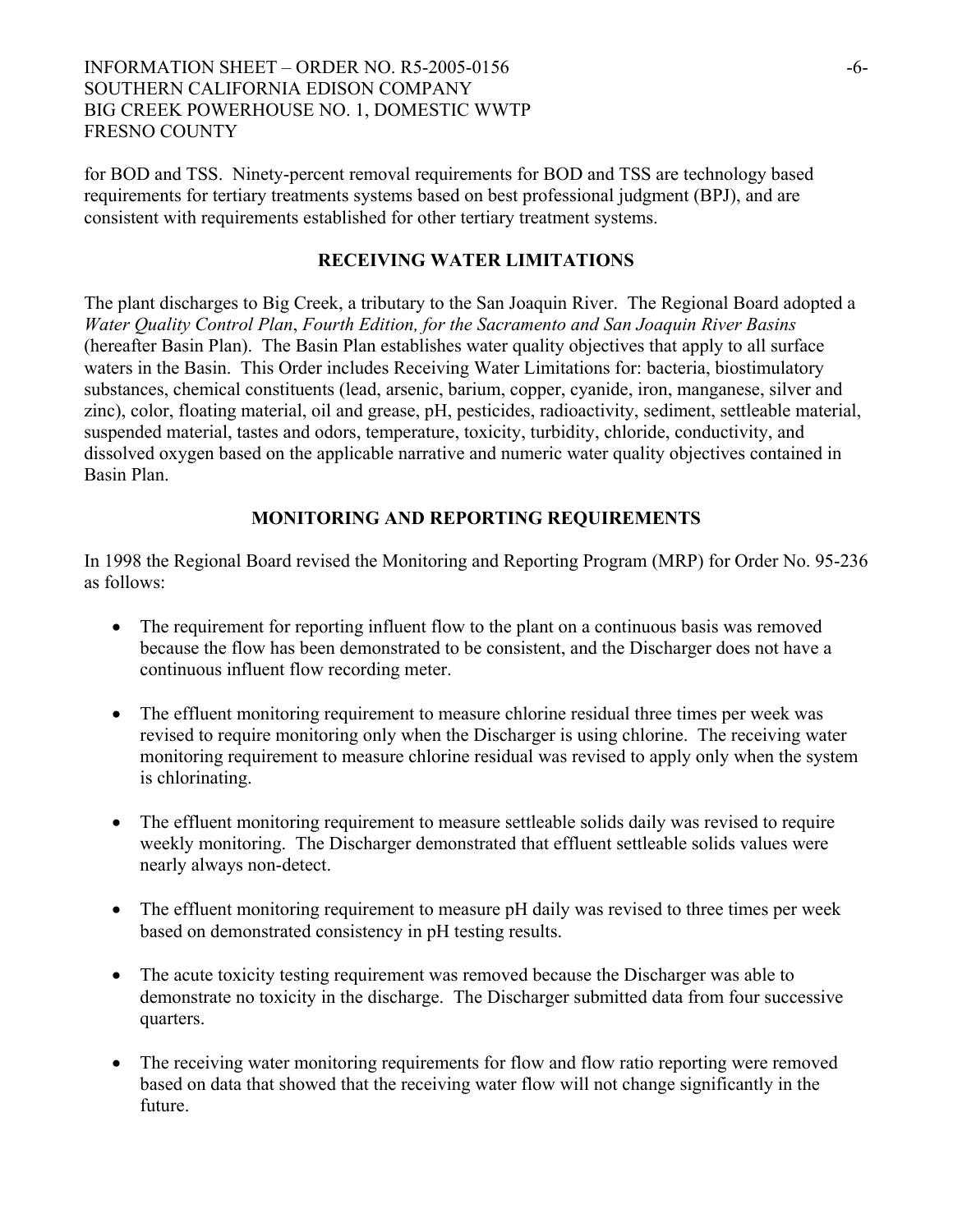## INFORMATION SHEET – ORDER NO. R5-2005-0156  $-7-$ SOUTHERN CALIFORNIA EDISON COMPANY BIG CREEK POWERHOUSE NO. 1, DOMESTIC WWTP FRESNO COUNTY

- The receiving water monitoring requirements to measure dissolved oxygen, pH, turbidity, temperature, electrical conductivity, and chlorine on a monthly basis were revised to quarterly. This revision was based on records that show that while the measured values of these constituents vary seasonally, the seasonal patterns are repeated each year.
- Toxicity testing requirements were removed from the previous revised MRP because the original MRP No. 95-236 stated "If acute toxicity monitoring results for four successive quarters demonstrate no toxicity in the discharge, the Discharger may terminate acute toxicity monitoring." The Discharger conducted toxicity monitoring as required and demonstrated that there is little potential for in-stream toxicity resulting from the discharge of effluent to Big Creek.

The above revised requirements have been maintained in this Order with the following exceptions:

- Weekly effluent monitoring for total phosphorous was reduced to twice per month. The previous Order stated that "When the Discharger demonstrates monthly average total phosphorous results 0.2 mg/L below the limit of 0.5 mg/L for six consecutive months, then the frequency of monitoring for total phosphorous can be reduced to two times per month." Data from 2001, 2002, and 2003 showed that all samples for phosphorous were 0 or ND except one monthly average which was 2.5 mg/L in March 2002. Therefore, the sampling frequency for phosphorous has been reduced.
- Total coliform and ammonia receiving water monitoring requirements are established in this Order to determine whether the discharge is causing or contributing to an in-stream exceedance of applicable water quality objectives.
- Effluent and receiving water monitoring requirements for chlorine residual are not included in the MRP because the WWTP no longer stores or uses chlorine onsite.
- Effluent chronic toxicity testing requirements are included in this Order to comply with Section 4 of the SIP. The Discharger will be required to monitor the effluent for chronic toxicity once during the term of this Permit.
- Priority pollutant monitoring requirements are included in this Order to comply with Section 1.3 of the SIP. The Discharger will be required to monitor the effluent for priority pollutants once during the term of this Permit.

JE:fmc: 10/21/05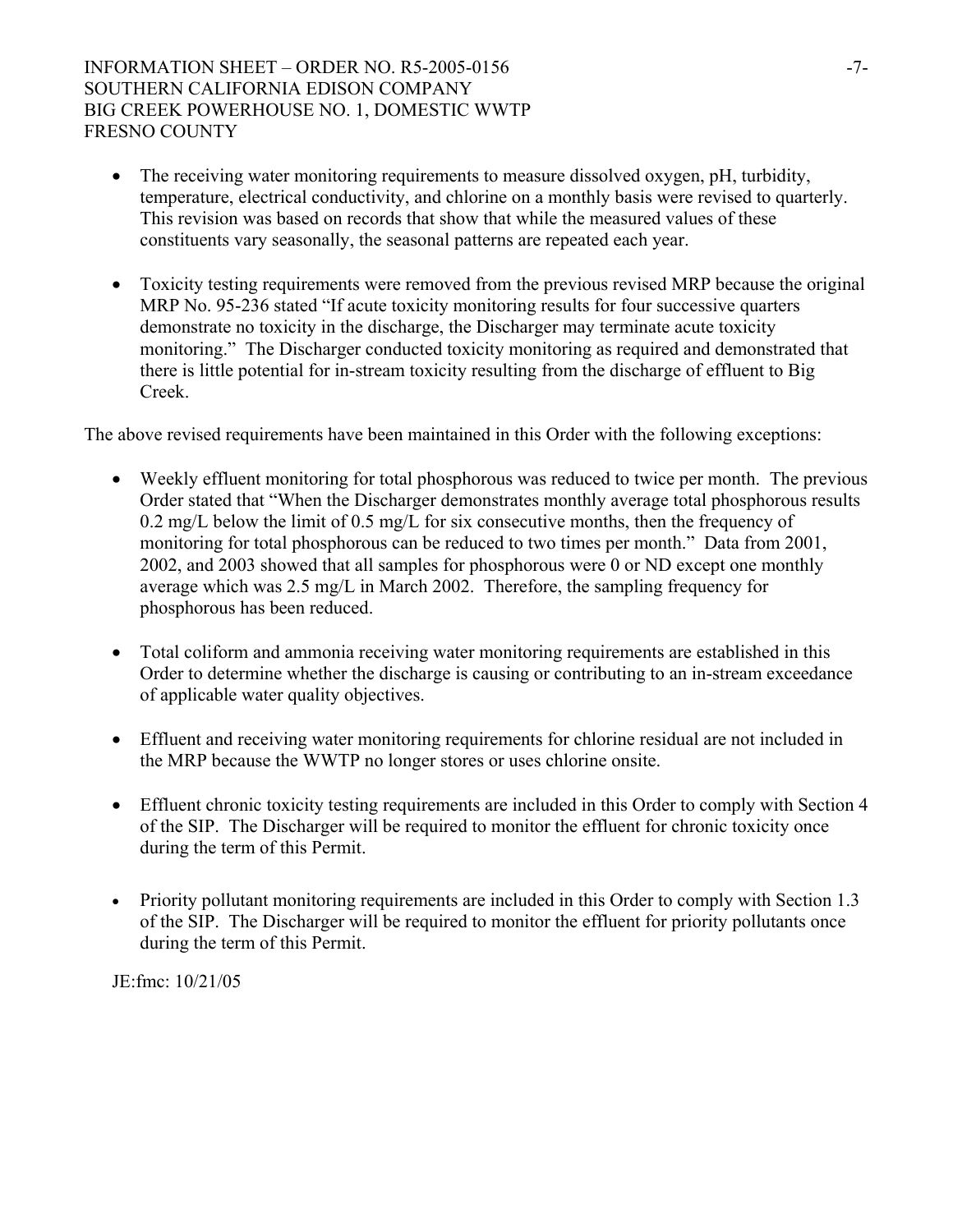|                 |                                       |                   |                              | Criterion                              | Criterion                                    |                                         |
|-----------------|---------------------------------------|-------------------|------------------------------|----------------------------------------|----------------------------------------------|-----------------------------------------|
| <b>CTR</b><br># | Constituent                           | <b>CAS Number</b> | <b>Basis</b>                 | Concentration<br>$(ug/L or noted)$ (1) | <b>Ouantitation Limit</b><br>(ug/L or noted) | <b>Suggested Test</b><br><b>Methods</b> |
|                 | <b>VOLATILE ORGANICS</b>              |                   |                              |                                        |                                              |                                         |
| 28              | 1.1-Dichloroethane                    | 75343             | Primary MCL                  | 5                                      | 0.5                                          | <b>EPA 8260B</b>                        |
| 30              | 1,1-Dichloroethene                    | 75354             | <b>National Toxics Rule</b>  | 0.057                                  | 0.5                                          | <b>EPA 8260B</b>                        |
| 41              | 1,1,1-Trichloroethane                 | 71556             | Primary MCL                  | 200                                    | 0.5                                          | <b>EPA 8260B</b>                        |
| 42              | 1,1,2-Trichloroethane                 | 79005             | <b>National Toxics Rule</b>  | 0.6                                    | 0.5                                          | <b>EPA 8260B</b>                        |
| 37              | 1,1,2,2-Tetrachloroethane             | 79345             | <b>National Toxics Rule</b>  | 0.17                                   | 0.5                                          | <b>EPA 8260B</b>                        |
| 75              | 1,2-Dichlorobenzene                   | 95501             | Taste & Odor                 | 10                                     | 0.5                                          | <b>EPA 8260B</b>                        |
| 29              | 1.2-Dichloroethane                    | 107062            | <b>National Toxics Rule</b>  | 0.38                                   | 0.5                                          | <b>EPA 8260B</b>                        |
|                 | cis-1,2-Dichloroethene                | 156592            | Primary MCL                  | 6                                      | 0.5                                          | <b>EPA 8260B</b>                        |
| 31              | $1,2$ -Dichloropropane                | 78875             | Calif. Toxics Rule           | 0.52                                   | 0.5                                          | <b>EPA 8260B</b>                        |
| 101             | 1,2,4-Trichlorobenzene                | 120821            | Public Health Goal           | 5                                      | 0.5                                          | <b>EPA 8260B</b>                        |
| 76              | 1,3-Dichlorobenzene                   | 541731            | Taste & Odor                 | 10                                     | 0.5                                          | <b>EPA 8260B</b>                        |
| 32              | 1,3-Dichloropropene                   | 542756            | Primary MCL                  | 0.5                                    | 0.5                                          | <b>EPA 8260B</b>                        |
| 77              | 1,4-Dichlorobenzene                   | 106467            | Primary MCL                  | 5                                      | 0.5                                          | <b>EPA 8260B</b>                        |
| 17              | Acrolein                              | 107028            | <b>Aquatic Toxicity</b>      | 21                                     | 5                                            | <b>EPA 8260B</b>                        |
| 18              | Acrylonitrile                         | 107131            | <b>National Toxics Rule</b>  | 0.059                                  | $\overline{2}$                               | <b>EPA 8260B</b>                        |
| 19              | Benzene                               | 71432             | Primary MCL                  | $\mathbf{1}$                           | 0.5                                          | <b>EPA 8260B</b>                        |
| 20              | <b>Bromoform</b>                      | 75252             | Calif. Toxics Rule           | 4.3                                    | 0.5                                          | <b>EPA 8260B</b>                        |
| 34              | Bromomethane                          | 74839             | Calif. Toxics Rule           | 48                                     | 1                                            | <b>EPA 8260B</b>                        |
| 21              | Carbon tetrachloride                  | 56235             | National Toxics Rule         | 0.25                                   | 0.5                                          | <b>EPA 8260B</b>                        |
| 22              | Chlorobenzene (mono chlorobenzene)    | 108907            | Taste & Odor                 | 50                                     | 0.5                                          | <b>EPA 8260B</b>                        |
| 24              | Chloroethane                          | 75003             | Taste & Odor                 | 16                                     | 0.5                                          | <b>EPA 8260B</b>                        |
| 25              | 2- Chloroethyl vinyl ether            | 110758            | <b>Aquatic Toxicity</b>      | 122(3)                                 | 1                                            | <b>EPA 8260B</b>                        |
| 26              | Chloroform                            | 67663             | <b>OEHHA Cancer Risk</b>     | 1.1                                    | 0.5                                          | <b>EPA 8260B</b>                        |
| 35              | Chloromethane                         | 74873             | <b>USEPA Health Advisory</b> | $\overline{3}$                         | 0.5                                          | <b>EPA 8260B</b>                        |
| 23              | Dibromochloromethane                  | 124481            | Calif. Toxics Rule           | 0.41                                   | 0.5                                          | <b>EPA 8260B</b>                        |
| 27              | Dichlorobromomethane                  | 75274             | Calif. Toxics Rule           | 0.56                                   | 0.5                                          | <b>EPA 8260B</b>                        |
| 36              | Dichloromethane                       | 75092             | Calif. Toxics Rule           | 4.7                                    | 0.5                                          | <b>EPA 8260B</b>                        |
| 33              | Ethylbenzene                          | 100414            | Taste & Odor                 | 29                                     | 0.5                                          | <b>EPA 8260B</b>                        |
| 88              | Hexachlorobenzene                     | 118741            | Calif. Toxics Rule           | 0.00075                                | 1                                            | <b>EPA 8260B</b>                        |
| 89              | Hexachlorobutadiene                   | 87683             | <b>National Toxics Rule</b>  | 0.44                                   | 1                                            | <b>EPA 8260B</b>                        |
| 91              | Hexachloroethane                      | 67721             | National Toxics Rule         | 1.9                                    | 1                                            | <b>EPA 8260B</b>                        |
| 94              | Naphthalene                           | 91203             | <b>USEPA IRIS</b>            | 14                                     | 10                                           | <b>EPA 8260B</b>                        |
| 38              | Tetrachloroethene                     | 127184            | National Toxics Rule         | 0.8                                    | 0.5                                          | <b>EPA 8260B</b>                        |
| 39              | Toluene                               | 108883            | Taste & Odor                 | 42                                     | 0.5                                          | <b>EPA 8260B</b>                        |
| 40              | trans-1,2-Dichloroethylene            | 156605            | Primary MCL                  | 10                                     | 0.5                                          | <b>EPA 8260B</b>                        |
| 43              | Trichloroethene                       | 79016             | National Toxics Rule         | 2.7                                    | 0.5                                          | <b>EPA 8260B</b>                        |
| 44              | Vinyl chloride                        | 75014             | Primary MCL                  | 0.5                                    | 0.5                                          | <b>EPA 8260B</b>                        |
|                 | Methyl-tert-butyl ether (MTBE)        | 1634044           | Secondary MCL                | 5                                      | 0.5                                          | <b>EPA 8260B</b>                        |
|                 | Trichlorofluoromethane                | 75694             | Primary MCL                  | 150                                    | 5                                            | <b>EPA 8260B</b>                        |
|                 | 1,1,2-Trichloro-1,2,2-Trifluoroethane | 76131             | Primary MCL                  | 1200                                   | 10                                           | <b>EPA 8260B</b>                        |
|                 | Styrene                               | 100425            | Taste & Odor                 | 11                                     | 0.5                                          | <b>EPA 8260B</b>                        |
|                 | Xylenes                               | 1330207           | Taste & Odor                 | 17                                     | 0.5                                          | <b>EPA 8260B</b>                        |
|                 |                                       |                   |                              |                                        |                                              |                                         |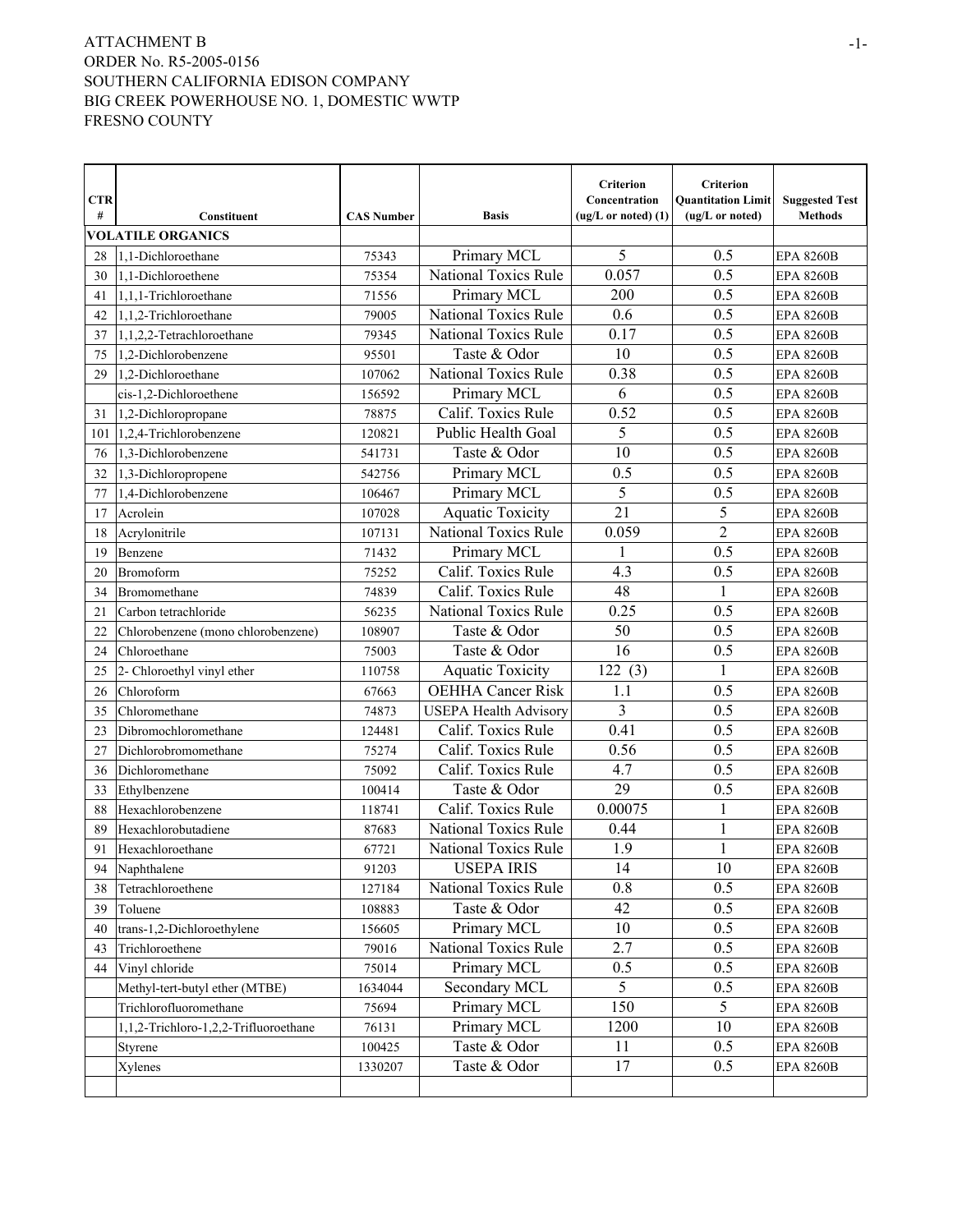|            |                                  |                   |                              | Criterion             | Criterion                 |                       |
|------------|----------------------------------|-------------------|------------------------------|-----------------------|---------------------------|-----------------------|
| <b>CTR</b> |                                  |                   |                              | Concentration         | <b>Ouantitation Limit</b> | <b>Suggested Test</b> |
| #          | Constituent                      | <b>CAS Number</b> | <b>Basis</b>                 | $(ug/L or noted)$ (1) | (ug/L or noted)           | <b>Methods</b>        |
|            | <b>SEMI-VOLATILE ORGANICS</b>    |                   |                              |                       |                           |                       |
| 60         | 1.2-Benzanthracene               | 56553             | Calif. Toxics Rule           | 0.0044                | 5                         | <b>EPA 8270C</b>      |
| 85         | 1,2-Diphenylhydrazine            | 122667            | National Toxics Rule         | 0.04                  | 1                         | <b>EPA 8270C</b>      |
| 45         | 2-Chlorophenol                   | 95578             | Taste and Odor               | 0.1                   | $\overline{2}$            | <b>EPA 8270C</b>      |
| 46         | 2,4-Dichlorophenol               | 120832            | Taste and Odor               | 0.3                   | $\mathbf{1}$              | <b>EPA 8270C</b>      |
| 47         | 2,4-Dimethylphenol               | 105679            | Calif. Toxics Rule           | 540                   | 2                         | <b>EPA 8270C</b>      |
| 49         | 2,4-Dinitrophenol                | 51285             | <b>National Toxics Rule</b>  | 70                    | 5                         | <b>EPA 8270C</b>      |
| 82         | 2,4-Dinitrotoluene               | 121142            | <b>National Toxics Rule</b>  | 0.11                  | 5                         | <b>EPA 8270C</b>      |
| 55         | 2,4,6-Trichlorophenol            | 88062             | Taste and Odor               | $\overline{2}$        | 10                        | <b>EPA 8270C</b>      |
| 83         | 2,6-Dinitrotoluene               | 606202            | <b>USEPA IRIS</b>            | 0.05                  | 5                         | <b>EPA 8270C</b>      |
| 50         | 2-Nitrophenol                    | 25154557          | <b>Aquatic Toxicity</b>      | 150(5)                | 10                        | <b>EPA 8270C</b>      |
| 71         | 2-Chloronaphthalene              | 91587             | <b>Aquatic Toxicity</b>      | 1600(6)               | 10                        | <b>EPA 8270C</b>      |
| 78         | 3,3'-Dichlorobenzidine           | 91941             | National Toxics Rule         | 0.04                  | 5                         | <b>EPA 8270C</b>      |
| 62         | 3.4-Benzofluoranthene            | 205992            | Calif. Toxics Rule           | 0.0044                | 10                        | <b>EPA 8270C</b>      |
| 52         | 4-Chloro-3-methylphenol          | 59507             | <b>Aquatic Toxicity</b>      | 30                    | 5                         | <b>EPA 8270C</b>      |
| 48         | 4,6-Dinitro-2-methylphenol       | 534521            | <b>National Toxics Rule</b>  | 13.4                  | 10                        | <b>EPA 8270C</b>      |
| 51         | 4-Nitrophenol                    | 100027            | <b>USEPA Health Advisory</b> | 60                    | 5                         | <b>EPA 8270C</b>      |
| 69         | 4-Bromophenyl phenyl ether       | 101553            | <b>Aquatic Toxicity</b>      | 122                   | 10                        | <b>EPA 8270C</b>      |
| 72         | 4-Chlorophenyl phenyl ether      | 7005723           | <b>Aquatic Toxicity</b>      | 122(3)                | 5                         | <b>EPA 8270C</b>      |
| 56         | Acenaphthene                     | 83329             | Taste and Odor               | 20                    | 1                         | <b>EPA 8270C</b>      |
| 57         | Acenaphthylene                   | 208968            | No Criteria Available        |                       | 10                        | <b>EPA 8270C</b>      |
| 58         | Anthracene                       | 120127            | Calif. Toxics Rule           | 9,600                 | 10                        | <b>EPA 8270C</b>      |
| 59         | Benzidine                        | 92875             | <b>National Toxics Rule</b>  | 0.00012               | 5                         | <b>EPA 8270C</b>      |
| 61         | Benzo(a)pyrene (3,4-Benzopyrene) | 50328             | Calif. Toxics Rule           | 0.0044                | 0.1                       | <b>EPA 8270C</b>      |
| 63         | Benzo(g,h,i)perylene             | 191242            | No Criteria Available        |                       | 5                         | <b>EPA 8270C</b>      |
| 64         | Benzo(k)fluoranthene             | 207089            | Calif. Toxics Rule           | 0.0044                | $\overline{c}$            | <b>EPA 8270C</b>      |
| 65         | Bis(2-chloroethoxy) methane      | 111911            | No Criteria Available        |                       | 5                         | <b>EPA 8270C</b>      |
| 66         | Bis(2-chloroethyl) ether         | 111444            | National Toxics Rule         | 0.031                 | 1                         | <b>EPA 8270C</b>      |
| 67         | Bis(2-chloroisopropyl) ether     | 39638329          | <b>Aquatic Toxicity</b>      | 122(3)                | 10                        | <b>EPA 8270C</b>      |
| 68         | Bis(2-ethylhexyl) phthalate      | 117817            | <b>National Toxics Rule</b>  | 1.8                   | 3                         | <b>EPA 8270C</b>      |
| 70         | Butyl benzyl phthalate           | 85687             | <b>Aquatic Toxicity</b>      | 3(7)                  | 10                        | <b>EPA 8270C</b>      |
| 73         | Chrysene                         | 218019            | Calif. Toxics Rule           | 0.0044                | 5                         | <b>EPA 8270C</b>      |
| 81         | Di-n-butylphthalate              | 84742             | <b>Aquatic Toxicity</b>      | 3(7)                  | 10                        | <b>EPA 8270C</b>      |
| 84         | Di-n-octylphthalate              | 117840            | <b>Aquatic Toxicity</b>      | 3(7)                  | 10                        | <b>EPA 8270C</b>      |
| 74         | $Dibenzo(a,h)$ -anthracene       | 53703             | Calif. Toxics Rule           | 0.0044                | 0.1                       | <b>EPA 8270C</b>      |
| 79         | Diethyl phthalate                | 84662             | <b>Aquatic Toxicity</b>      | 3(7)                  | $\overline{c}$            | <b>EPA 8270C</b>      |
| 80         | Dimethyl phthalate               | 131113            | <b>Aquatic Toxicity</b>      | 3(7)                  | $\overline{2}$            | <b>EPA 8270C</b>      |
| 86         | Fluoranthene                     | 206440            | Calif. Toxics Rule           | 300                   | 10                        | <b>EPA 8270C</b>      |
| 87         | Fluorene                         | 86737             | Calif. Toxics Rule           | 1300                  | 10                        | <b>EPA 8270C</b>      |
| 90         | Hexachlorocyclopentadiene        | 77474             | Taste and Odor               | 1                     |                           | <b>EPA 8270C</b>      |
| 92         | Indeno $(1,2,3-c,d)$ pyrene      | 193395            | Calif. Toxics Rule           | 0.0044                | 0.05                      | <b>EPA 8270C</b>      |
| 93         | Isophorone                       | 78591             | <b>National Toxics Rule</b>  | 8.4                   | 1                         | <b>EPA 8270C</b>      |
| 98         | N-Nitrosodiphenylamine           | 86306             | National Toxics Rule         | 5                     | 1                         | <b>EPA 8270C</b>      |
| 96         | N-Nitrosodimethylamine           | 62759             | National Toxics Rule         | 0.00069               | 5                         | <b>EPA 8270C</b>      |
| 97         | N-Nitrosodi-n-propylamine        | 621647            | Calif. Toxics Rule           | 0.005                 | 5                         | <b>EPA 8270C</b>      |
| 95         | Nitrobenzene                     | 98953             | National Toxics Rule         | 17                    | 10                        | <b>EPA 8270C</b>      |
| 53         | Pentachlorophenol                | 87865             | Calif. Toxics Rule           | 0.28                  | 0.2                       | <b>EPA 8270C</b>      |
| 99         | Phenanthrene                     | 85018             | No Criteria Available        |                       | 5                         | <b>EPA 8270C</b>      |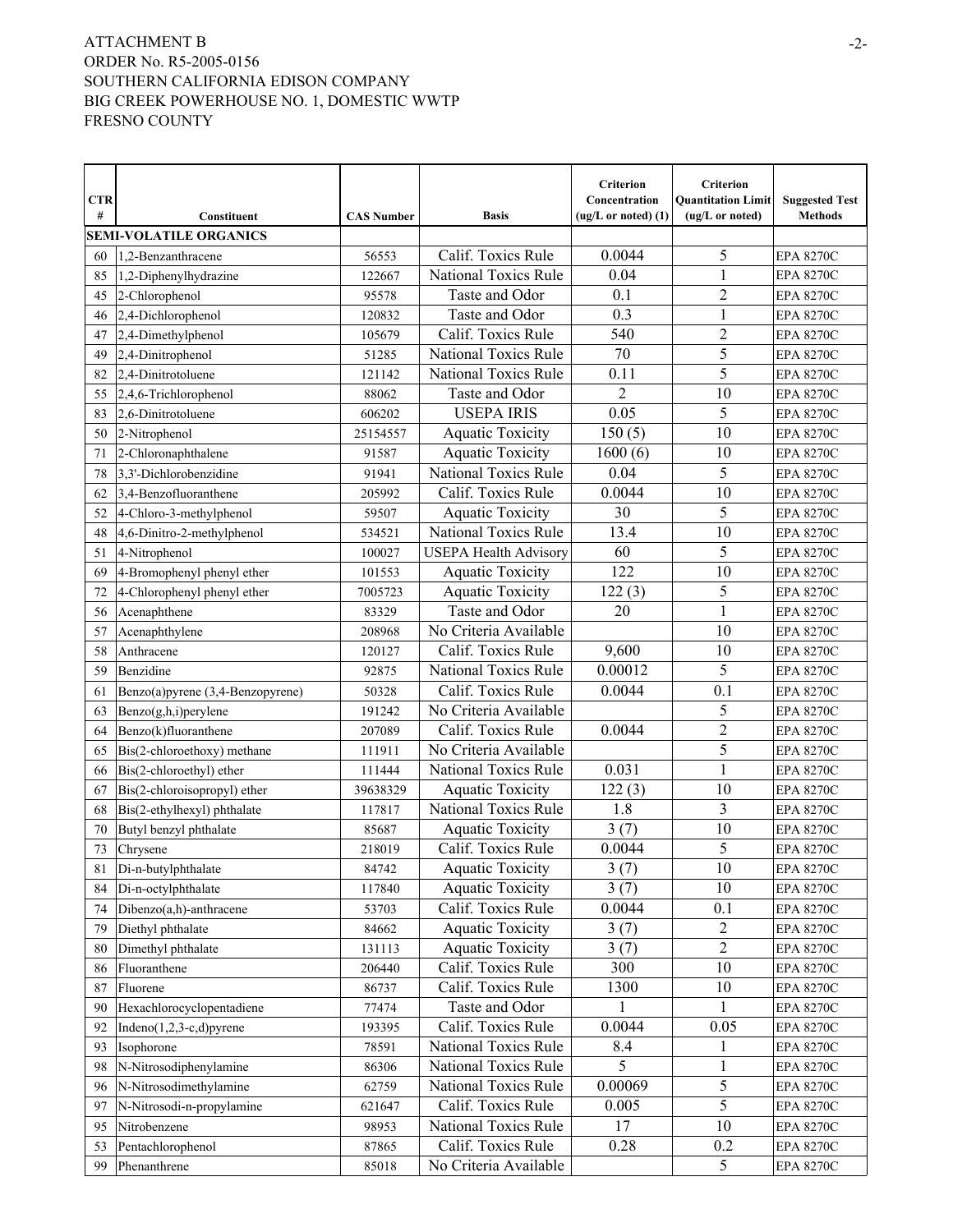|                     |                                       |                    |                                                       | Criterion               | Criterion                 |                                  |
|---------------------|---------------------------------------|--------------------|-------------------------------------------------------|-------------------------|---------------------------|----------------------------------|
| <b>CTR</b>          |                                       |                    |                                                       | Concentration           | <b>Quantitation Limit</b> | <b>Suggested Test</b>            |
| #                   | Constituent                           | <b>CAS Number</b>  | <b>Basis</b>                                          | $(ug/L or noted)$ $(1)$ | (ug/L or noted)           | <b>Methods</b>                   |
| 54                  | Phenol                                | 108952             | Taste and Odor                                        | 5                       | 1                         | <b>EPA 8270C</b>                 |
| 100                 | Pyrene                                | 129000             | Calif. Toxics Rule                                    | 960                     | 10                        | <b>EPA 8270C</b>                 |
|                     |                                       |                    |                                                       |                         |                           |                                  |
|                     | <b>INORGANICS</b>                     |                    |                                                       |                         |                           |                                  |
|                     | Aluminum                              | 7429905            | <b>Ambient Water Quality</b>                          | 87                      | 50                        | EPA 6020/200.8                   |
| 1                   | Antimony                              | 7440360            | Primary MCL                                           | 6                       | 5                         | EPA 6020/200.8                   |
| $\overline{2}$      | Arsenic                               | 7440382            | <b>Ambient Water Quality</b><br>National Toxics Rule/ | 0.018                   | $\mathbf{1}$<br>$0.2$ MFL | EPA 1632                         |
|                     |                                       |                    | Primary MCL                                           |                         | $>10$ um                  | EPA/600/R-                       |
| 15                  | Asbestos                              | 1332214<br>7440393 | Basin Plan Objective                                  | 7 MFL<br>100            | 100                       | 93/116(PCM)                      |
|                     | Barium                                |                    | Primary MCL                                           | 4                       | 1                         | EPA 6020/200.8                   |
| 3<br>$\overline{4}$ | Beryllium                             | 7440417            | Public Health Goal                                    | 0.07                    | 0.25                      | EPA 6020/200.8                   |
|                     | Cadmium                               | 7440439<br>7440473 | Primary MCL                                           | 50                      | 2                         | EPA 1638/200.8<br>EPA 6020/200.8 |
| 5a                  | Chromium (total)                      |                    |                                                       |                         |                           | EPA 7199/                        |
| 5b                  | Chromium (VI)                         | 18540299           | Public Health Goal                                    | 0.2                     | 5                         | 1636                             |
| 6                   | Copper                                | 7440508            | <b>National Toxics Rule</b>                           | 4.1(2)                  | 0.5                       | EPA 6020/200.8                   |
| 14                  | Cyanide                               | 57125              | National Toxics Rule                                  | 5.2                     | 5                         | EPA 9012A                        |
|                     | Fluoride                              | 7782414            | Public Health Goal                                    | 1000                    | 100                       | <b>EPA 300</b>                   |
|                     | Iron                                  | 7439896            | Secondary MCL                                         | 300                     | 100                       | EPA 6020/200.8                   |
| 7                   | Lead                                  | 7439921            | Calif. Toxics Rule                                    | 0.92(2)                 | 0.5                       | EPA 1638                         |
| 8                   | Mercury                               | 7439976            | <b>TMDL</b> Development                               |                         | 0.0005(11)                | EPA 1669/1631                    |
|                     |                                       |                    | Secondary MCL/Basin                                   |                         |                           |                                  |
|                     | Manganese                             | 7439965            | Plan Objective                                        | 50                      | 20                        | EPA 6020/200.8                   |
| 9                   | Nickel                                | 7440020            | Calif. Toxics Rule                                    | 24(2)                   | 5                         | EPA 6020/200.8                   |
| 10                  | Selenium                              | 7782492            | Calif. Toxics Rule                                    | 5(8)                    | 5                         | EPA 6020/200.8                   |
| 11                  | Silver                                | 7440224            | Calif. Toxics Rule                                    | 0.71(2)                 | 1                         | EPA 6020/200.8                   |
| 12                  | Thallium                              | 7440280            | <b>National Toxics Rule</b>                           | 1.7                     | 1                         | EPA 6020/200.8                   |
|                     | Tributyltin                           | 688733             | <b>Ambient Water Quality</b>                          | 0.063                   | 0.06                      | EV-024/025                       |
|                     |                                       |                    | Calif. Toxics Rule/                                   |                         |                           |                                  |
| 13                  | Zinc                                  | 7440666            | Basin Plan Objective                                  | 54/16(2)                | 10                        | EPA 6020/200.8                   |
|                     |                                       |                    |                                                       |                         |                           |                                  |
|                     | <b>PESTICIDES - PCBs</b>              |                    |                                                       |                         |                           |                                  |
|                     | 110 $ 4,4$ -DDD                       | 72548              | Calif. Toxics Rule                                    | 0.00083                 | 0.02                      | EPA 8081A                        |
|                     | 109 4,4'-DDE                          | 72559              | Calif. Toxics Rule                                    | 0.00059                 | 0.01                      | EPA 8081A                        |
|                     | 108 $ 4,4$ -DDT                       | 50293              | Calif. Toxics Rule                                    | 0.00059                 | 0.01                      | EPA 8081A                        |
|                     | 112 alpha-Endosulfan                  | 959988             | National Toxics Rule                                  | 0.056(9)                | 0.02                      | EPA 8081A                        |
|                     | 103 alpha-Hexachlorocyclohexane (BHC) | 319846             | Calif. Toxics Rule                                    | 0.0039                  | 0.01                      | EPA 8081A                        |
|                     | Alachlor                              | 15972608           | Primary MCL                                           | 2                       | 1                         | EPA 8081A                        |
|                     | 102 Aldrin                            | 309002             | Calif. Toxics Rule                                    | 0.00013                 | 0.005                     | EPA 8081A                        |
|                     | 113 beta-Endosulfan                   | 33213659           | Calif. Toxics Rule                                    | 0.056(9)                | 0.01                      | EPA 8081A                        |
|                     | 104 beta-Hexachlorocyclohexane        | 319857             | Calif. Toxics Rule                                    | 0.014                   | 0.005                     | EPA 8081A                        |
|                     | 107 Chlordane                         | 57749              | Calif. Toxics Rule                                    | 0.00057                 | 0.1                       | EPA 8081A                        |
|                     | 106 delta-Hexachlorocyclohexane       | 319868             | No Criteria Available                                 |                         | 0.005                     | EPA 8081A                        |
| 111                 | Dieldrin                              | 60571              | Calif. Toxics Rule                                    | 0.00014                 | 0.01                      | EPA 8081A                        |
|                     | 114 Endosulfan sulfate                | 1031078            | <b>Ambient Water Quality</b>                          | 0.056                   | 0.05                      | EPA 8081A                        |
|                     | $115$ Endrin                          | 72208              | Calif. Toxics Rule                                    | 0.036                   | 0.01                      | EPA 8081A                        |
|                     | 116 Endrin Aldehyde                   | 7421934            | Calif. Toxics Rule                                    | 0.76                    | 0.01                      | EPA 8081A                        |
|                     | 117 Heptachlor                        | 76448              | Calif. Toxics Rule                                    | 0.00021                 | 0.01                      | EPA 8081A                        |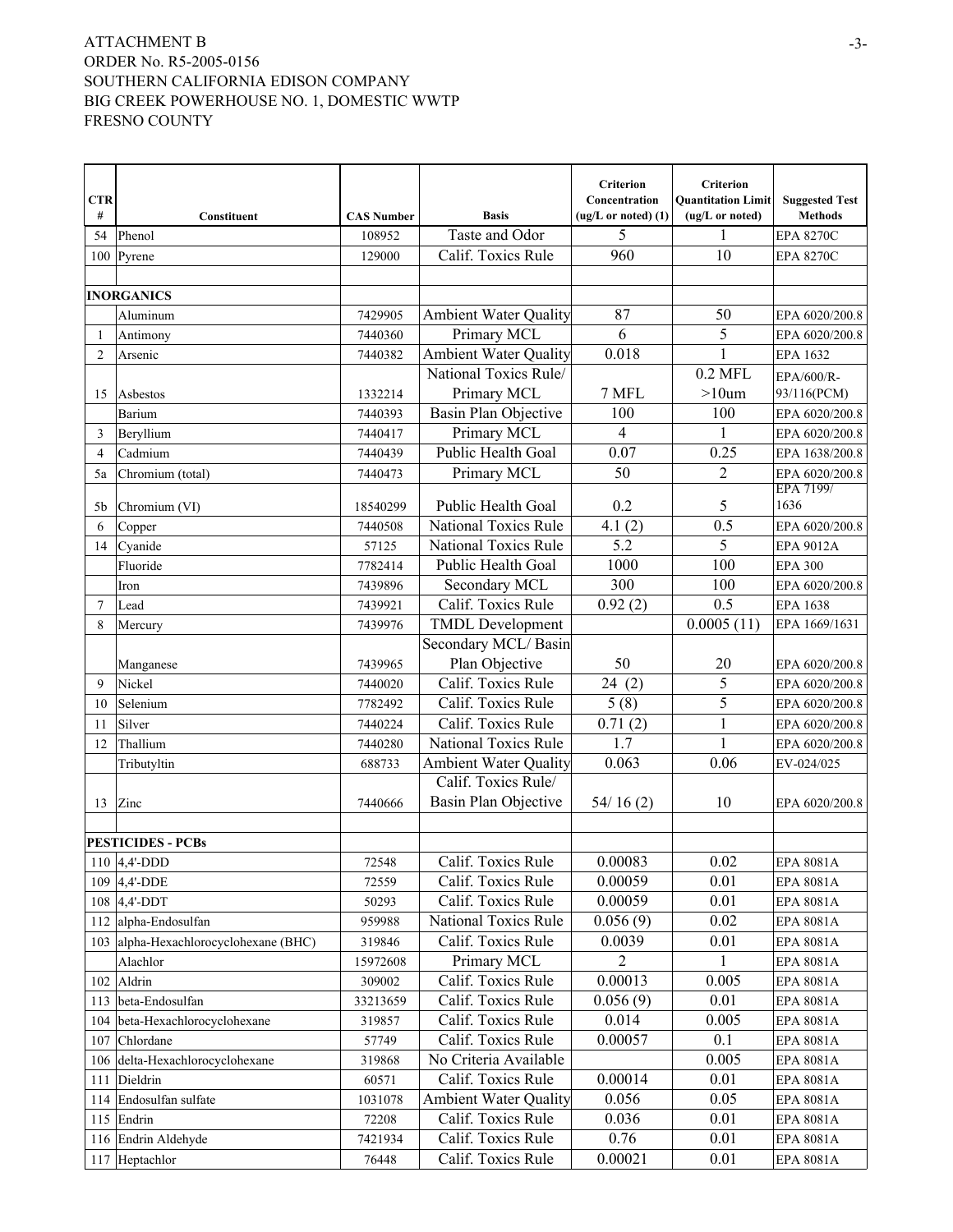| <b>CTR</b> |                                           |                   |                                        | Criterion<br>Concentration | Criterion<br><b>Quantitation Limit</b> | <b>Suggested Test</b>     |
|------------|-------------------------------------------|-------------------|----------------------------------------|----------------------------|----------------------------------------|---------------------------|
| #          | Constituent                               | <b>CAS Number</b> | <b>Basis</b>                           | $(ug/L or noted)$ $(1)$    | (ug/L or noted)                        | <b>Methods</b>            |
|            | 118 Heptachlor Epoxide                    | 1024573           | Calif. Toxics Rule                     | 0.0001                     | 0.01                                   | EPA 8081A                 |
|            | 105 Lindane (gamma-Hexachlorocyclohexane) | 58899             | Calif. Toxics Rule                     | 0.019                      | 0.019                                  | EPA 8081A                 |
|            | 119 PCB-1016                              | 12674112          | Calif. Toxics Rule                     | 0.00017(10)                | 0.5                                    | <b>EPA 8082</b>           |
|            | 120 PCB-1221                              | 11104282          | Calif. Toxics Rule                     | 0.00017(10)                | 0.5                                    | <b>EPA 8082</b>           |
| 121        | PCB-1232                                  | 11141165          | Calif. Toxics Rule                     | 0.00017(10)                | 0.5                                    | <b>EPA 8082</b>           |
| 122        | PCB-1242                                  | 53469219          | Calif. Toxics Rule                     | 0.00017(10)                | 0.5                                    | <b>EPA 8082</b>           |
| 123        | <b>PCB-1248</b>                           | 12672296          | Calif. Toxics Rule                     | 0.00017(10)                | 0.5                                    | <b>EPA 8082</b>           |
| 124        | PCB-1254                                  | 11097691          | Calif. Toxics Rule                     | 0.00017(10)                | 0.5                                    | <b>EPA 8082</b>           |
| 125        | PCB-1260                                  | 11096825          | Calif. Toxics Rule                     | 0.00017(10)                | 0.5                                    | <b>EPA 8082</b>           |
|            | 126 Toxaphene                             | 8001352           | Calif. Toxics Rule                     | 0.0002                     | 0.5                                    | EPA 8081A                 |
|            | Atrazine                                  | 1912249           | Public Health Goal                     | 0.15                       | 1                                      | EPA 8141A                 |
|            |                                           |                   |                                        |                            |                                        | EPA 643/                  |
|            | Bentazon                                  | 25057890          | Primary MCL                            | 18                         | 2<br>5                                 | 515.2                     |
|            | Carbofuran                                | 1563662           | <b>CDFG Hazard Assess.</b>             | 0.5<br>70                  |                                        | EPA 8318                  |
|            | $2,4-D$                                   | 94757             | Primary MCL                            |                            | 10                                     | EPA 8151A                 |
|            | Dalapon                                   | 75990             | <b>Ambient Water Quality</b>           | 110                        | 10                                     | <b>EPA 8151A</b>          |
|            | 1,2-Dibromo-3-chloropropane (DBCP)        | 96128             | Public Health Goal                     | 0.0017                     | 0.01                                   | <b>EPA 8260B</b>          |
|            | Di(2-ethylhexyl)adipate                   | 103231            | <b>USEPA IRIS</b>                      | 30<br>$\overline{7}$       | 5                                      | <b>EPA 8270C</b>          |
|            | Dinoseb                                   | 88857             | Primary MCL                            |                            | $\overline{2}$                         | EPA 8151A<br>EPA 8340/    |
|            | Diquat                                    | 85007             | <b>Ambient Water Quality</b>           | 0.5                        | 4                                      | 549.1/HPLC                |
|            | Endothal                                  | 145733            | Primary MCL                            | 100                        | 45                                     | EPA 548.1                 |
|            | Ethylene Dibromide                        | 106934            | <b>OEHHA Cancer Risk</b>               | 0.0097                     | 0.02                                   | EPA 8260B/<br>504         |
|            | Glyphosate                                | 1071836           | Primary MCL                            | 700                        | 25                                     | HPLC/<br><b>EPA 547</b>   |
|            | Methoxychlor                              | 72435             | Public Health Goal                     | 30                         | 10                                     | EPA 8081A                 |
|            | Molinate (Ordram)                         | 2212671           | <b>CDFG Hazard Assess.</b>             | 13                         | $\overline{2}$                         | <b>EPA 634</b>            |
|            |                                           |                   |                                        |                            |                                        | EPA 8318/                 |
|            | Oxamyl                                    | 23135220          | Public Health Goal                     | 50                         | 20                                     | 632                       |
|            | Picloram                                  | 1918021           | Primary MCL                            | 500                        | 1                                      | EPA 8151A                 |
|            | Simazine (Princep)                        | 122349            | <b>USEPA IRIS</b>                      | 3.4                        | 4                                      | <b>EPA 8141A</b>          |
|            | Thiobencarb                               | 28249776          | Basin Plan Objective/<br>Secondary MCL | $\mathbf{1}$               | 1                                      | HPLC/<br><b>EPA 639</b>   |
|            |                                           |                   |                                        |                            |                                        | EPA 8290                  |
|            | 16 $ 2,3,7,8$ -TCDD (Dioxin)              | 1746016           | Calif. Toxics Rule                     | 1.30E-08                   | 5.00E-06                               | (HRGC) MS                 |
|            | $2,4,5$ -TP (Silvex)                      | 93765             | <b>Ambient Water Quality</b>           | 10                         | 1                                      | EPA 8151A                 |
|            |                                           |                   |                                        |                            |                                        | EPA 8141A/                |
|            | Diazinon                                  | 333415            | CDFG Hazard Assess.                    | 0.05                       | 0.25                                   | <b>GCMS</b><br>EPA 8141A/ |
|            | Chlorpyrifos                              | 2921882           | CDFG Hazard Assess.                    | 0.014                      | $\mathbf{1}$                           | <b>GCMS</b>               |
|            |                                           |                   |                                        |                            |                                        |                           |